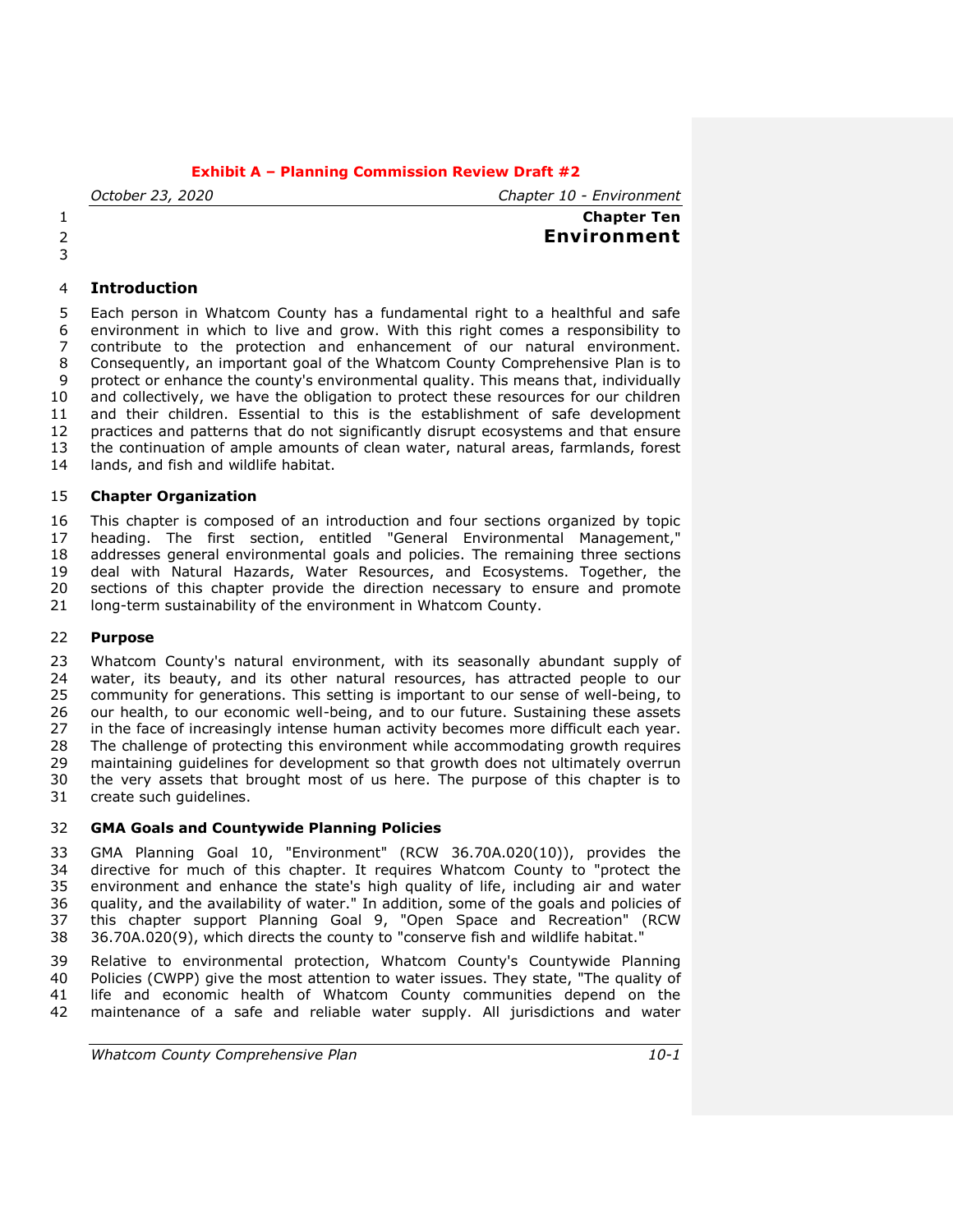*October 23, 2020 Chapter 10 - Environment*

 purveyors should cooperate to ensure the protection and quality of the area's water resources." Specific policies address water, promoting inter-jurisdictional cooperation in conserving, protecting, and managing the water resource, and in reducing water pollution (CWPP Policies N.1 – 6). The CWPPs also support protecting wildlife habitat and corridors, natural drainage features, and "other environmental, cultural and scenic resources."

#### **GMA Requirements**

 The GMA requires Whatcom County to identify and manage critical areas in such a manner as to prevent destruction of the resource base and reduce potential losses to property and human life. The GMA has identified Critical Areas to include the following areas and ecosystems:

- Wetlands
- 13 Critical Aquifer Recharge Areas
- 14 Fish and wildlife habitat conservation areas
- 15 Frequently flooded areas
- 16 Geologically hazardous areas

#### **Environmental Setting**

 Whatcom County bedrock geology can be divided into five bedrock geologic provinces. From east to west these provinces are the Methow terrain, the Cascade 20 Crystalline Core, the Northwest Cascades System, the Fraser Lowland, and the San<br>21 Juan Island system. Tectonic activity over the past 15 million years has created the Juan Island system. Tectonic activity over the past 15 million years has created the 22 present North Cascades and the formation of Mount Baker, a 10,000-foot high 23 composite volcano. composite volcano.

 The mountains of Whatcom County, as well as the streams, lakes, valleys, hills, and shoreline features are the result of millions of years of geologic events. Over 2.5 million years ago, during the Ice Ages, glacial ice invaded the Puget Sound lowlands from the north at least four times, with the last major glacial event, the Fraser Glaciation, ending approximately 12,000 years ago. A minor advance of glacial ice, the Sumas Advance, ended approximately 10,000 years ago. The ice formed from the accumulation of snow in the British Columbia Coast Range and interior of British Columbia. Numerous glaciers are still present within the mountains of Whatcom County, and some of these mountain glaciers formerly extended far down the mountain valleys of the County. The underlying bedrock was deeply eroded during these glacial events creating very steep mountainsides, and in some areas, particularly in northwestern Whatcom County, a thick sequence of glacial related sediments was deposited. The glacial ice was approximately 6,000 feet thick in the vicinity of Bellingham.

 Two main glacial advances are the most important to our area, the Salmon Springs glaciation and the later Vashon glaciation. Each time the massive glacier advanced, it dammed up the Puget lowlands to form a huge lake. As the floating ice melted, sand, gravel, clay and occasional boulders would melt out of the ice and fall to the sea floor. This deposit, the Bellingham Drift, covers the ground surface over a large area of western Whatcom County. Each time the Ice Age glacier advanced, it also compacted underlying sediments with its great weight. It created a concrete-like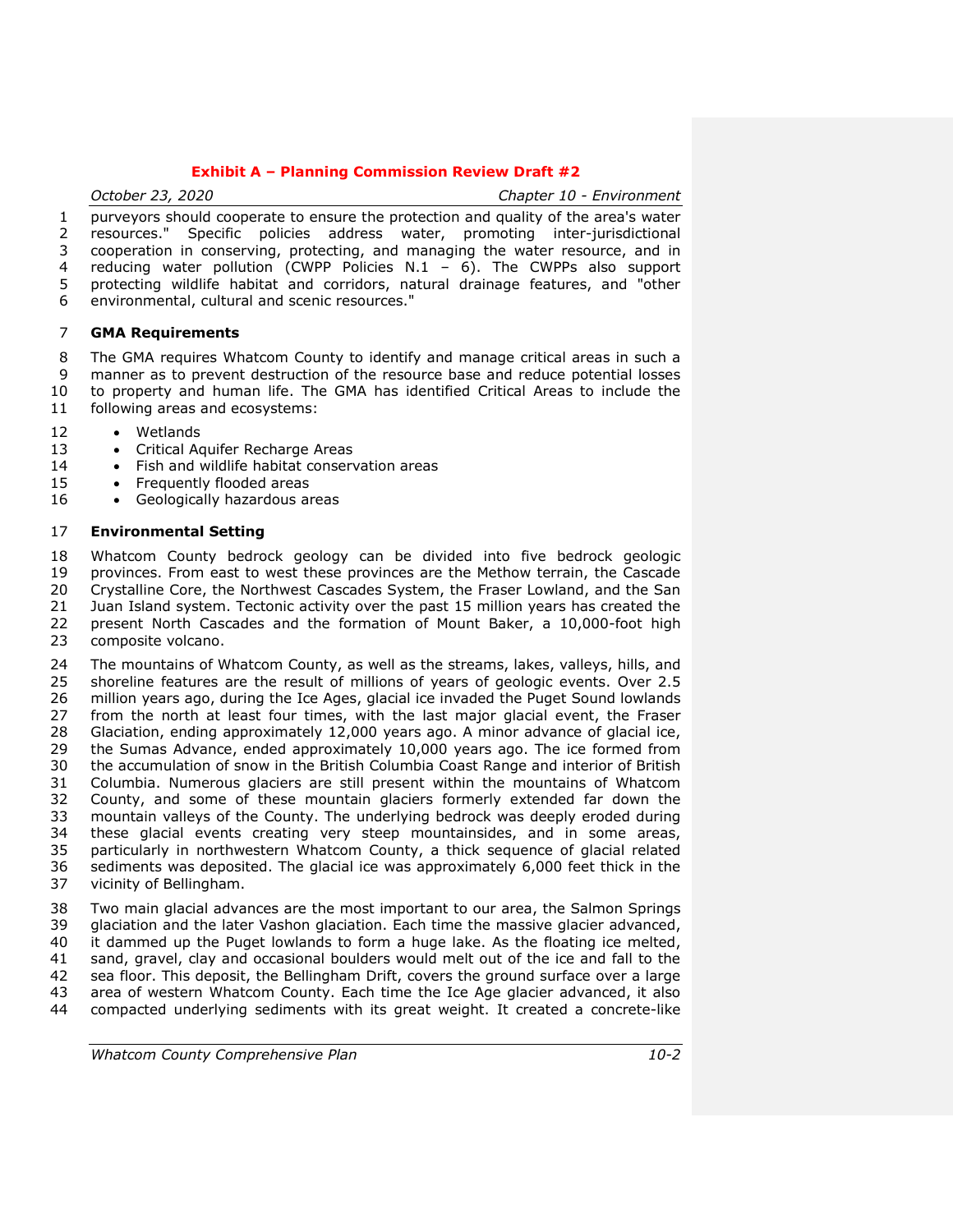*October 23, 2020 Chapter 10 - Environment* material called "till" (also known as "hardpan") beneath it. Because the Bellingham Drift consists primarily of clay and silt, it is relatively impermeable; water tends to accumulate on the ground surface. Wetlands are common on the Bellingham Drift.

 On the bottom of the lake, "rock flour", the finely ground remains of rocks pulverized by glacial action, settled out. These deposits became the familiar "blue clays" of the Puget lowland. The milky color of the Nooksack River is due to the same kind of rock flour, created by glacial activity on the slopes of Mount Baker.

 Additionally, each time the glacier retreated, water from the melting ice deposited thick layers of sand and gravel known as "outwash." The outwash areas are typically where we find our most productive aquifers, since these loose sands and gravel are porous and drain rapidly. While these areas absorb rainwater for our later use from wells, they are also vulnerable to contamination. An example of this phenomenon is found in the outwash sands and gravels resulting from the Sumas Advance. Large meltwater streams and rivers flowed from this glacier depositing the Sumas Outwash sands and gravels. The Sumas Outwash sands and gravels make up the best non-floodplain farmland in the County and some of the highest quality construction gravel deposits. Abandoned outwash channels were formerly used as sources of peat.

 Each of these glacial sediments, lake bed deposits, till and outwash is present in various places and in varied combinations in Whatcom County. These sediments provide both the formations that hold the groundwater for many of the area's wells, and the parent material for most of the different soils.

 Out of these long physical processes a complex natural ecology has emerged that 24 supports a diversity of wildlife. Many of our lakes, rivers, and streams support fish<br>25 including, but not limited to, native species such as the five pacific salmon including, but not limited to, native species such as the five pacific salmon (Chinook, Coho, Sockeye, Chum, Pink) as well as Steelhead, Rainbow Trout, Cutthroat (coastal and resident), Bull Trout, and Dolly Varden. Every year salmon return to spawn in the streams and rivers of Whatcom County. Whatcom County is located within the Pacific Migratory Flyway and serves as a stopover and critical habitat area for many migratory birds. Bufflehead and goldeneye ducks winter here. Additionally, numerous bird species including scoters, snow geese, trumpeter swans, canvasbacks, cormorants, grebes, loons, and other migrating waterfowl pass through every spring and fall as they travel between their breeding grounds in Alaska and Canada and their wintering grounds in California and Mexico. Mallards, Canada geese, great blue herons, and numerous songbirds live in the county year-round. Maintaining these unique resources is a high priority for both present and future county residents. Whatcom County is home to a distinct subspecies of the Great Blue Heron, which has the third largest colony in the Puget Sound area. The wetlands, fields, streams, and nearshore habitat in the county support many birds of special concern, such as the bald eagle (protected under the Bald and Golden Eagle Protection Act), the pileated woodpecker (candidate for State threatened list), and the peregrine falcon (ESA candidate species). The National Audubon Society has designated Semiahmoo, Drayton Harbor, and Birch Bay as "Important Bird Areas."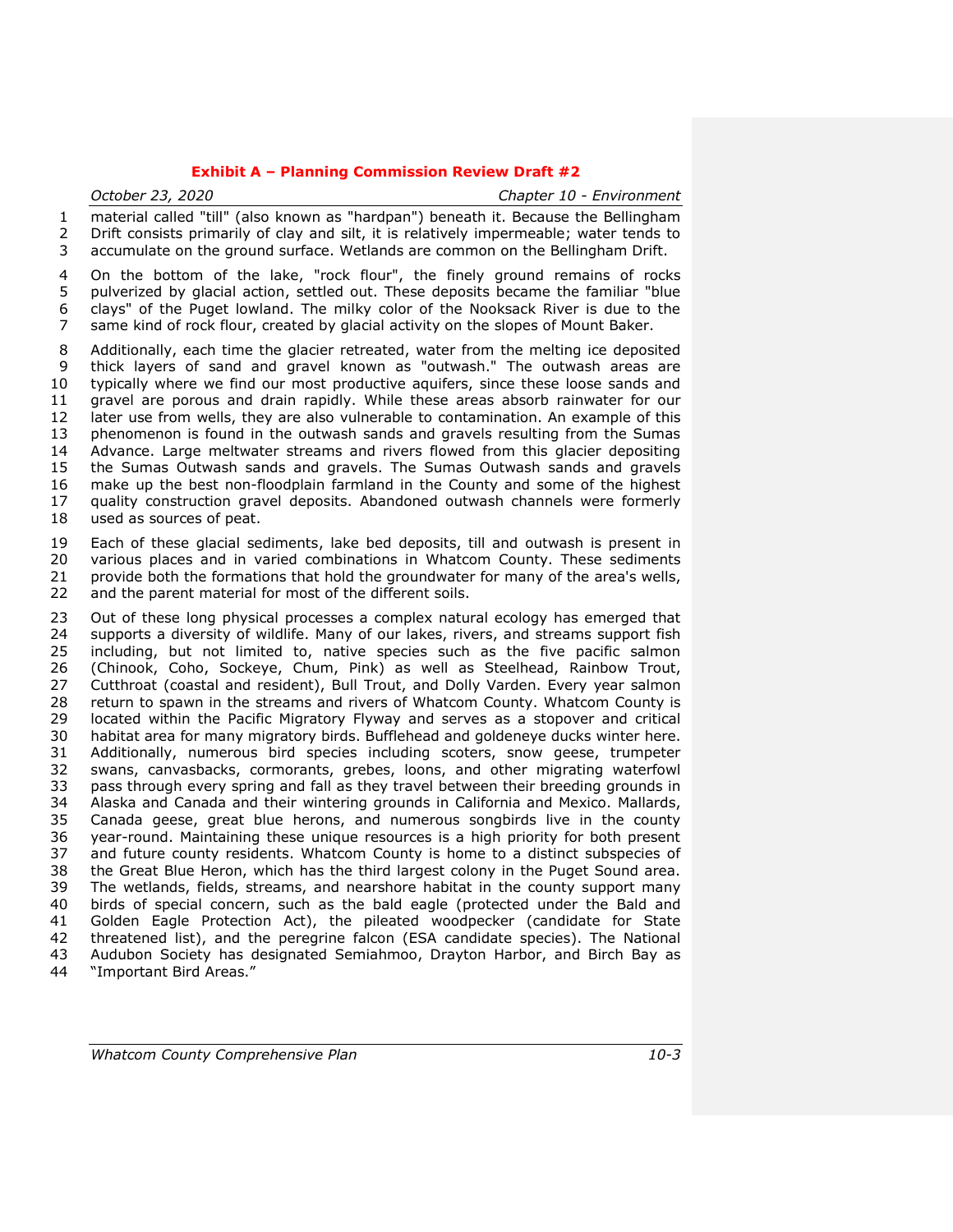*October 23, 2020 Chapter 10 - Environment*

# **Environmental Management**

#### **Introduction**

 General environmental goals and policies are intended to provide guidance for environmental management that will promote environmental protection and good stewardship practices through a balance of public education and involvement; incentives, acquisition, and voluntary programs; land use planning and regulations; environmental monitoring; and intergovernmental cooperation. These goals and policies are also intended to provide guidance to County government as it assists its citizens in maintaining a balance between individual property rights, economic development, and environmental protection.

# **Background Summary**

 Development in the last 100 years has had a significant impact on the natural 13 environment in Whatcom County. At the turn of the  $20<sup>th</sup>$  century, some areas surrounding Lynden, Sumas, and Ferndale were logged, drained, and converted to agricultural land and other types of development. In the intervening years, many of the remaining forests were logged, many streams re-routed and channelized, and much of the native vegetation removed and replaced with a wide variety of introduced vegetative types. Roads now crisscross most areas, with homes, farms, businesses, and industries scattered throughout the county.

#### **Issue, Goals, and Policies**

 There are designated lands in Whatcom County that can still accommodate development. Whatcom County also has areas that are sensitive to human activity, including wetlands, streams, lakes, and marine shorelines, and lands that can pose a hazard to the community, including floodplains and unstable slopes. In these areas development must be carefully planned or limited to maintain environmental quality and public safety. This can be done through the creation and implementation of goals and policies that seek to reduce hazards and prevent adverse environmental impacts.

#### **Community and Environmental Protection**

 The elements of the natural environment: water, air, soil, plants, and animals; are interconnected and interdependent, functioning as one dynamic ecosystem. 32 Environmental resources within this ecosystem are extensive and, in some cases, 33 irreplaceable. They provide important beneficial uses to the community such as: the irreplaceable. They provide important beneficial uses to the community such as: the 34 supply of clean drinking water; management of stormwater run-off and flood<br>35 hazard management; support for a wide variety of fish and wildlife; fresh air; and a hazard management; support for a wide variety of fish and wildlife; fresh air; and a sense of place in which residents invest, enjoy, and expect.

 Some of these same resources result in serious environmental constraints or pose a hazard to development and a danger to the community. Flooding in the Nooksack River is frequent and impacts much of the valley floor. There are numerous wetlands and hydric soils throughout the lowlands that provide critical wetland functions and are generally unsuitable for development. The steep gradient and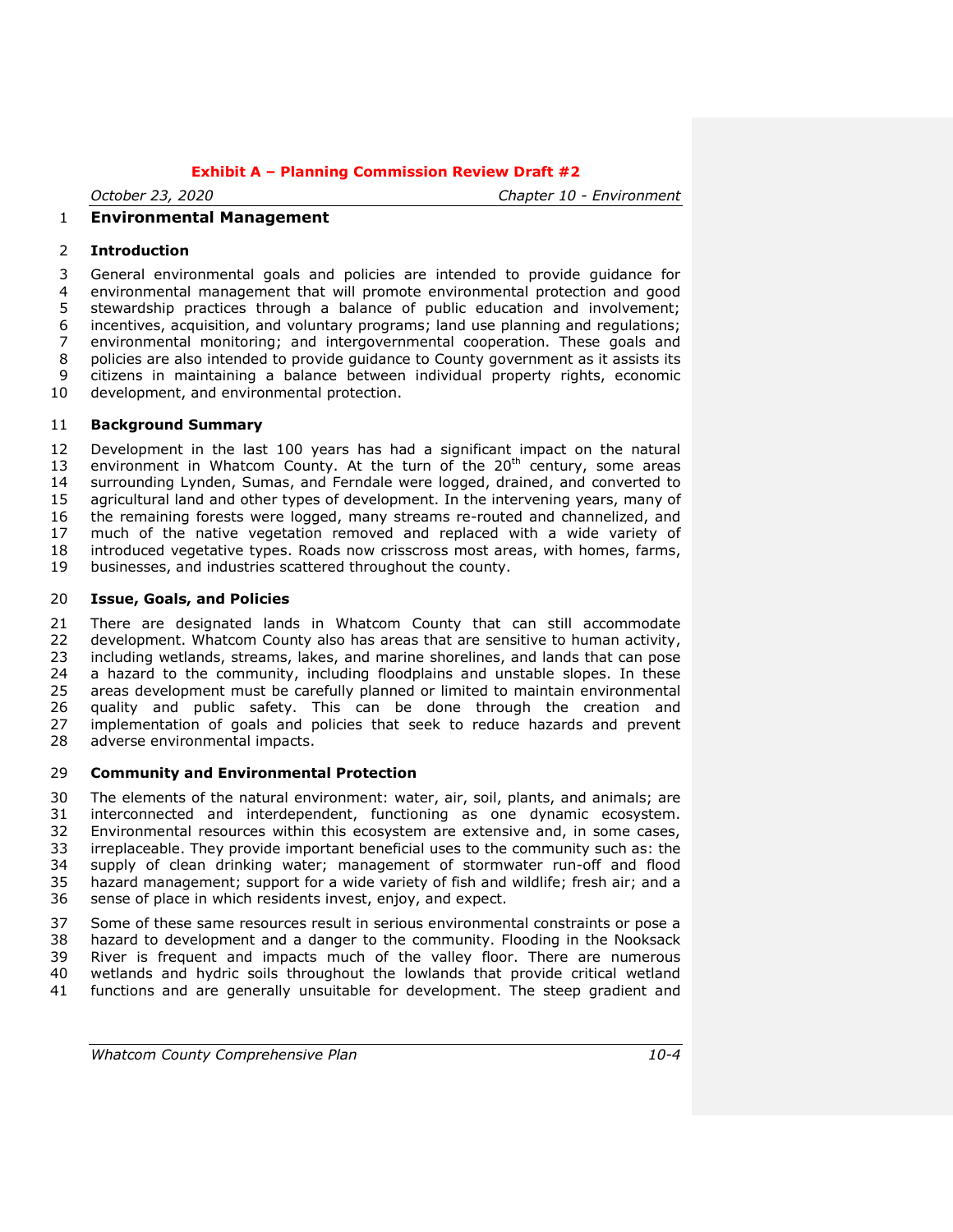*October 23, 2020 Chapter 10 - Environment* geologic structure of the mountain ranges in conjunction with heavy annual precipitation can contribute to slope instability and flood-prone drainage basins. Much of the environmental degradation and destruction to property occurs as a result of a lack of information or understanding rather than willful action. Ecosystems are subtle and complex. Too often both their benefits and hazards are not readily apparent to the community. Additionally, baseline information is not always available to help identify the real costs or hazards of building in Whatcom County. There is a need for further research and education. **Goal 10A: Protect natural resources and systems, life, and property from potential hazards.** Policy 10A-1: Support good stewardship of Whatcom County lands, and apply 12 this principle to the management of public lands. Policy 10A-2: Protect the environment through a comprehensive program that includes voluntary activity, education, incentives, regulation, enforcement, restoration, monitoring, acquisition, mitigation, 16 and intergovernmental coordination. Policy 10A-3: Continue to identify, designate, and protect Critical Areas and other important environmental features. Policy 10A-4: Manage designated Critical Areas as needed, to minimize or protect against environmental degradation and reduce the potential for losses to property and human life. Policy 10A-5: Actively pursue voluntary, cooperative, and mutually beneficial efforts aimed at advancing county environmental goals. Policy 10A-6: Aim to meet or exceed national, state, and regional air quality standards. Work with the Northwest Clean Air Agency to ensure compliance with applicable air quality standards. Policy 10A-7: Using Best Available Science, support efforts to educate and inform the public as to the benefits of a healthy and viable environment, ecologically fragile areas, and their economic and social value. Policy 10A-8: Lead and/or coordinate efforts with property owners, citizen groups, and governmental and non-governmental agencies in furthering Whatcom County's environmental goals and policies. Policy 10A-9: Cooperate with state and federal agencies and neighboring jurisdictions to identify and protect threatened and endangered fish and wildlife species and their habitats. Policy 10A-10: Support acquisition, conservation easements, open space, and other such programs to protect high-value natural areas as identified through the GMA planning process, the Natural Heritage Plan, the state Priority Habitats and Species (PHS) program, the Lake Whatcom Management Program, and other sources.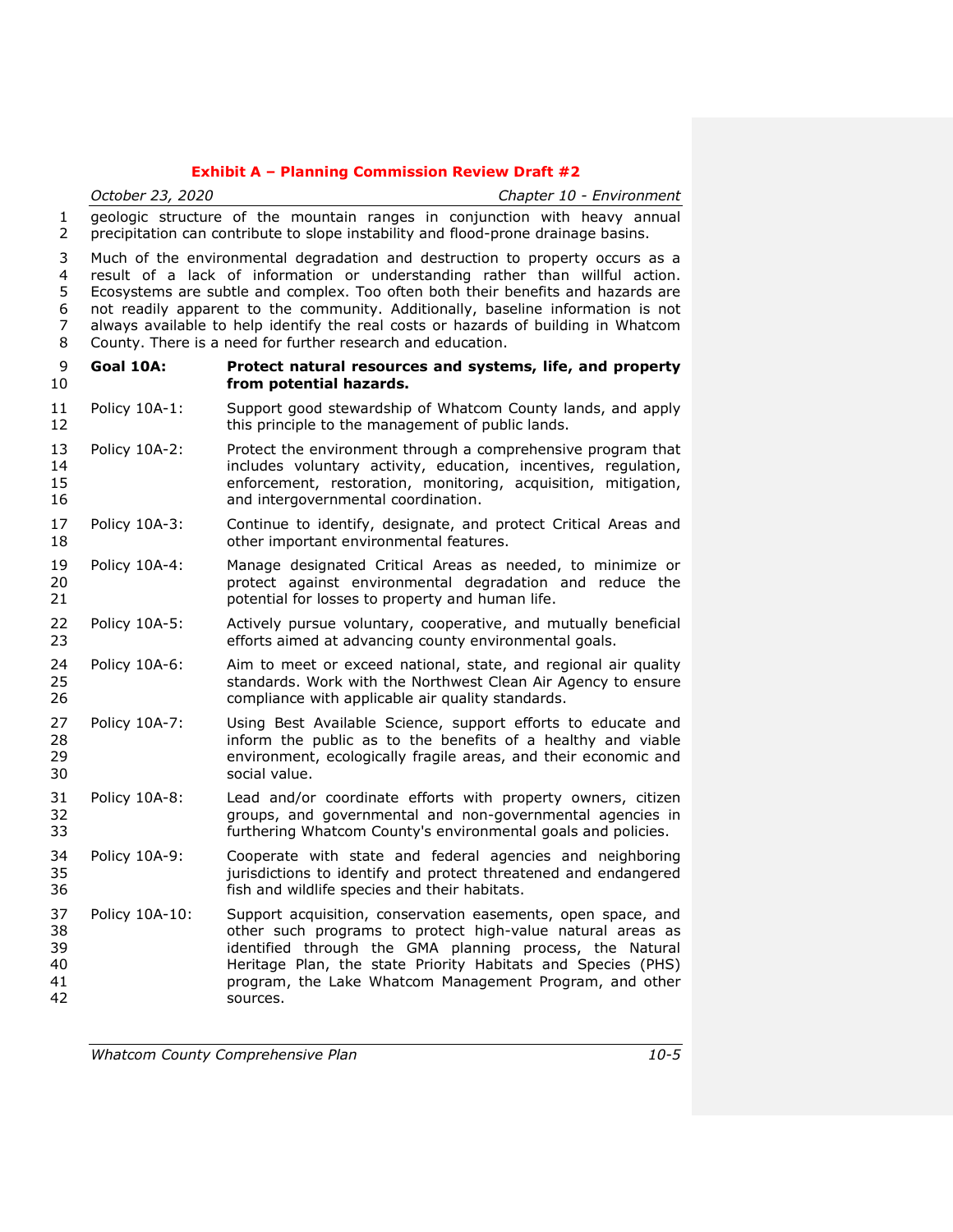|                                    | October 23, 2020                                                                                                                                                                                                                                                                                                                                                           | Chapter 10 - Environment                                                                                                                                                                                                                                                                                                                               |  |  |
|------------------------------------|----------------------------------------------------------------------------------------------------------------------------------------------------------------------------------------------------------------------------------------------------------------------------------------------------------------------------------------------------------------------------|--------------------------------------------------------------------------------------------------------------------------------------------------------------------------------------------------------------------------------------------------------------------------------------------------------------------------------------------------------|--|--|
| 1<br>$\overline{2}$<br>3<br>4      | Policy 10A-11:                                                                                                                                                                                                                                                                                                                                                             | Designate high-value open<br>space and natural areas for<br>acquisition, conservation easements, open space, and other<br>such programs to protect these natural areas upon request or<br>consent of the property owner.                                                                                                                               |  |  |
| 5<br>6<br>$\overline{7}$<br>8<br>9 | Policy 10A-12:                                                                                                                                                                                                                                                                                                                                                             | Broadly inform the people of Whatcom County of the locations<br>of potential development constraints associated with natural<br>conditions. Information should include known natural hazards<br>and an assessment of the potential danger to both the property<br>owner and the public.                                                                |  |  |
| 10                                 | <b>Administration and Regulation</b>                                                                                                                                                                                                                                                                                                                                       |                                                                                                                                                                                                                                                                                                                                                        |  |  |
| 11<br>12<br>13<br>14<br>15         | There are currently a multitude of regulations and administrative processes at the<br>federal, state and local level that, together, have become excessive and difficult to<br>understand. Conflicting regulations and complicated administrative processes can<br>create undue hardship on community members and result in reduced levels of<br>environmental protection. |                                                                                                                                                                                                                                                                                                                                                        |  |  |
| 16<br>17<br>18                     | <b>Goal 10B:</b>                                                                                                                                                                                                                                                                                                                                                           | Simplify and harmonize regulations<br>relating to<br>the<br>identification,<br>delineation,<br>protection<br>and<br>оf<br>environmental features.                                                                                                                                                                                                      |  |  |
| 19<br>20<br>21<br>22<br>23<br>24   | Policy: 10B-1:                                                                                                                                                                                                                                                                                                                                                             | Develop, as a significant component of a comprehensive<br>environmental management program, non-regulatory measures<br>that<br>voluntary<br>activity,<br>education, incentives,<br>include<br>restoration, acquisition, advanced mitigation (i.e., mitigation<br>of<br>impacts),<br>intergovernmental<br>done<br>advance<br>and<br>in<br>coordination. |  |  |
| 25<br>26<br>27                     | Policy 10B-2:                                                                                                                                                                                                                                                                                                                                                              | Provide incentives for good stewardship of the land through the<br>use of non-regulatory and innovative land use management<br>techniques.                                                                                                                                                                                                             |  |  |
| 28<br>29<br>30<br>31               | Policy 10B-3:                                                                                                                                                                                                                                                                                                                                                              | Support education as an important tool in developing public<br>appreciation for the value of ecosystems and provide the public<br>with informational materials and presentations relating to<br>natural system functions, regulations, and issues.                                                                                                     |  |  |
| 32<br>33<br>34                     | Policy 10B-4:                                                                                                                                                                                                                                                                                                                                                              | and coordination<br>Promote<br>cooperation<br>involved<br>among<br>government agencies when multiple agencies have jurisdiction<br>over aspects of a single project.                                                                                                                                                                                   |  |  |
| 35<br>36<br>37                     | Policy 10B-5:                                                                                                                                                                                                                                                                                                                                                              | Process the environmental review of building and development<br>permit applications within an established timeframe that is<br>predictable and expeditious.                                                                                                                                                                                            |  |  |
| 38<br>39                           | Policy 10B-6:                                                                                                                                                                                                                                                                                                                                                              | Provide clear, timely, appropriate, and understandable direction<br>to citizens, developers, and property owners.                                                                                                                                                                                                                                      |  |  |
| 40<br>41<br>42                     | Policy 10B-7:                                                                                                                                                                                                                                                                                                                                                              | Ensure regulations are as simple and easy to understand as<br>possible and maintain effective inspection, compliance, and<br>enforcement measures as necessary.                                                                                                                                                                                        |  |  |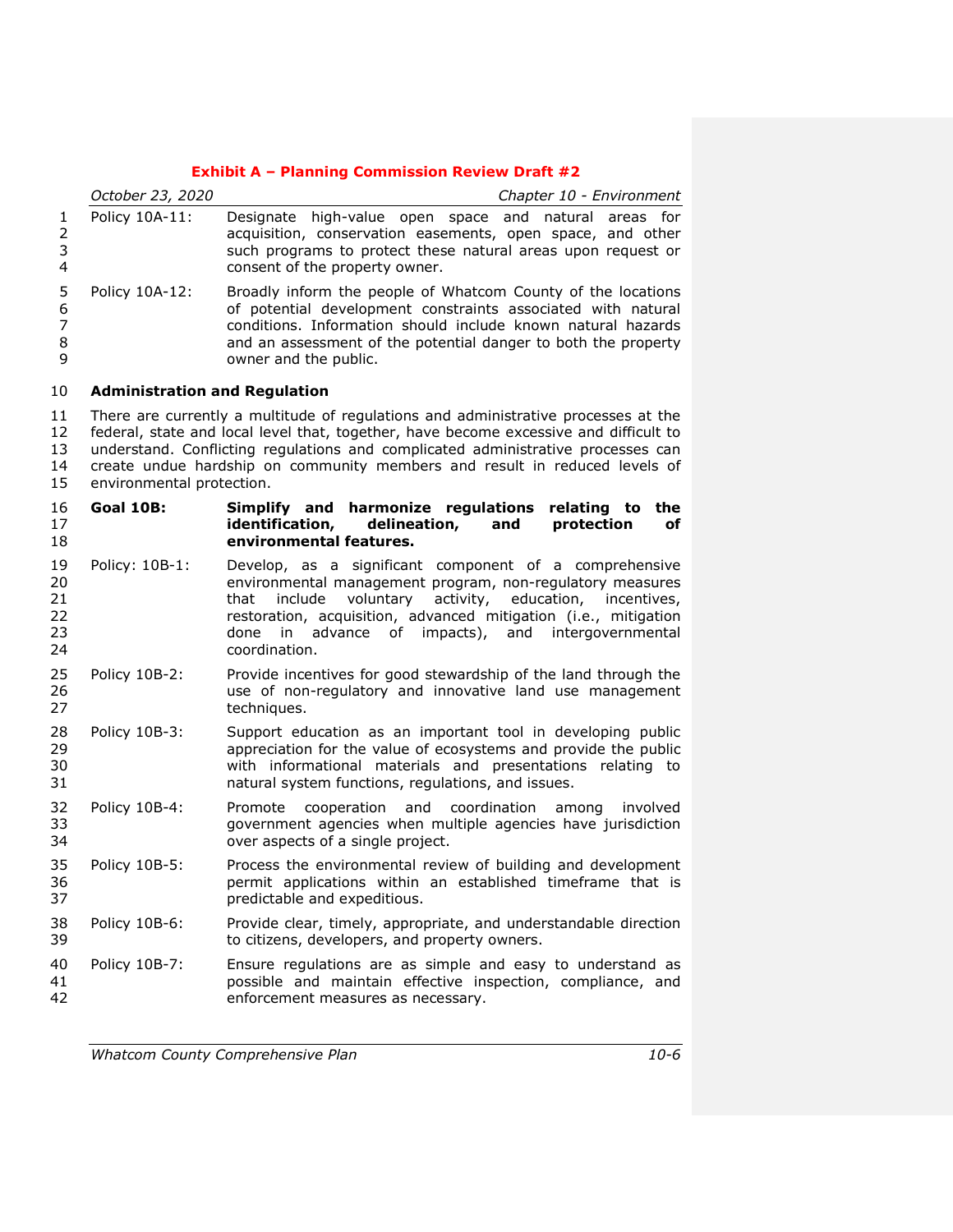| October 23, 2020<br>Chapter 10 - Environment                                                                                                                                                                                                                                                 |  |
|----------------------------------------------------------------------------------------------------------------------------------------------------------------------------------------------------------------------------------------------------------------------------------------------|--|
| Policy 10B-8:<br>Recognize the policies of the Whatcom County Shoreline<br>$\overline{\phantom{1}}$<br>Management Program as constituting a "Shoreline Element" of<br>this plan. The shoreline program regulations and policies shall<br>be considered to be consistent with this plan.<br>4 |  |

#### **The Environment and Property Rights**

 Prior to the 1970s, growth in Whatcom County was relatively slow and received little management. As a result, private property owners were left to their own resources as they determined how best to use their land. However, as increasing numbers of people moved to this area and settled, a greater demand was placed on Whatcom County's natural resources.

 The problems that arise from this situation have caused many to realize what one person does with his/her property may have an impact on the larger environmental system that sustains us as a community and on the rights of other property owners.

 Land use decisions can no longer be considered exclusively private matters. We are aware public actions impact every private citizen in Whatcom County and private actions may have public consequences as well. To that end, the law must protect the public good from detrimental private actions. Nevertheless, the right of the individual to use his or her property, within the bounds permitted by law, is a value supported by law and the community and must be recognized when making land use decisions in Whatcom County.

#### **Goal 10C: In implementing environmental policies, provide for protection of private property rights, economic opportunities, and plan appropriately for growth.**

- Policy 10C-1: Actively pursue voluntary and cooperative efforts that advance Whatcom County's goals in a mutually beneficial manner.
- Policy 10C-2: When adopting new environmental protection programs, consider multiple economic parameters including development objectives, impacts, and the economic benefits of the natural environment as both a resource and an amenity.
- Policy 10C-3: Emphasize an approach to environmental protection by encouraging the use of conservation easements, open space taxation, land acquisition, purchase/voluntary, workable transfer of development rights, and other mechanisms that assist affected property owners.
- Policy 10C-4: Avoid standards and procedures likely to require compensation to property owners or invalidation of such rules.

#### **Climate Change**

 Climate change is a global phenomenon that has the potential for significant local impacts to natural resources, ecosystem functions, as well as human health, infrastructure, and the economy. In Washington State, the Climate Impacts Group (CIG), a consortium of scientists at the University of Washington, has done the

**Comment [CES1]:** No longer needed, as a new Chapter 11, Shorelines, has been created.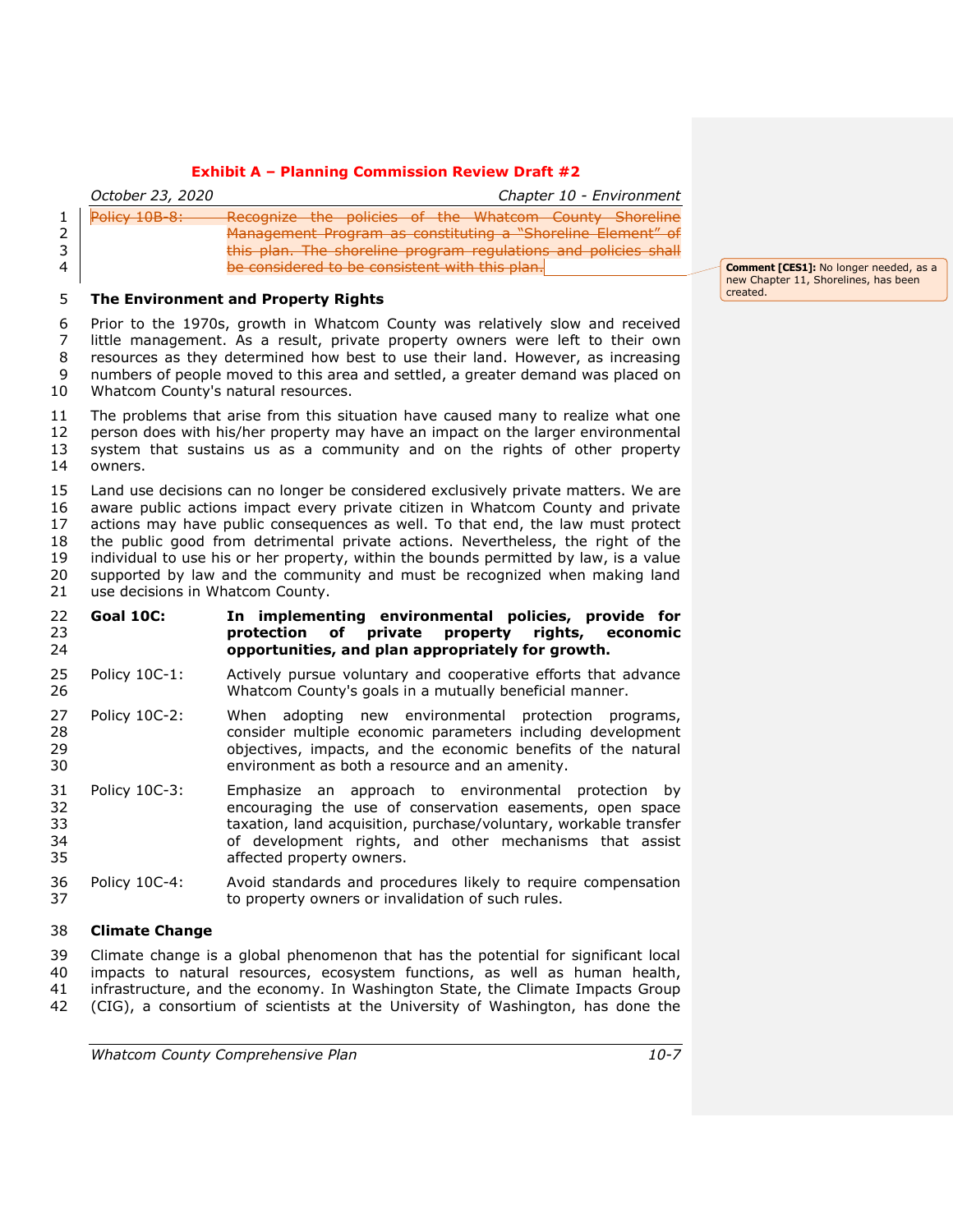*October 23, 2020 Chapter 10 - Environment* most extensive analysis of potential local climate change impacts in the Pacific Northwest. Based on a range of climate change model projections, as well as peer- reviewed scientific publications, the CIG concludes that during the next 20-40 years the Pacific Northwest climate may change significantly. See *Climate Change Impacts and Adaptation in Washington State: Technical Summaries for Decision Makers, Climate Impacts Group, University of Washington, December 2013*. The 7 CIG confirms that global climate models project mid- $21<sup>st</sup>$  century temperatures in the Pacific Northwest higher than the natural range of temperature observed in the 9 20<sup>th</sup> century. The CIG reports that as a result of likely climate change, causing slightly higher average annual temperature, impacts to the Pacific Northwest will likely affect a broad spectrum of the natural environment, but most notably changes to water resources, including: 13 • More precipitation falls as rain rather than snowfall in the Cascades due to an increased snow-line elevation; 15 • Decreased (winter) mountain snowpack and earlier (spring) snowmelt; 16 • Higher winter streamflow in rivers that depend on snowmelt; 17 • Higher winter streamflow in rain-fed river basins resulting in scouring floods that negatively affect salmon populations if winter precipitation and rain-on- snow events increases in the future as projected; 20 • Earlier peak (spring) streamflow in rivers that depend on snowmelt; 21 • Lower summer streamflow in rivers and streams; and, 22 • Decreased water in summer for irrigation, fish, human consumption and recreational use (more drought-like conditions). recreational use (more drought-like conditions). Climate change impacts are likely to include longer-term shifts in forest types and species, potentially increasing wildfire risk and greater exposure to insects and disease. Nearshore and riverine fisheries may be subjected to increased stress due to even lower average summer stream flows (and higher summer stream temperatures) and increased acidity in Puget Sound. Agricultural sector concerns include the cost of climate adaptation, development of more climate-resilient technologies, and management and availability of adequate water supplies. Susceptibility to natural hazards is also expected to intensify due to climate change, including increased landslides, erosion, and coastal and riverine flooding due to more winter rainfall, and potential rising sea levels. In 2007, Whatcom County completed a Climate Protection and Energy Conservation Action Plan that laid out specific actions and targets for reducing greenhouse gas emissions and increasing energy conservation efforts in response to potential climate change. In addition many insurance industry experts are now factoring in the costs of climate change into insurance premiums as the increase in the frequency and severity of extreme weather events around the world results in a corresponding increase in claims costs.

 Local government, residents and businesses must anticipate that as the climate changes, more frequent and severe damage to private and public infrastructure will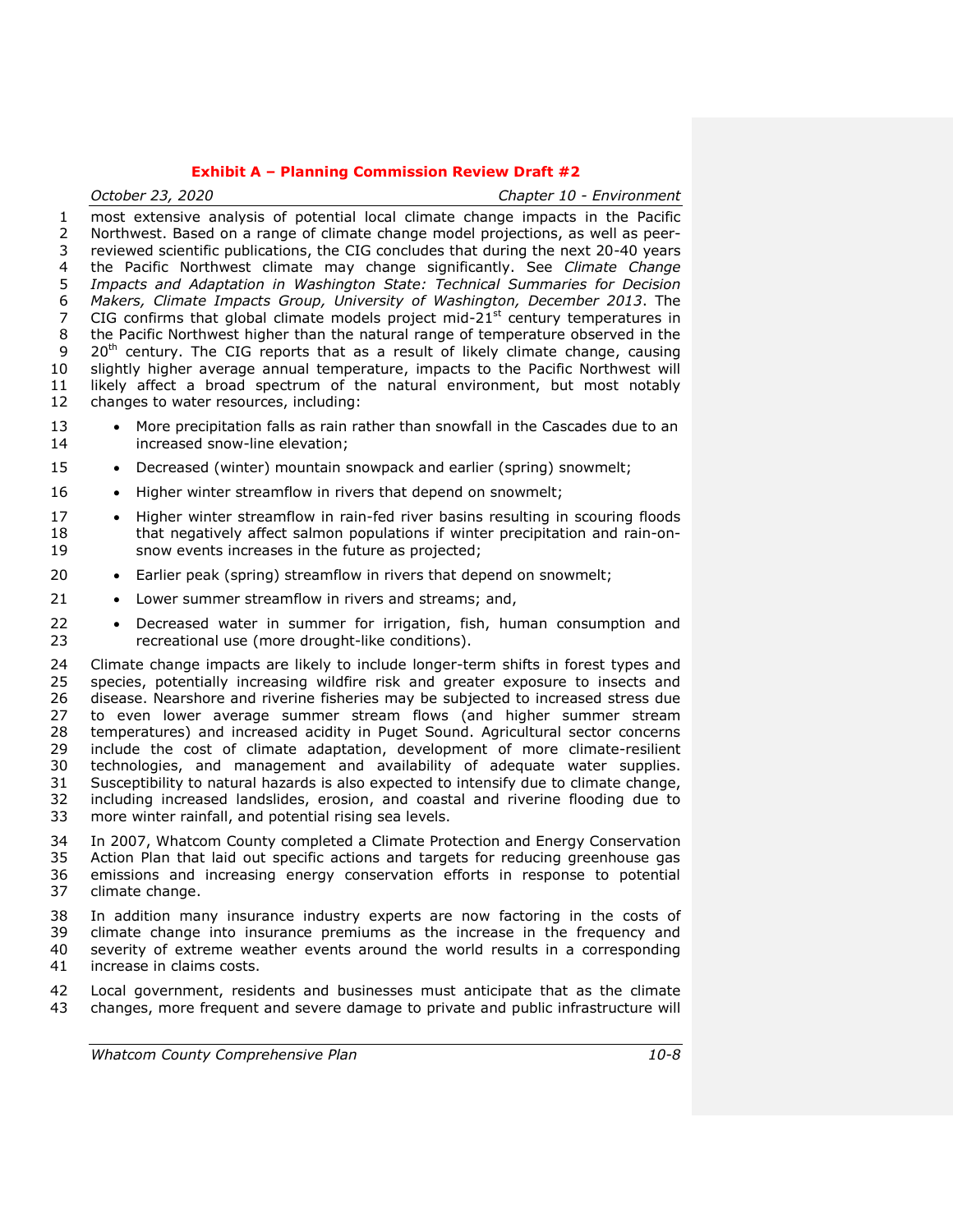|                               | October 23, 2020 | Chapter 10 - Environment                                                                                                                                                                                                                                                                                                                                                                |
|-------------------------------|------------------|-----------------------------------------------------------------------------------------------------------------------------------------------------------------------------------------------------------------------------------------------------------------------------------------------------------------------------------------------------------------------------------------|
| 1<br>2                        | accordingly.     | occur. Maintenance costs and insurance premiums can be expected to increase                                                                                                                                                                                                                                                                                                             |
| 3<br>4<br>5<br>6              | <b>Goal 10D:</b> | Strengthen the sustainability of Whatcom County's<br>economy, natural environment, and built communities by<br>responding and adapting to the impacts of climate<br>change.                                                                                                                                                                                                             |
| 7<br>8<br>9<br>10<br>11<br>12 | Policy 10D-1:    | Whatcom County's natural resource-based economic sectors,<br>ecosystems,<br>water resources, infrastructure, emergency<br>management, and public health all face climate change related<br>risks in the future. The County should consider potential long-<br>range climate change implications into its on-going functional<br>planning and implementation actions. The County should: |
| 13<br>14                      |                  | 1. Study the resilience of its natural and built environments to<br>the potential impacts of climate change;                                                                                                                                                                                                                                                                            |
| 15<br>16                      |                  | 2. Identify the relative vulnerability of these sectors to climate<br>change; and,                                                                                                                                                                                                                                                                                                      |
| 17<br>18<br>19                |                  | 3. Examine the adaptive capacity of these sectors to cope with<br>or mitigate climate change and take advantage of any<br>beneficial opportunities.                                                                                                                                                                                                                                     |
| 20<br>21                      | Policy 10D-2:    | Develop strategies that encourage a diversified and sustainable<br>economy that is resilient to the impacts of climate change.                                                                                                                                                                                                                                                          |
| 22<br>23                      | Policy 10D-3:    | Promote the efficient use, conservation, and protection of water<br>resources.                                                                                                                                                                                                                                                                                                          |
| 24<br>25<br>26<br>27          | Policy 10D-4:    | Pursue strategies to reduce the vehicle miles traveled (VMT) in<br>the county by encouraging expanded availability and use of<br>public transportation, carpooling, and non-vehicular modes of<br>transportation.                                                                                                                                                                       |
| 28<br>29<br>30                | Policy 10D-5:    | Establish land use patterns that minimize transportation-related<br>greenhouse gas emissions and encourage preservation of<br>natural resource lands and the protection of water resources.                                                                                                                                                                                             |
| 31<br>32<br>33<br>34<br>35    | Policy 10D-6:    | Convene a climate impact advisory committee by 2017. The<br>advisory committee should consist of (but not be limited to)<br>experts in energy efficiency and carbon emission reduction,<br>representatives from Whatcom County,<br>and<br>interested<br>community members. The committee will be tasked with:                                                                           |
| 36<br>37                      |                  | Evaluating Whatcom County's compliance with meeting<br>targets set forth in the 2007 Climate Plan;                                                                                                                                                                                                                                                                                      |
| 38<br>39                      |                  | Establishing new targets that meet or exceed state and<br>federal climate impact goals;                                                                                                                                                                                                                                                                                                 |
| 40<br>41                      |                  | Updating the Climate Plan, at minimum every five years, or<br>as needed to meet targets;                                                                                                                                                                                                                                                                                                |
| 42                            |                  | Recommending<br>updates<br>the<br>Whatcom<br>County<br>to                                                                                                                                                                                                                                                                                                                               |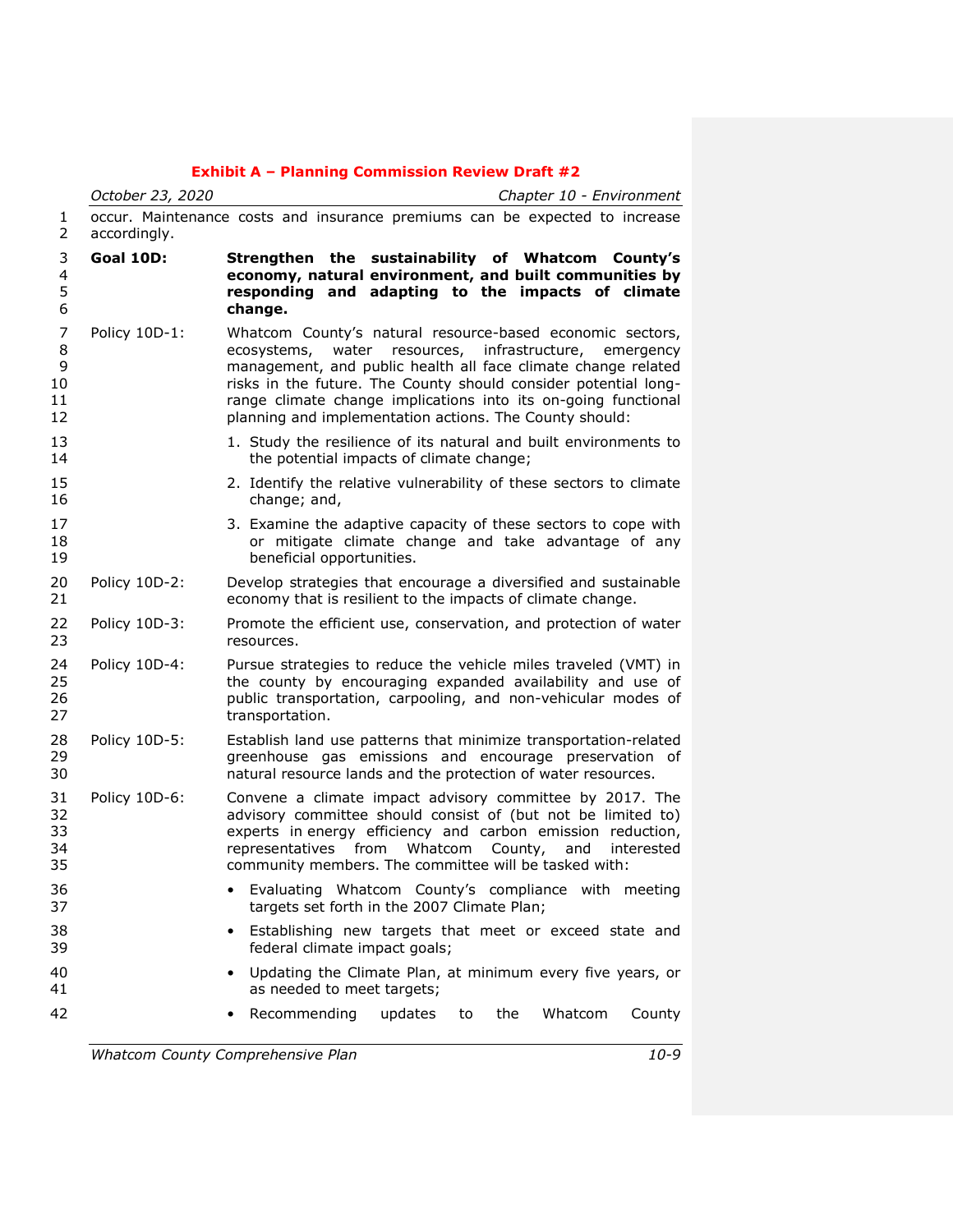|                      | October 23, 2020 | Chapter 10 - Environment                                                                                                                                                                                                                         |
|----------------------|------------------|--------------------------------------------------------------------------------------------------------------------------------------------------------------------------------------------------------------------------------------------------|
| 1<br>$\overline{2}$  |                  | Comprehensive Plan in accordance with meeting Whatcom<br>County's emission reduction goals;                                                                                                                                                      |
| 3<br>4<br>5<br>6     |                  | Ensuring that Whatcom County government facilities and<br>operations are designed to meet or exceed goals and<br>standards resolved in the current Climate Protection and<br>Energy Conservation Action Plan; and                                |
| 7<br>8<br>9          |                  | • Recommend updates to Whatcom County land use policies<br>and development regulations to support renewable energy<br>development goals.                                                                                                         |
| 10<br>11<br>12<br>13 | Policy 10D-7:    | Encourage sustainability by developing strategies and practices<br>to increase the use of renewable, net-neutral carbon energy in<br>Whatcom County facilities and County vehicles, with a goal of<br>net zero man-made carbon emission by 2050. |
| 14<br>15<br>16       | Policy 10D-8:    | Encourage sustainability by developing strategies and practices<br>to reduce landfill waste from Whatcom County government<br>facilities to near zero.                                                                                           |
| 17<br>18<br>19       | Policy 10D-9:    | Identify responsible parties and agencies and encourage them<br>to identify and properly seal and/or burn methane that is<br>escaping into the atmosphere from wells.                                                                            |
| 20<br>21<br>22       | Policy 10D-10:   | Create updates to Whatcom County land use policies and<br>development regulations<br>to<br>support renewable<br>energy<br>development goals.                                                                                                     |

# **Natural Hazards**

#### **Introduction**

 The location, climate, and geology of Whatcom County combine to create many natural hazards to people and their developments. Earthquakes, volcanoes, landslides, and flooding are some of the major natural hazards found in our region. Additionally, old mines are scattered around the county that could be dangerous to the community. Natural Hazards goals and policies are intended to provide guidance to county government as it assists its citizens in effectively managing natural hazards in a manner that minimizes the danger to each member of this community, while continuing to provide for economic opportunities.

# **Background Summary**

Natural Hazards include the following (**Map 10-4**):

 **Landslide Hazards** – The geologically recent retreat of glaciers from the Whatcom County landscape, succeed by contemporaneous geomorphic processes of erosion, sediment transport, deposition, isostatic rebound and tectonic uplift, has left many hillsides over-steepened and susceptible to naturally occurring and human-39 triggered slope failure and erosion. Several large, well-known landslides are<br>40 presently active in Whatcom County, such as the Swift Creek Slide on Sumas presently active in Whatcom County, such as the Swift Creek Slide on Sumas Mountain. In addition, numerous large-scale, pre-historic slope failure deposits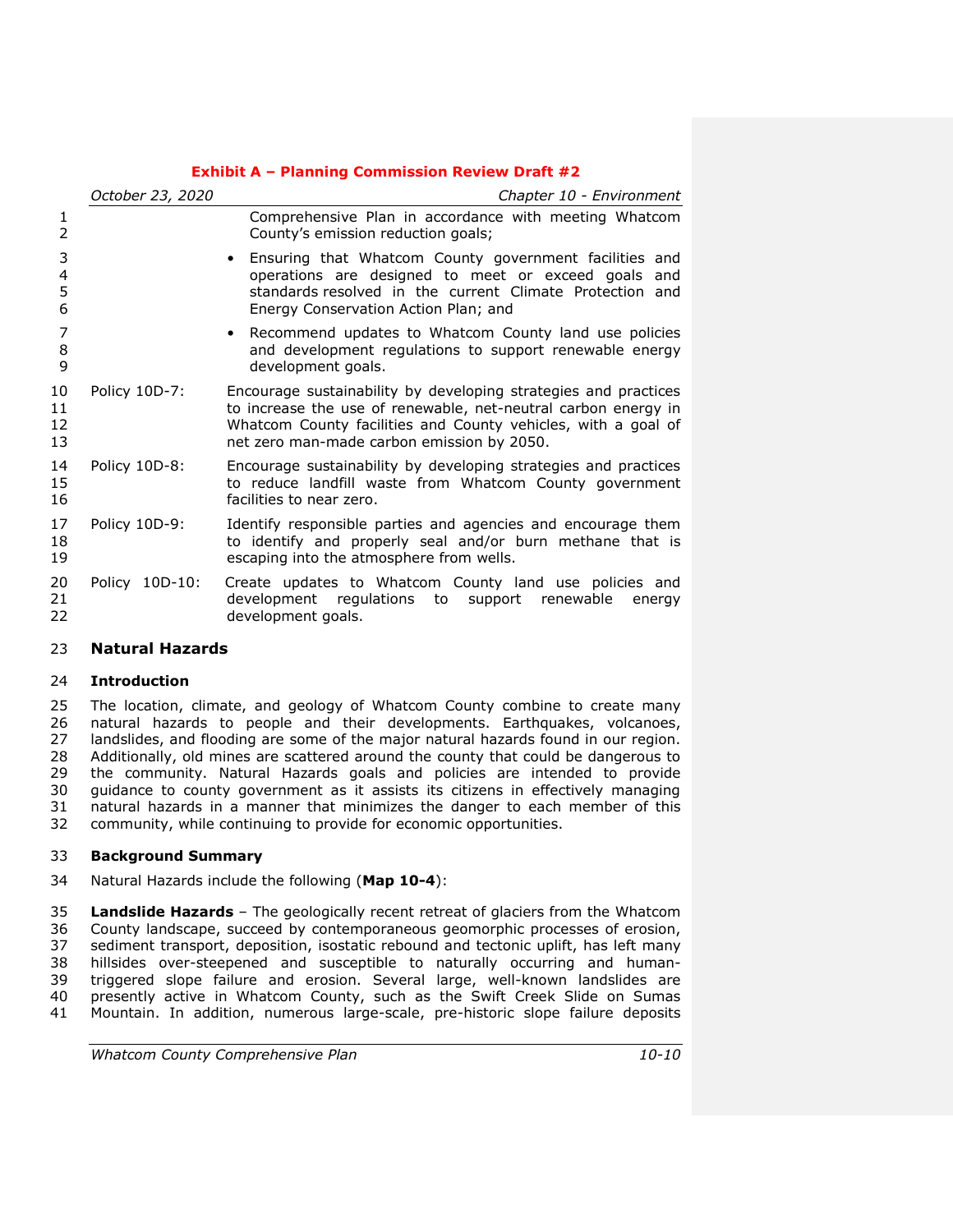*October 23, 2020 Chapter 10 - Environment* have been mapped by past workers and are readily identified in more recently available LiDar imagery. Various slope failure processes contribute to the mosaic of landslide hazards present in the county and the potential exists for a multitude of impacts ranging from periodic small- to large-scale rockfall and slides, massive debris slides and avalanches, destructive debris flows, and deep-seated earthflows, slumps and slides. These landslide processes act on large- and small-scale, and though much less catastrophic in nature, smaller landslides occur more frequently and pose a continual hazard to County residents and infrastructure. Certain types of geologic conditions and formations commonly cause landslides, namely the Chuckanut Formation and the Darrington Phyllite, but are also frequently observed in unconsolidated glacial sediments, in the presence of day-lighting groundwater seams and springs, on slopes in excess of 35 percent, along coastal bluffs, and in areas of fluvial erosion.

 **Alluvial Fan Hazards** – Alluvial fan hazards areas exist where steep mountain streams flow onto floodplains or into lakes and deposit debris and sediment. Because these streams are steep and flow in confined canyons, they can carry more sediment and debris than a similar-sized stream flowing over flat land. During a large storm, streams on alluvial fans can create catastrophic flooding and debris floods, such as were experienced in 1983 in the Lake Whatcom area. During this storm event, the Sudden Valley development on Lake Whatcom incurred significant damage to property from flooding and debris flows on the Austin Creek alluvial fan.

 **Flood Hazards** – Heavy winter rains and a transient snowpack combined with the steep and sometimes unstable slopes of Whatcom County's foothills create 24 conditions ideal for flooding and debris flows along many of our rivers and streams.<br>25 The Nooksack River floodplain alone covers 38,000 acres in Whatcom County. In The Nooksack River floodplain alone covers 38,000 acres in Whatcom County. In 1989 and 1990, the Nooksack River overflowed and flooded lowland Whatcom County causing millions of dollars of damage. During some extreme floods, the Nooksack River overflows near Everson and adversely impacts residents along Johnson Creek in Sumas, and in the Abbotsford area of British Columbia. It is projected that climate change will increase flood risk, due to increased sea level and changes in rainfall patterns. Significant damage may result from such floods. In 1991, Whatcom County formed a countywide Flood Control Zone District to address the major flooding issues in the county.

 **Volcanic Hazards** – The presence of Mt. Baker is an asset to our region. Its 10,778-foot peak is one of the dominant features of Whatcom County's landscape. However, Mt. Baker is also considered one of the most active volcanoes in the Cascade Range, and of the six major volcanoes in the range, Mt. Baker is considered by geologists to be very hazardous during and after an eruption. Pyroclastic flows, ash flows, and especially volcanic mudflows, also known as lahars, are believed to be the greatest dangers to human life and development in Whatcom County. Geologic evidence indicates that an eruption on Mt. Baker caused a major lahar about 6,600 years ago that inundated the Middle Fork Nooksack Valley from its headwaters downstream past the confluence with the North Fork at Welcome. The same lahar is now known to have been over 300 feet deep in the upper reaches of the Middle Fork and extended as far west as Nugent's Corner. A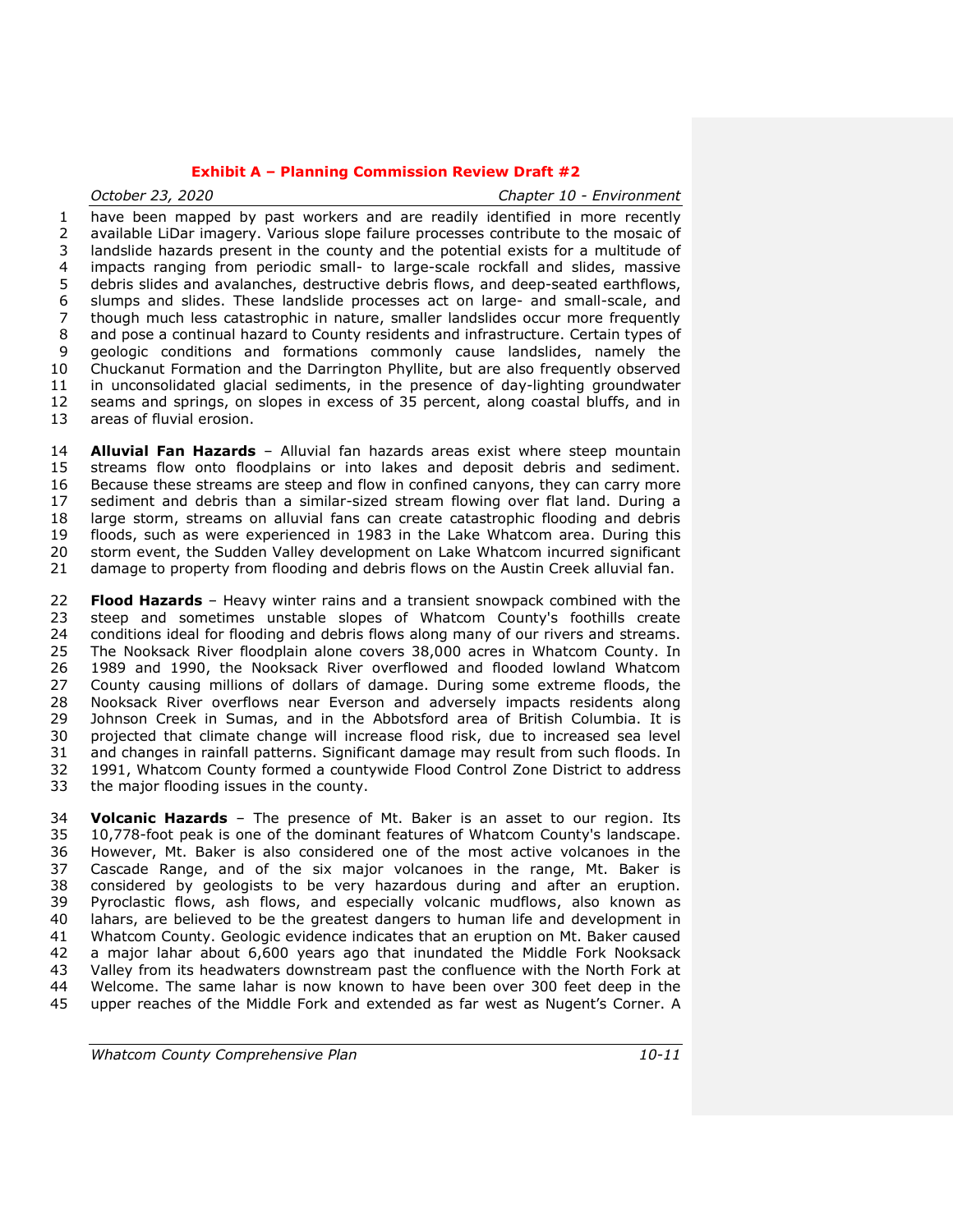*October 23, 2020 Chapter 10 - Environment* major lahar along the Nooksack would divert the river from its channel and cause mass flooding. Fortunately, volcanic eruptions are infrequent with periods of hundreds and thousands of years between events, but this infrequency also makes forecasting a volcanic eruption extremely difficult. However, a major eruption of Mt. Baker would pose a serious threat to human life and property. The deeply weathered nature of the rocks forming Mt. Baker may also fail, triggering a mudflow that would travel rapidly down the stream channels ringing the volcano and result in damage similar to that from a volcanic eruption trigger. Mapping over the past decade of other Cascade volcanoes has demonstrated massive mudflows extending from the volcanoes to Puget Sound, and from Mount Rainier and Glacier Peak.

 **Earthquake Hazards** – Whatcom County lies within the influence of the convergent plate margin between the Pacific and North American Plate termed the Cascadia Subduction Zone. Regionally-extensive and damaging earthquakes, termed mega-thrusts, are possible when stress generated between the subducting Pacific Plate and over-riding North American Plate is released. A mega-thrust earthquake is capable of generating an earthquake of magnitude 9, or greater, and research has indicated an approximate recurrence interval of 500-600 years. Associated with the stresses generated at the convergent plate margin are shallow, crustal faults that are mapped throughout Whatcom County. Earthquake activity on these fault systems is much more frequent than that observed at the Cascadia Subduction Zone, and the Deming area is considered one of the most seismically active areas in Washington. Recent research has shown these crustal faults are capable of generating a magnitude 7 earthquake with an average recurrence interval of 30 to 50 years. While all buildings are susceptible to damage from seismic-shaking, structures built on peat soils, large areas of non-structural fill, or liquefiable soils are prone to more severe shaking during an earthquake. If the shaking is strong enough, or of sufficient duration, structures may collapse or become damaged due to building fatigue, ground settlement/liquefaction, and/or lateral spreading. In addition to seismic hazards posed by the Cascadia Subduction Zone, a significant mega-thrust earthquake has the potential to generate a large 32 and destructive tsunami that has the potential to affect most low-bank areas of the 33 County. County.

 **Mine Hazards** – Mine hazard areas are sites of abandoned underground mine shafts, adits, and mine tailings. Coal mining was a major industry in Whatcom 36 County in the early part of the  $20<sup>th</sup>$  century, and several major mines were developed in various parts of the county. All of the formerly active mines are now no longer worked and are abandoned. For the most part these mine locations are known and mapped, such as the extensive coal mines under the northern part of the City of Bellingham and in the Blue Canyon area of South Lake Whatcom.

# **Issues, Goals, and Policies**

 **Landslides** – Siting human development on or adjacent to known landslide hazard areas can create health and safety risks. The risks can be elevated due to extreme weather events and earthquakes, but may also occur with little or no warning. In the case of the Swift Creek Landslide, the release of asbestos-laden sediment poses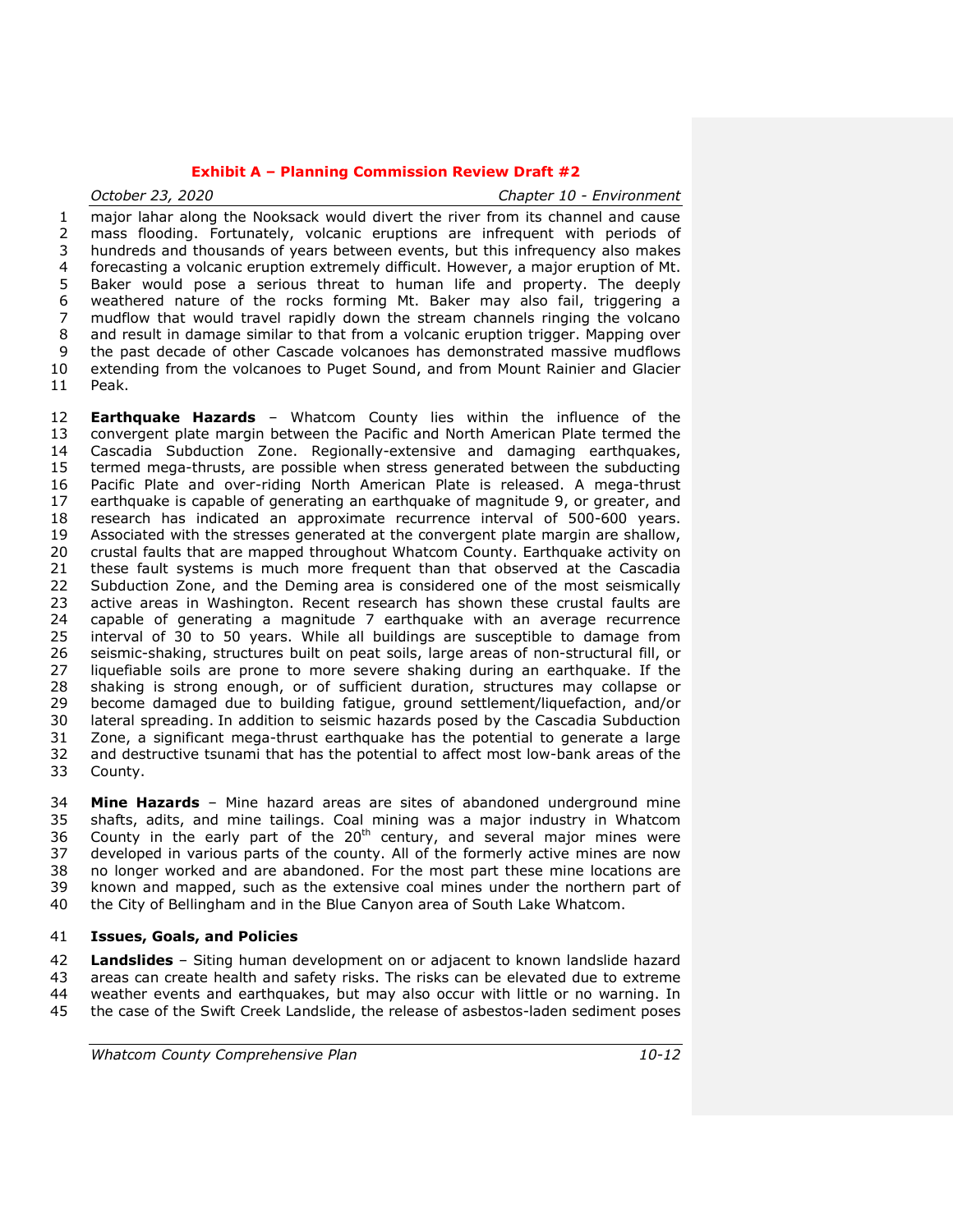*October 23, 2020 Chapter 10 - Environment* an additional risk to public health. Development activity can de-stabilize naturally unstable slopes and impact ecosystems. However, predicting the exact timing, location, or extent of a damaging landslide is difficult, and in particular areas of the county landslide hazards are not possible to completely mitigate or avoid. In some circumstances, the development of upland properties may place downslope neighbors and ecosystems at risk from rockfall or landslides. A similar relationship holds true for development at the toe of a potentially unstable slope. In either event, development in proximity to landslide hazards must proceed in consideration of potential impacts in order to ensure life safety and preserve and protect public and private infrastructure.

 **Alluvial Fans** – Because alluvial fan areas are associated with streams, are generally gently sloping and elevated above the adjacent floodplain, and are located at the base of mountains, they have historically been popular places to develop. However, once every 10-25 years, a large storm event occurs in our area and streams flood homes and developments, causing damage to property, ecosystems, and sometimes loss of lives.

 **Flooding** – Floodwaters from the Nooksack River can damage homes, agricultural areas, businesses, and industries in the small cities situated along the river; fish and wildlife habitat and other ecosystems; and disrupt transportation and utility corridors. Storm tides can flood homes and roads along low, exposed marine shorelines in the Birch Bay, Sandy Point, Point Roberts, and Gooseberry Point areas. Homes along Lake Whatcom, Lake Samish, and Cain/Reed Lakes have also been impacted by flooding during extreme storm events. Property and public safety 24 are also impacted by rapid channel morphology events.

 **Volcanos** – A volcanic eruption or mudflow at Mount Baker could potentially severely affect river flow on the Nooksack River or Baker River and cause severe property damage near the volcanoes or along lahar routes. A lahar is an extremely rare and unpredictable occurrence. Evacuation routes should be planned and made public. Development should be regulated according to the Critical Areas Ordinance.

 **Earthquakes** – A major earthquake may likely and significantly affect Whatcom County. If the shaking is strong enough, buildings may collapse, roads could be damaged, and/or communications, power, and utilities could be severely disrupted, mud and rock slides could occur on unstable slopes, and local sea levels may change as shorelines assume altered post-quake elevations.

 **Mines** – Some abandoned mine areas may pose a risk of ground subsidence from the collapse of abandoned mine shafts. Air and water pollution may also be hazards associated with abandoned mine tailings and trapped toxic gases. Development on or near mine hazards could be adversely impacted.

 **Gas wells** – Several exploratory oil & gas wells have been drilled around the county over the last 70+years. Some of these present potential environmental hazards due to ongoing leakage of gas.

 **Old Landfills** – There are known abandoned landfills in the County and possibly some that are unknown. There are also several sites around the County that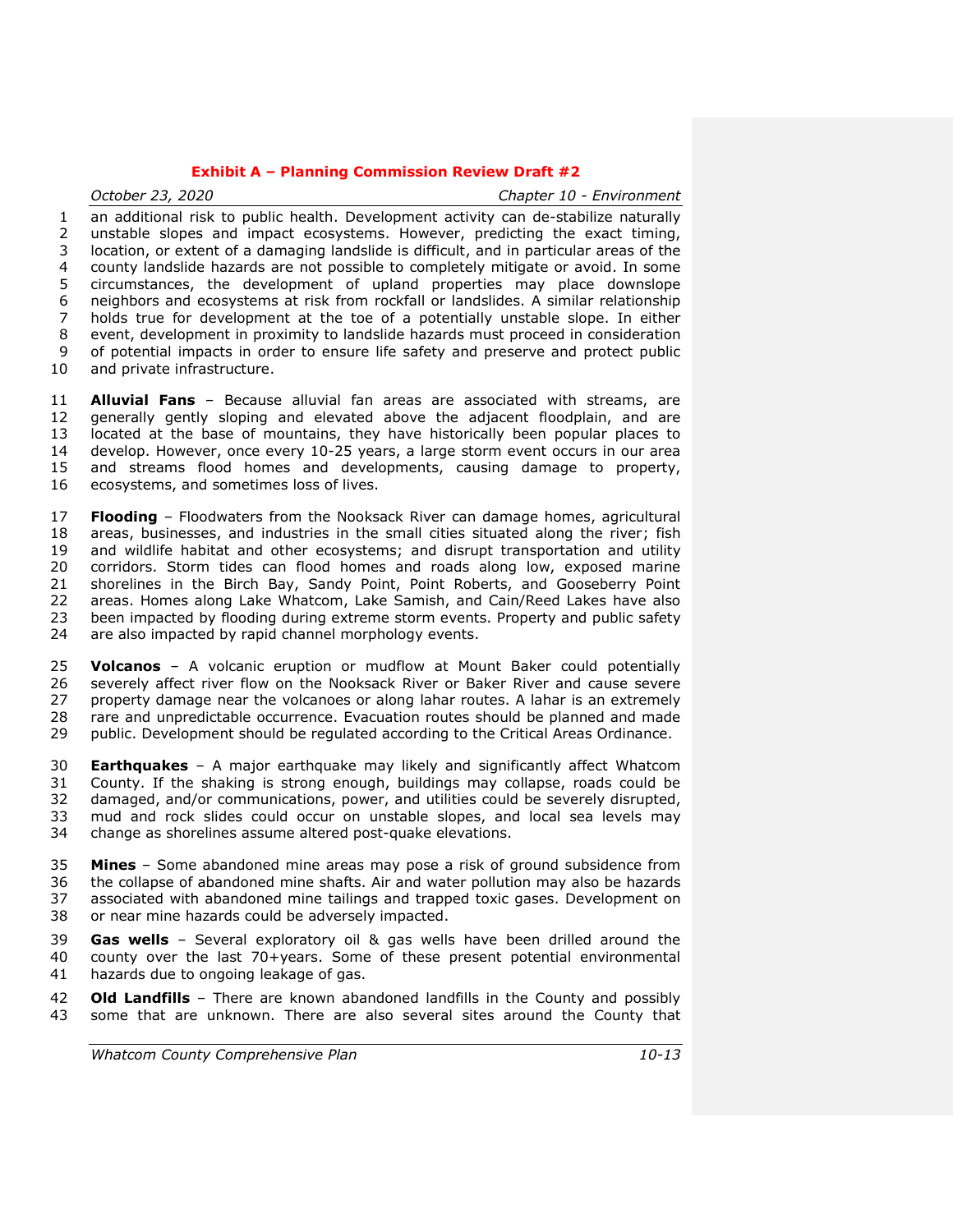*October 23, 2020 Chapter 10 - Environment* contain large numbers of abandoned vehicles and other debris. As with most landfills these locations pose some degree of risk of hazardous substances leaking into local aquifers.

 **Balanced Management** – A central issue common to all development in natural hazard areas is the need for Whatcom County to balance the responsibility of local government to protect the public interest and provide for a safe and healthy environment while safeguarding the rights of private property owners.

 **Economic Impact** – Damage to private and public property resulting from the siting of human development in areas of natural hazards is significant to the people of Whatcom County. The 1990 Nooksack River floods caused over \$20 million dollars in damage to roads, bridges, buildings, and farmland. Disaster relief efforts are expensive and dangerous to conduct during an emergency. Public efforts to reduce hazards, such as the establishment of the Flood Control Zone District, are also expensive.

- **Goal 10E: Minimize potential loss of life, damage to property, the expenditure of public funds, and degradation of ecosystems resulting from development in hazardous areas such as floodplains, landslide-prone areas, seismic hazards areas, volcanic impact areas, abandoned mine and exploratory gas well locations, potentially dangerous alluvial fans, and other known natural hazards by advocating the use of land acquisition, open space taxation, conservation easements, growth planning, regulations, and other options to discourage or minimize development, or prohibit inappropriate development in such areas.**
- Policy 10E-1: Avoid or minimize public investments for future infrastructure development on known natural hazard areas.
- Policy 10E-2: Use Best Available Science and data to research and investigate the nature and extent of known natural hazards in the county and make this information available to the general public and policy makers in an accessible and understandable form.
- Policy 10E-3: Broadly inform the people of Whatcom County of the locations of known natural hazards, and the potential for adverse impacts of such natural hazards to the health, safety, and welfare of people and their properties.
- Policy 10E-4: Establish acceptable levels of public risk for development in known natural hazard areas based upon the nature of the natural hazard and levels of public risk, and maintain regulatory criteria for approving, disapproving, conditioning, or mitigating development activity.
- Policy 10E-5: Prohibit the siting of critical public facilities in known natural hazard areas unless the siting of the facility can be shown to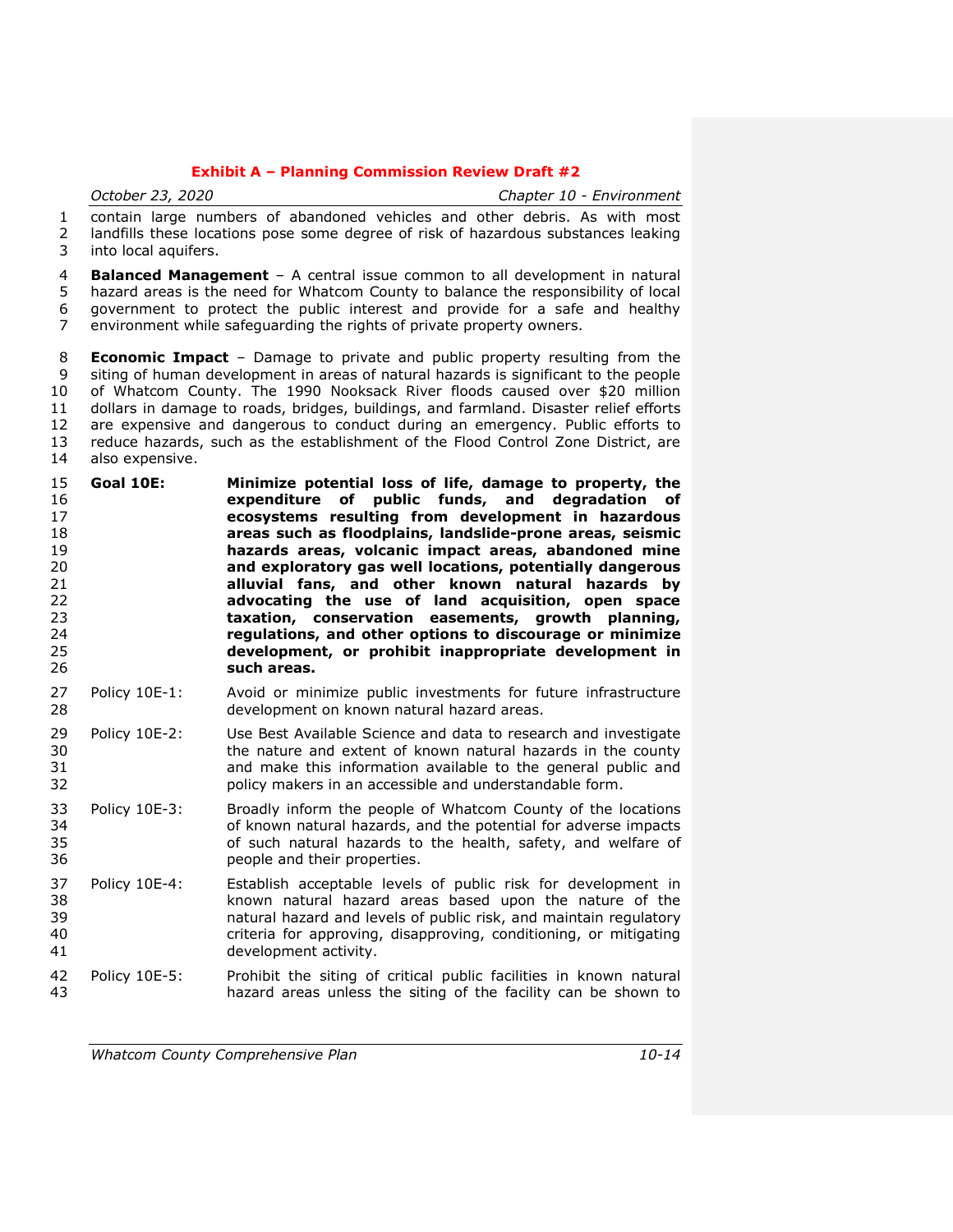|                                                                | October 23, 2020 | Chapter 10 - Environment                                                                                                                                                                                                                                                                                                                                                                                                                                                                                                                                                                                                                                                                                          |
|----------------------------------------------------------------|------------------|-------------------------------------------------------------------------------------------------------------------------------------------------------------------------------------------------------------------------------------------------------------------------------------------------------------------------------------------------------------------------------------------------------------------------------------------------------------------------------------------------------------------------------------------------------------------------------------------------------------------------------------------------------------------------------------------------------------------|
| 1<br>2                                                         |                  | have a public benefit that outweighs the risk of siting in the<br>particular hazard area.                                                                                                                                                                                                                                                                                                                                                                                                                                                                                                                                                                                                                         |
| 3<br>4<br>5<br>6<br>7<br>8                                     | Policy 10E-6:    | Maintain a comprehensive program of regulatory and non-<br>regulatory mechanisms to achieve Natural Hazard goals and<br>policies. This program should include such mechanisms as<br>education, tax incentives, zoning, land use regulations,<br>conservation easements, purchase of development rights,<br>transfer of development rights, and public acquisition.                                                                                                                                                                                                                                                                                                                                                |
| 9<br>10<br>11                                                  | Policy 10E-7:    | Be consistent with the Natural Hazard goals and policies and<br>consider the locations of Natural Hazard Areas when establishing<br>or changing zoning patterns and densities.                                                                                                                                                                                                                                                                                                                                                                                                                                                                                                                                    |
| 12<br>13<br>14                                                 | Policy 10E-8:    | To address the causes of flooding and avoid expensive and<br>maintenance-intensive bank protection measures, the County<br>should prioritize its floodplain property acquisition program.                                                                                                                                                                                                                                                                                                                                                                                                                                                                                                                         |
| 15                                                             | Policy 10E-9:    | Discourage new development in the floodplain.                                                                                                                                                                                                                                                                                                                                                                                                                                                                                                                                                                                                                                                                     |
| 16<br>17<br>18<br>19<br>20<br>21<br>22<br>23<br>24<br>25<br>26 | Policy 10E-10:   | Require applicants for development permits located in natural<br>hazard areas to provide development plans designed to<br>minimize the potential to exacerbate the natural hazard as well<br>as the risk of damage to property or threats to human health<br>and safety. In natural hazard areas where engineering solutions<br>cannot be designed to withstand the forces expected to occur<br>under the design event of a particular natural hazard, or off-site<br>adverse impacts to adjacent properties or ecosystems cannot be<br>adequately mitigated, Whatcom County may deny development<br>permits intended for permanent or seasonal human habitation<br>as described in the Critical Areas Ordinance. |
| 27<br>28<br>29<br>30<br>31<br>32<br>33                         | Policy 10E-11:   | Consider conducting a public process with affected citizens,<br>technical<br>experts, and<br>decision-makers<br>establish<br>to<br>recommended levels of public risk for each of the identified<br>natural hazards. In developing recommended levels of public<br>risk for natural hazards, consider the appropriate variables<br>affecting developments in hazardous areas. These variables may<br>include:                                                                                                                                                                                                                                                                                                      |
| 34<br>35                                                       |                  | Specific types of risk associated with the particular hazard<br>area;                                                                                                                                                                                                                                                                                                                                                                                                                                                                                                                                                                                                                                             |
| 36<br>37                                                       |                  | The gradation of hazards associated with a particular geo-<br>hazard;                                                                                                                                                                                                                                                                                                                                                                                                                                                                                                                                                                                                                                             |
| 38                                                             |                  | Level of detail necessary to map hazard areas;                                                                                                                                                                                                                                                                                                                                                                                                                                                                                                                                                                                                                                                                    |
| 39<br>40                                                       |                  | Different levels of risk associated with different ownership<br>classes (e.g. public ownership versus private ownership);                                                                                                                                                                                                                                                                                                                                                                                                                                                                                                                                                                                         |
| 41<br>42                                                       |                  | Different levels of risk associated with different types of land<br>uses; and,                                                                                                                                                                                                                                                                                                                                                                                                                                                                                                                                                                                                                                    |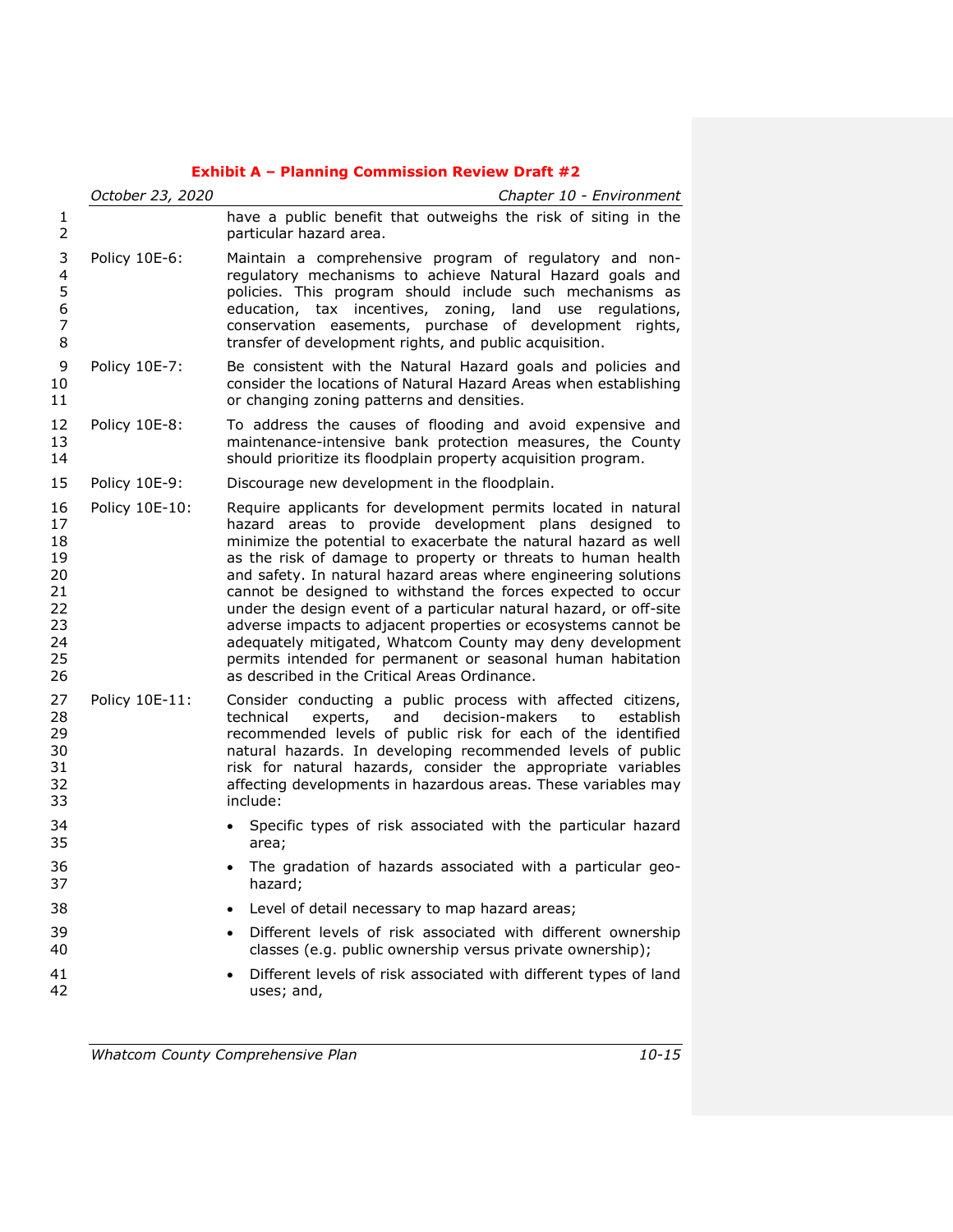|                                  | October 23, 2020 | Chapter 10 - Environment                                                                                                                                                                                                                                                                                                                                                           |
|----------------------------------|------------------|------------------------------------------------------------------------------------------------------------------------------------------------------------------------------------------------------------------------------------------------------------------------------------------------------------------------------------------------------------------------------------|
| 1<br>2                           |                  | Mitigation measures related to specific adverse impacts of<br>$\bullet$<br>development in hazard areas.                                                                                                                                                                                                                                                                            |
| 3<br>4<br>5                      |                  | Once a set of risk levels has been identified, propose these risk<br>levels for adoption of legislation by the County Council as the<br>level to which future development must be designed.                                                                                                                                                                                        |
| 6<br>7<br>8<br>9<br>10<br>11     | Policy 10E-12:   | Consider establishing acceptable levels of public risk for use in<br>approving and conditioning development activity in known<br>natural hazard areas. The established level of risk may be<br>expressed as the potential hazard posed as determined by<br>scientific and historical methods applicable to each specific<br>natural hazard.                                        |
| 12<br>13<br>14<br>15<br>16<br>17 | Policy 10E-13:   | Review the findings and recommendations of alluvial fan hazard<br>evaluations and make appropriate recommendations for land<br>use and zoning regulations to the County Council to assist in<br>reducing the hazards posed on these fans. Whatcom County has<br>completed or nearly completed alluvial fan evaluations of<br>Canyon Creek, Jones Creek, and Glacier-Gallop Creeks. |
| 18<br>19<br>20<br>21<br>22       | Policy 10E-14:   | findings and<br>the<br>recommendations<br>the<br>Review<br>of<br>Comprehensive Flood Hazard Management Plan (CFHMP) and<br>make appropriate recommendations for land use and zoning<br>regulations to the County Council<br>the<br>to<br>assist<br>in<br>implementation of the CFHMP.                                                                                              |
| 23<br>24<br>25<br>26<br>27       | Policy 10-15E:   | Identify known locations of abandoned wells that could produce<br>methane and/or other hazardous substances and where<br>immediate danger of methane and hazardous substance leaking<br>exists, condition development approvals on affected parcels to<br>mitigate those impacts.                                                                                                  |

# **Water Resources**

# **Introduction**

 Water resources refer to the numerous surface waters such as lakes, streams, wetlands; groundwater; estuaries; and marine waterbodies within Whatcom County (**Map 10-1**). These waterbodies are often integrally linked through the complex network referred to as the water cycle. The water cycle describes the series of transformations that occur in the circulation of water from the atmosphere onto the surface and into the subsurface regions of the earth, and then back from the surface to the atmosphere. Water resources of Whatcom County provide: natural beauty; recreation; habitat for fish and wildlife; water for drinking, agriculture, and industry; and other benefits essential to the quality of life and economic health of the community. The quality of life and economic health of our county's communities depend on the maintenance of a safe and reliable water supply. Decisions affecting any element of the water environment must be based on consideration of the effects on other elements.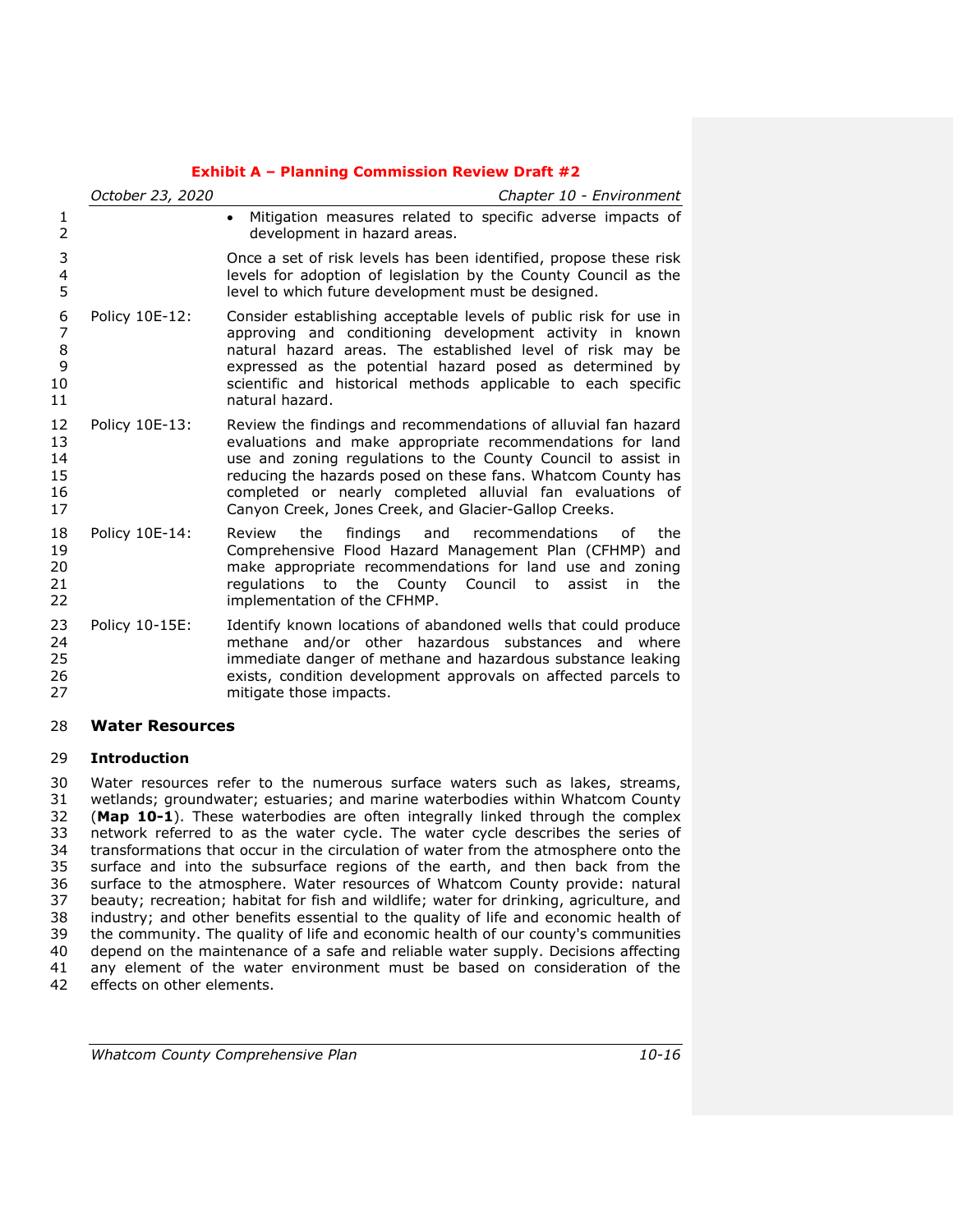*October 23, 2020 Chapter 10 - Environment*

# **Background Summary**

 Whatcom County has 16 major freshwater lakes, 3,012 miles of rivers and streams, over 37,000 acres of wetlands, 134 miles of marine shoreline, and aquifers containing an undetermined amount of groundwater. These water resources serve multiple uses, including providing a source of drinking water for the people of Whatcom County. Surface water sources such as Lake Whatcom, the Nooksack River, and Lake Samish provide water to more than half the county residents, with the remainder relying on groundwater, either from individual wells or from about 300 public water systems. Agriculture relies on both ground and surface water for a variety of uses, including irrigation and drinking water for livestock. Businesses and industries may also require water, sometimes in substantial quantities, from non- potable and potable supplies. Water is also essential to meet many of what are referred to as "instream" uses, such as recreation, shellfish growing and harvesting,

fish and wildlife habitat, aesthetics, and other uses and benefits.

 Groundwater is contained in aquifers, which are subterranean layers of porous rock or soil. Most of the surficial aquifers in Whatcom County are replenished by rainwater. Aquifers are often integrally linked with surface water systems and are essential for meeting instream and out-of-stream water needs such as for drinking water, agriculture, industry, and other uses.

 Rainfall that runs into drainage courses such as ditches, streams, wetlands, rivers, lakes, and the Strait of Georgia supports local surface and marine waters. Natural 22 drainage systems have many important functions, including storing excess water<br>23 flow, purifying surface water, recharging groundwater, conveying water, and flow, purifying surface water, recharging groundwater, conveying water, and supporting important biological activities. As more areas in Whatcom County are being urbanized, natural water resource systems are being replaced with built systems, leading to permanent changes in hydrology.

 Whatcom County government has a major role in helping to maintain these benefits through its many responsibilities and programs, particularly in the areas of health, 29 safety, land use, and development. The intent of the following goals and policies is to provide guidance to Whatcom County government as it assists its citizens in effectively managing our water resources in a manner that ensures that the benefits of those resources are maintained far into the future. The water resource section focuses primarily on groundwater and surface water management. Surface water management relates generally to watershed protection and stormwater/ drainage systems. However, some policy direction may indirectly be provided for areas such as wetlands, estuaries, streams, and marine waterbodies within the Water Resource section. Some of these areas are covered in more detail in other sections within the Environment Chapter.

# **Whatcom County Water Resource Programs**

 Whatcom County has and/or participates in numerous water resource programs aimed at protecting and enhancing water quality and quantity, including:

- 42 WRIA 1 Watershed Management Project;
- 43 Lake Whatcom Watershed Management;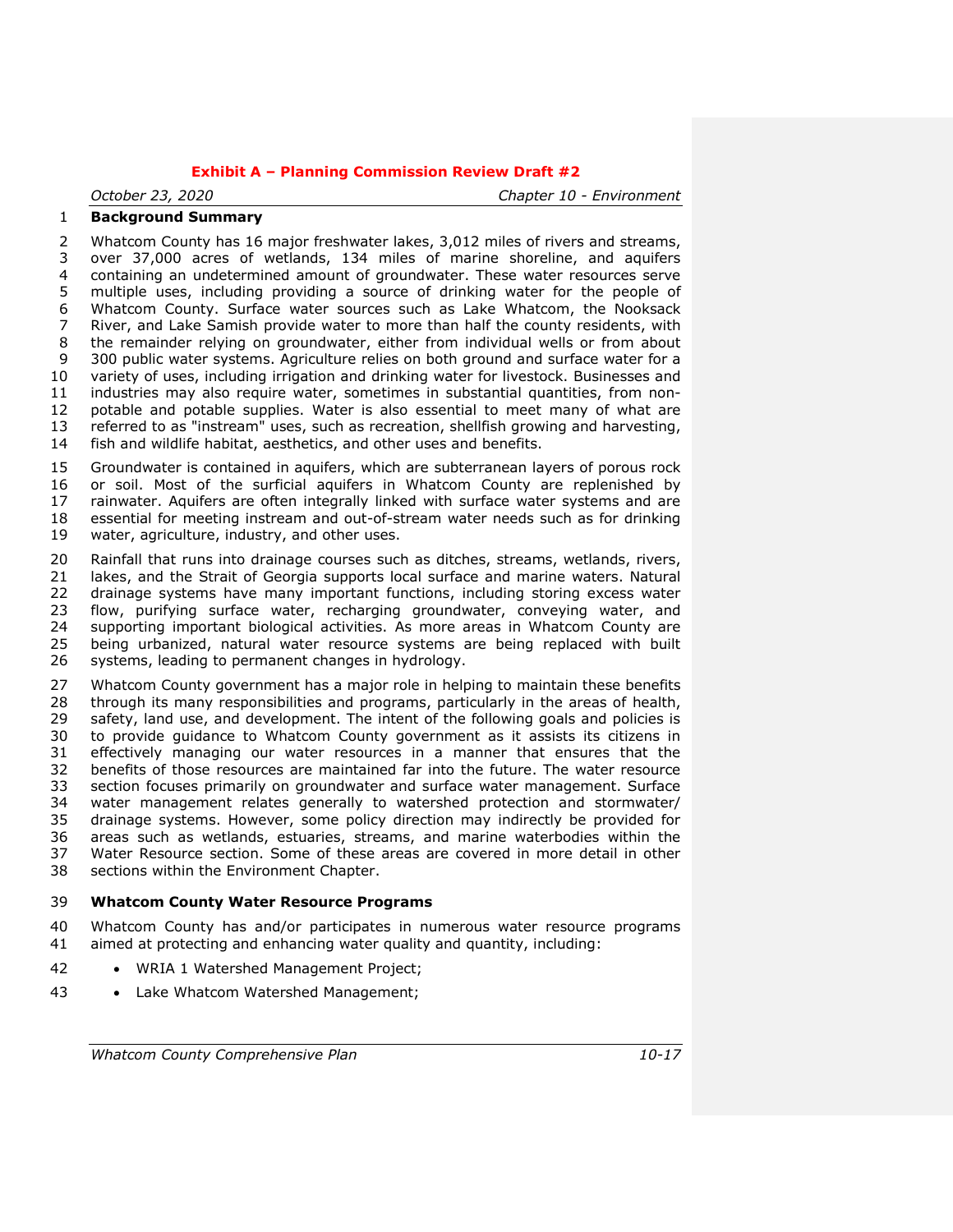*October 23, 2020 Chapter 10 - Environment*

- 1 Groundwater Protection & Management:
- 2 Flood Hazard Management; and,
- 3 Stormwater Management.

#### **WRIA 1 Watershed Management Project**

 The WRIA 1 Watershed Management Project is the result of the 1998 Washington State Watershed Management Act, which required all participating local governments to address water quantity, with the option of addressing water quality, instream flows, and fish habitat. The WRIA 1 Watershed Management Project has brought together citizens, local governments, tribes, and state and federal agencies to address these issues.

 The framework for watershed management in the state is based on geographic areas known as Water Resource Inventory Areas (WRIAs). WRIA 1 includes the Nooksack River basin and several adjoining smaller watersheds, such as the coastal drainages of Dakota and California Creeks, as well as Lake Whatcom.

 Watershed planning in WRIA 1 started in 1998 with the signing of a Memorandum of Agreement (MOA) between the *Initiating Governments*. In the WRIA 1 the Initiating Governments are Whatcom County, City of Bellingham, Public Utility District No. 1, Lummi Nation, and Nooksack Tribe (the latter joining slightly later through a Letter of Agreement). The role of the Initiating Governments was to 20 review a recommended Watershed Plan and take it to their governments' councils 21 for adoption. for adoption.

#### *Historical Organization (1999-2016)*

# *WRIA 1 Joint Board*

 In 1999, an Interlocal Agreement further formalized the government-to- government relationship essential to the tribes' participation in the process by creating a *Joint Board*. The Joint Board is comprised of the Initiating Governments, including the mayor of the City of Bellingham, executive for Whatcom County, manager of Public Utility District No. 1, and designated policy representatives of Lummi Nation and Nooksack Tribe. The Board manages the project's administrative functions such as contracts and budgets. Members of the Joint Board also sit on the Joint Policy Boards.

# *WRIA 1 Joint Policy Boards*

 The WRIA 1 Joint Policy Boards are comprised of members of the WRIA 1 Joint Board and Salmon Recovery Board. This organizational level interacts with federal, state, and regional organizations at a policy‐level to coordinate the implementation and management of the WRIA 1 Watershed Management Plan – Phase 1, the WRIA 1 Salmonid Recovery Plan and other related activities.

#### *Local Integrating Organization (LIO)*

39 The Whatcom Local Integrating Organization (LIO) is a function of the WRIA 1<br>40 Watershed Joint Board and WRIA 1 Salmon Recovery Board (Joint Policy Boards). Watershed Joint Board and WRIA 1 Salmon Recovery Board (Joint Policy Boards). Local integrating organizations are designated by the Puget Sound Partnership. The two WRIA 1 Boards accepted the function of the Whatcom LIO in October 2010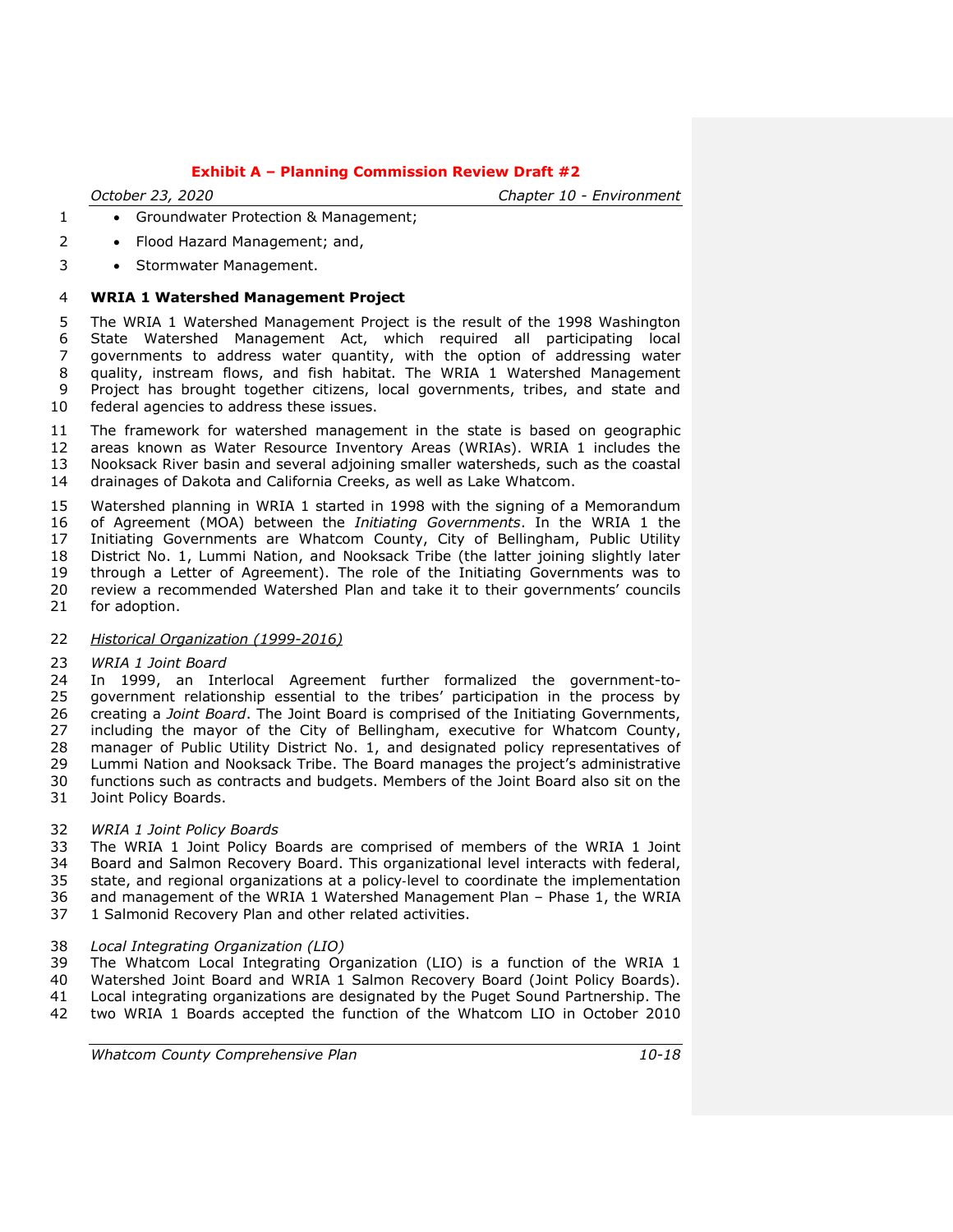*October 23, 2020 Chapter 10 - Environment* under the integrated program structure, and was officially recognized by the Puget Sound Partnership's Leadership Council in November 2010. The purpose of the Whatcom LIO is to coordinate implementation of Puget Sound Action Agenda priorities that are consistent with or complement local priorities. One of its functions is to provide a local update to the Action Agenda for Puget Sound. Local updates are intended to identify local priorities in the form of near-term actions (NTAs), which are priority actions with measurable outcomes that can be implemented in the next two years and that align with strategies in the Action Agenda for Puget Sound.

#### *WRIA 1 Planning Unit*

 The Initiating Governments established the Planning Unit to ensure representation of a broad range of water resource interests. The Planning Unit's role is to recommend actions for a Watershed Plan and to contribute knowledge, interests, technical expertise, and other resources to its development. The Planning Unit is made up of representatives from the Initiating Governments, other governments,

and various caucuses. There are 16 total caucuses on the WRIA 1 Planning Unit.

#### *Organizational Update (2016)*

 Through an interlocal agreement entered into in 2016, the Watershed Management Project Joint Board and the WRIA 1 Salmon Recovery Board were dissolved and the duties and functions of those boards were assumed by the new WRIA 1 Watershed Management Board, consisting of one representative from the Lummi Nation, the 22 Nooksack Tribe, the Washington State Department of Fish and Wildlife, Whatcom<br>23 County, Whatcom County PUD No. 1, and the cities of Bellingham, Blaine, Everson, County, Whatcom County PUD No. 1, and the cities of Bellingham, Blaine, Everson, Ferndale, Lynden, Nooksack, and Sumas.

The primary functions of the WRIA 1 Watershed Management Board are to:

- Facilitate implementation and adaptive management of the WRIA 1 Watershed Management Plan-Phase 1 as currently constituted or 28 subsequently amended:
- 29 Coordinate the implementation and adaptive management of the WRIA 1 Salmonid Recovery Plan and associated implementation documents,
- 31 Serve as the WRIA 1 Salmon Recovery Lead Entity pursuant to RCW 77.85,
- 32 Coordinate participation in Puget Sound salmon recovery efforts,
- Coordinate the development, implementation and adaptive management of WRIA 1 watershed chapters of recovery plans for ESA listed salmonids and other salmonid species as warranted;
- Coordinate planning, implementation, monitoring and adaptive management of ecosystem recovery actions in WRIA 1 consistent with agreed local goals and objectives,
- Serve as the WRIA 1 Local Integrating Organization and a partner in the Puget Sound Partnership in representing WRIA 1 goals and priorities; and
- Participate in other related activities as agreed to by the Board.
- The roles of the Local Integrating Organization and Planning Unit did not change.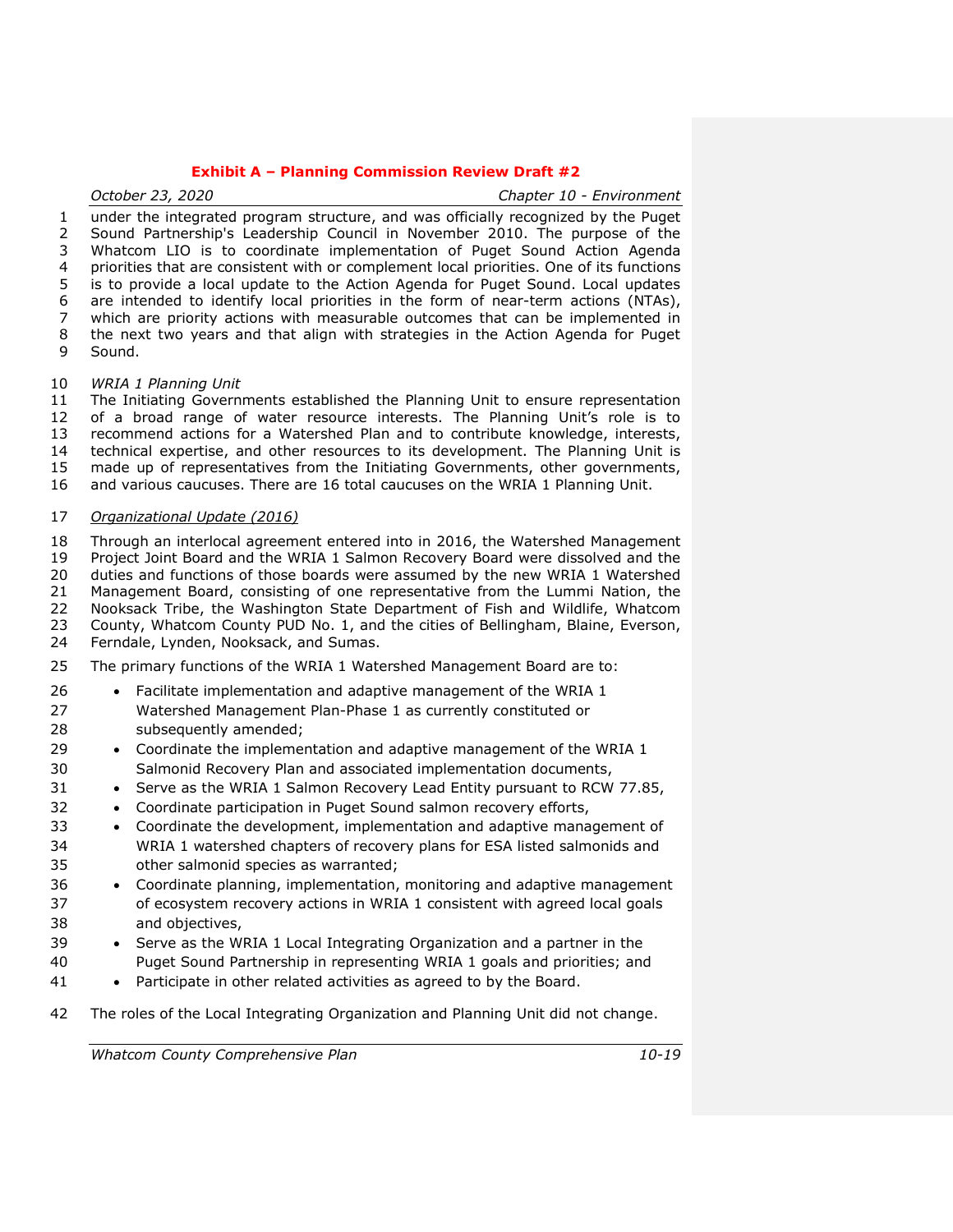*October 23, 2020 Chapter 10 - Environment*

*2005 WRIA 1 Watershed Management Plan – Phase 1*

 The 2005 WRIA 1 [Watershed Management Plan](http://wria1project.whatcomcounty.org/64.aspx#wmp) was approved in 2005 by the Joint Administrative Board, Planning Unit (by consensus), and the County Council. Pursuant to subsequent state requirements, a WRIA 1 Watershed Detailed Implementation Plan was approved by the Joint Administrative Board, Planning Unit, and County Council in 2007. It provides a roadmap for addressing water quantity, water quality, instream flow, and fish habitat challenges. The goals of the WRIA 1 Watershed Management Project are: water of sufficient quantity and quality to meet the needs of current and future human generations; restoration of salmon, steelhead, and trout populations to healthy harvestable levels; and the improvement of habitats on which fish and shellfish rely. These goals are addressed more specifically below:

- **Water Quantity** To assess water supply and use, and develop strategies to meet current and future needs. The strategies should retain or provide adequate amounts of water to protect and restore fish habitat, provide water for future out-of-stream-uses, and ensure adequate water supplies are available for agriculture, energy production, and population and economic growth under the requirements of the state's Growth Management Act.
- **Water Quality** To ensure the quality of our water is sufficient for current and future uses, including restoring and protecting water quality to meet the needs of salmon and shellfish, recreational uses, cultural uses, protection of 22 wildlife, providing affordable and safe domestic water supplies, and other<br>23 beneficial uses. The initial objectives of the water quality management beneficial uses. The initial objectives of the water quality management strategy will be to meet the water quality standards.
- **Instream Flow** To supply water in sufficient quantities to restore salmon, 26 steelhead, and trout populations to healthy and harvestable levels and improve habitats on which fish rely.
- **Fish Habitat** To protect or enhance fish habitat in the management area and to restore salmon, steelhead, and trout populations to healthy and harvestable levels and improve habitats on which fish rely.

 In 2010, the WRIA 1 Joint Board adopted a work plan, budget, and financing strategy, called the Lower Nooksack Strategy, to advance a negotiated settlement of Tribal and state instream flow water rights on the mainstem of the Nooksack River, while maximizing the economic and environmental benefits of out-of-stream water use in the Lower Nooksack sub-basin. The Joint Board adopted the Lower Nooksack Strategy consistent with WRIA 1 Watershed Management Plan priorities.

- Lower Nooksack Strategy Objectives:
- Develop and implement a process for negotiating settlement of water rights on the Mainstem Nooksack River.
- 40 Update and verify the Lower Nooksack River sub-basin water budget and develop a groundwater model.
- Determine out-of-stream water user needs: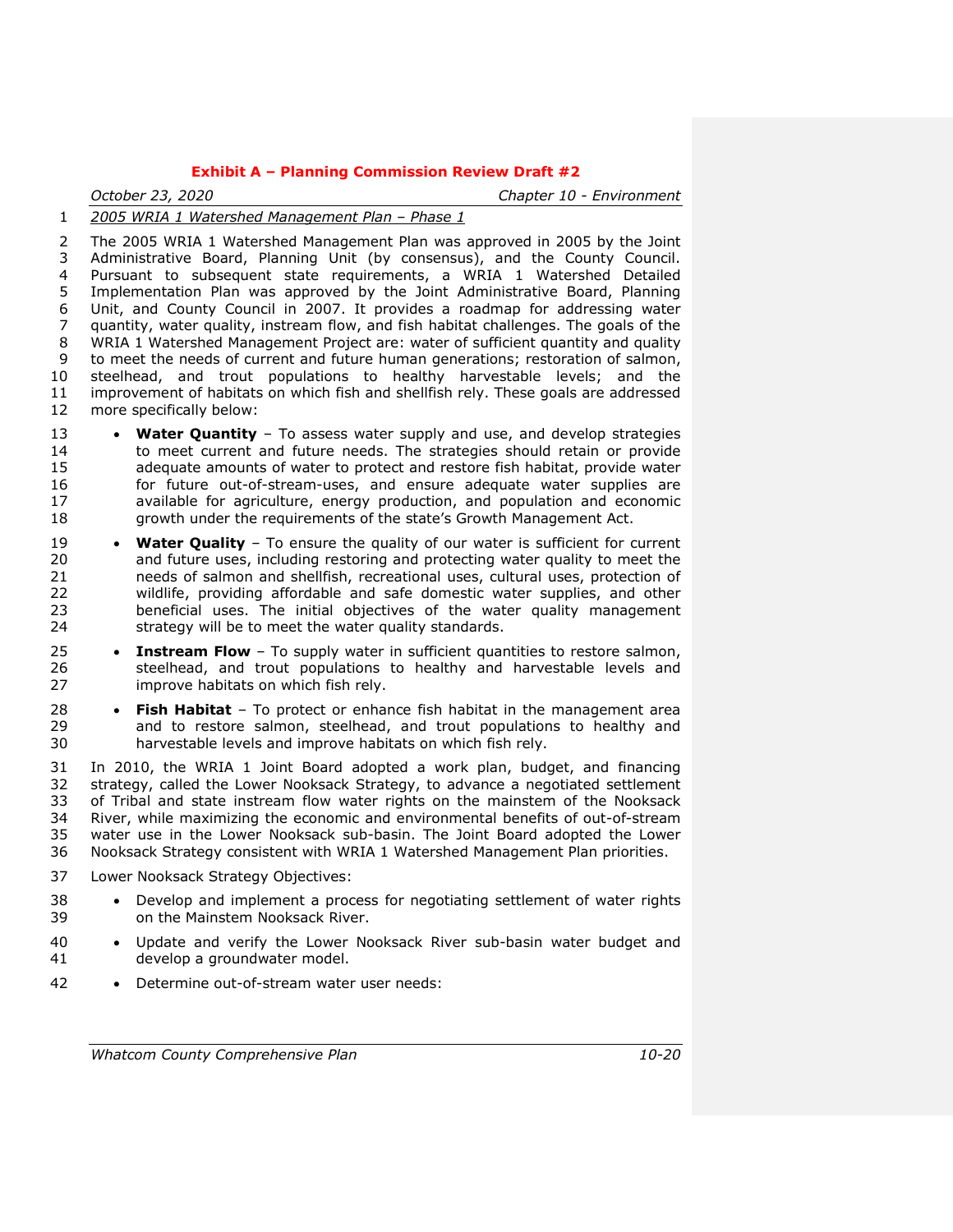|                                                          | October 23, 2020                                                                                                                                                                                                                                                                                                                                                                                                                                                                                                                                                                                                                                                                                                                                                                                                                                 | Chapter 10 - Environment                                                                                                                                  |
|----------------------------------------------------------|--------------------------------------------------------------------------------------------------------------------------------------------------------------------------------------------------------------------------------------------------------------------------------------------------------------------------------------------------------------------------------------------------------------------------------------------------------------------------------------------------------------------------------------------------------------------------------------------------------------------------------------------------------------------------------------------------------------------------------------------------------------------------------------------------------------------------------------------------|-----------------------------------------------------------------------------------------------------------------------------------------------------------|
| 1<br>$\overline{2}$                                      | $\circ$<br>Coordinated Water System Plan (CWSP).                                                                                                                                                                                                                                                                                                                                                                                                                                                                                                                                                                                                                                                                                                                                                                                                 | Public water system needs determined by updated the Whatcom County                                                                                        |
| 3<br>4<br>5                                              | $\circ$<br>process.                                                                                                                                                                                                                                                                                                                                                                                                                                                                                                                                                                                                                                                                                                                                                                                                                              | Other out-of-stream user needs (e.g., agriculture, private domestic wells,<br>industrial, etc.) determined through a regional water supply planning       |
| 6<br>$\overline{7}$                                      | sampling.                                                                                                                                                                                                                                                                                                                                                                                                                                                                                                                                                                                                                                                                                                                                                                                                                                        | Continue and, if appropriate, enhance targeted streamflow and water quality                                                                               |
| 8<br>9<br>10                                             | $\bullet$<br>five years.                                                                                                                                                                                                                                                                                                                                                                                                                                                                                                                                                                                                                                                                                                                                                                                                                         | Advance work on tools that foster water resource allocations consistent with<br>long-term economic and environmental land-use goals for implementation in |
| 11                                                       | Streamflow Restoration Act (ESSB 6091)                                                                                                                                                                                                                                                                                                                                                                                                                                                                                                                                                                                                                                                                                                                                                                                                           |                                                                                                                                                           |
| 12<br>13<br>14<br>15<br>16<br>17                         | The Streamflow Restoration Act (ESSB 6091), enacted by the Washington State<br>Legislature on January 18, 2018 and effective on January 19, 2018, directs the<br>Department of Ecology to work with the initiation governments (i.e., the WRIA I<br>Watershed Management Board), in collaboration with the planning unit established<br>pursuant to chapter 90.82 RCW, on updating the WRIA 1 Watershed Management<br>Plan for approval by the Whatcom County Council by February 1, 2019.                                                                                                                                                                                                                                                                                                                                                       |                                                                                                                                                           |
| 18<br>19<br>20<br>21<br>22<br>23<br>24<br>25<br>26<br>27 | The Act requires that the updated plan include recommendations for projects and<br>actions that will measure, protect, and enhance instream resources and improve<br>watershed functions that support the recovery of threatened and endangered<br>salmonids. Such recommendations may include, but are not limited to, acquiring<br>senior water rights, water conservation, water reuse, stream gaging, groundwater<br>monitoring, and developing natural and constructed infrastructure, which includes,<br>but is not limited to, such projects as floodplain restoration, off-channel storage,<br>and aquifer recharge. Qualifying projects must be specifically designed to enhance<br>streamflows and not result in negative impacts to ecological functions or critical<br>habitat.                                                      |                                                                                                                                                           |
| 28<br>29<br>30<br>31<br>32<br>33<br>34<br>35<br>36<br>37 | At a minimum, the watershed plan must include those actions determined to be<br>necessary to offset potential impacts to instream flows associated with permit-<br>exempt domestic water use. The highest priority recommendations must include<br>replacing the quantity of consumptive water use during the same time as the<br>impact and in the same basin or tributary. Lower priority projects include projects<br>not in the same basin or tributary and projects that replace consumptive water<br>supply impacts only during critical flow periods. The watershed plan may include<br>projects that protect or improve instream resources without replacing the<br>consumptive quantity of water where such projects are in addition to those actions<br>determined to be necessary to offset potential consumptive impacts to instream |                                                                                                                                                           |

flows associated with permit-exempt domestic water use.

39 Until the updated watershed plan is approved and rules are adopted by the 40 Department of Ecology, the County, in issuing building permits under RCW 40 Department of Ecology, the County, in issuing building permits under RCW<br>41 19.27.097(1)(c) or approving subdivisions under chapter 58.17 RCW in WRIA 1, will 41 19.27.097(1)(c) or approving subdivisions under chapter 58.17 RCW in WRIA 1, will<br>42 comply with all of the specific requirements of ESSB 6091. comply with all of the specific requirements of ESSB 6091.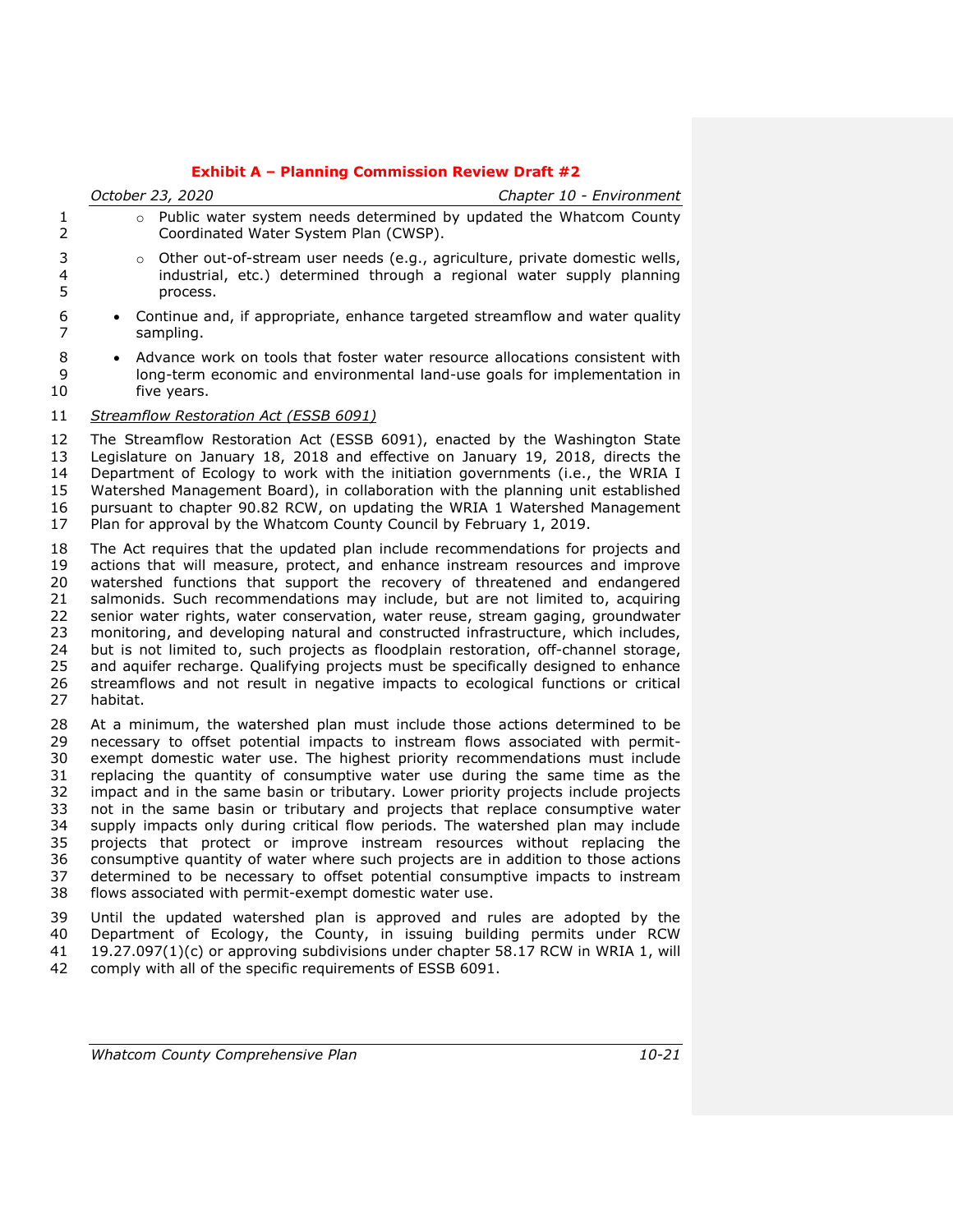*October 23, 2020 Chapter 10 - Environment*

# **Lake Whatcom Watershed Management**

 Lake Whatcom is a large multi-purpose reservoir that is the source of drinking water for the City of Bellingham, Lake Whatcom Water and Sewer District, several other smaller water districts/associations, and about 250 homes that draw water directly from the lake. The lake provides water to about half the population of Whatcom County.

 Lake Whatcom is a multiple use lake and watershed. In addition to providing water for drinking, commercial, and industrial uses, the lake is used for boating, swimming, and fishing. The majority of the watershed is forested, mainly surrounding the large southernmost portion of the lake. Other land uses include residential development (approximately 5,300 homes are located within the watershed), limited agriculture and commercial development, parks, and other public facilities. The on-going management challenge is trying to determine the extent to which these practices can occur while maintaining safe, clean drinking water. The challenge is further complicated by possible requirements related to the Endangered Species Act, tribal water rights, and the potential impact these issues may have on how the City's diversion from the Nooksack River is operated.

 The watershed contains four developed areas: the City of Bellingham, which straddles the upper portion of the northern-most basin of the lake; Geneva, which is immediately south and east of Bellingham's city limits and is part of the city's urban growth area; Hillsdale, which is immediately north and east of Bellingham's 22 city limits and is also part of the city's urban growth areas; and the Sudden Valley<br>23 Rural Community. In addition, it includes a variety of other zones, including Rural Community. In addition, it includes a variety of other zones, including resource, rural, and residential rural zones. Outside the Bellingham City limits, approximately 70% of the watershed is in Forestry zoning and more than 75% of the current land use is forestry.

 Water and sewer service are provided by the Lake Whatcom Water and Sewer District. Capacity problems in the district's sewer line, which serves Geneva and Sudden Valley, have caused overflows into the lake in the past. An aggressive program to preclude stormwater infiltration has reduced the overflow problems to a large extent. In addition, the district has a contractually limited flow capacity to Bellingham. The Lake Louise Road sewage interceptor was constructed in January 2003 to carry waste water from Sudden Valley and Geneva and serves as a complement to the Lake Whatcom Boulevard trunk line. The interceptor was designed to service full build-out of Sudden Valley and Geneva.

 The City of Bellingham and Lake Whatcom Water and Sewer District are responsible for ensuring drinking water standards are met for their customers. To date water supplies have consistently met standards. The ability to continue to economically meet drinking water standards requires maintaining source water that requires minimal treatment. For this reason the City of Bellingham maintains an on-going source water-monitoring program. Other agencies including Western Washington University, Department of Natural Resources, Department of Fish and Wildlife, Department of Ecology, Lake Whatcom Water and Sewer District, and Whatcom County, have also conducted monitoring, studies, and/or evaluations of the lake and watershed.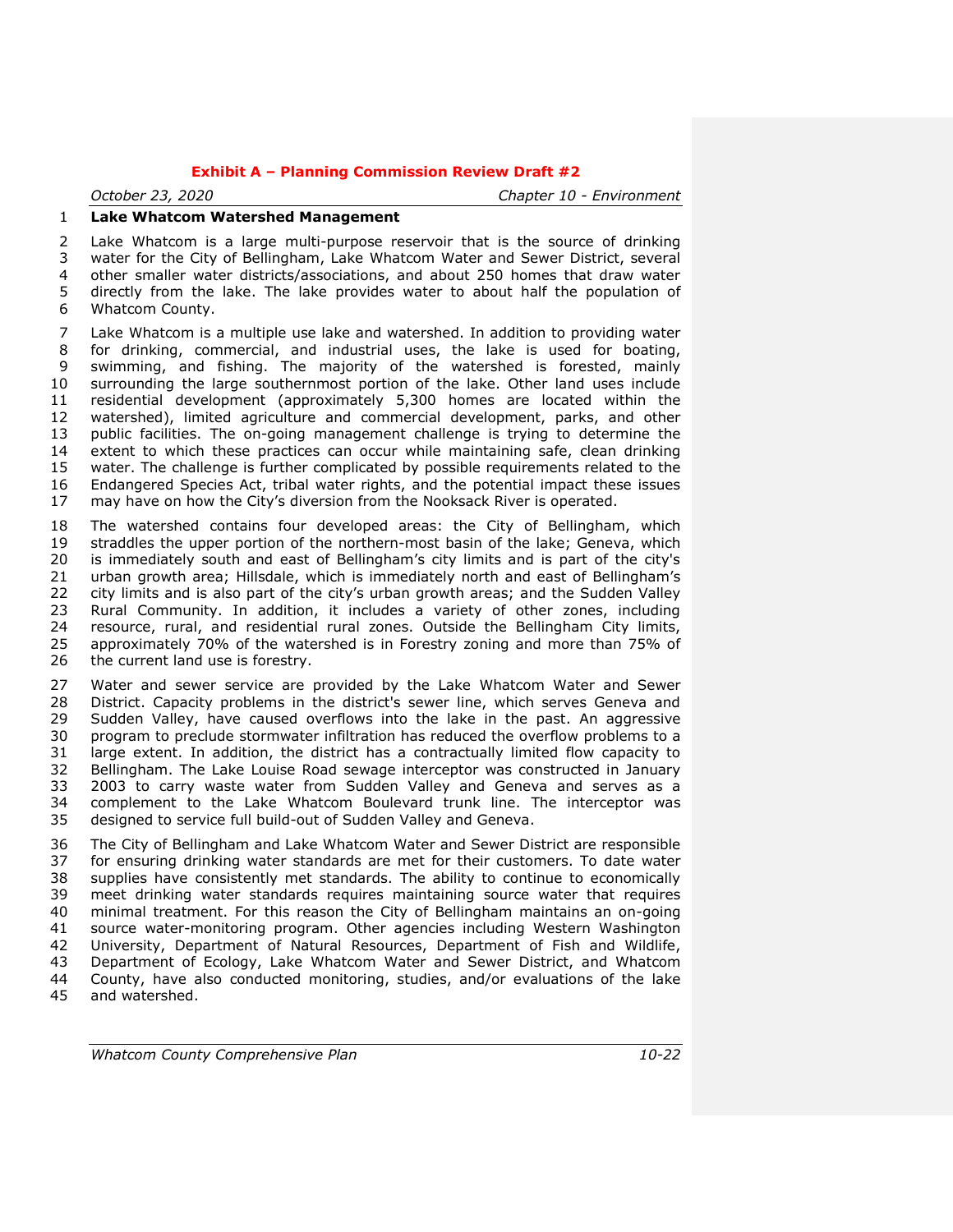*October 23, 2020 Chapter 10 - Environment* Studies on Lake Whatcom conducted over a number of years indicate water quality in the lake has declined. In 1998, the Washington State Department of Ecology listed Lake Whatcom as an impaired water body and placed Lake Whatcom on the Federal Clean Water Act 303(d) list because of low oxygen levels in the Lake and high bacteria levels in streams that flow into the Lake. The 303(d) listing requires the establishment of a Total Maximum Daily Loads (TMDLs). The Department of Ecology issued the "Lake Whatcom Watershed Total Phosphorus and Bacteria Total Maximum Daily Loads: Volume 1, Water Quality Study Findings" in 2008. This study 9 documented Lake Whatcom is impaired for dissolved oxygen due to phosphorus loading and that streams flowing into Lake Whatcom do not meet fecal coliform bacteria standards. Loading capacities for total phosphorus and bacteria reduction targets were set forth in this document. In 2013 The Department of Ecology issued a draft "Lake Whatcom Watershed Total Phosphorus and Bacteria Total Maximum Daily Loads: Volume 2, Water Quality Improvement Report and Implementation Strategy." This report identifies how much phosphorus can be discharged to the Lake and identifies how the bacteria load should be allocated between the County and City of Bellingham, in order to meet water quality standards.

 A significant cause of declining oxygen levels has been from residential development in the watershed. Past development permitted by the City of Bellingham and Whatcom County has led to increased phosphorus loading into the lake, which stimulates algae growth. Bacteria that consume the dying algae deplete the dissolved oxygen, leading to lower oxygen levels in the lake. Past poorly managed forest practices may have led to significant increases in phosphorus loading to the lake.

 Whatcom County has taken a number of actions to reduce phosphorus and otherwise address Lake Whatcom water quality. These include rezoning land to allow less development in the watershed, adoption of the Lake Whatcom Comprehensive Stormwater Management Plan, revising stormwater management standards for private development to significantly reduce potential phosphorus runoff, construction of stormwater capital improvement projects and adoption of regulations that restrict the application of commercial fertilizers.

 In 2014, approximately 8,800 acres of forest lands around Lake Whatcom were transferred to Whatcom County from the Washington Department of Natural Resources through reconveyance. These lands will provide passive recreation opportunities with hiking and biking trails connecting various communities, neighborhoods, and parks throughout the watershed. Under County ownership, the forests will be allowed to mature to an older growth environment benefiting the watershed and helping to stabilize steep slopes that surround the lake.

 In 2004, the Department of Natural Resources (DNR) Board on Natural Resources adopted the Lake Whatcom Landscape Plan. This plan provides additional protections on remaining state managed lands within the Lake Whatcom watershed. The plan provides additional protections on streams and potentially unstable slopes not normally included in forest practices in Washington State.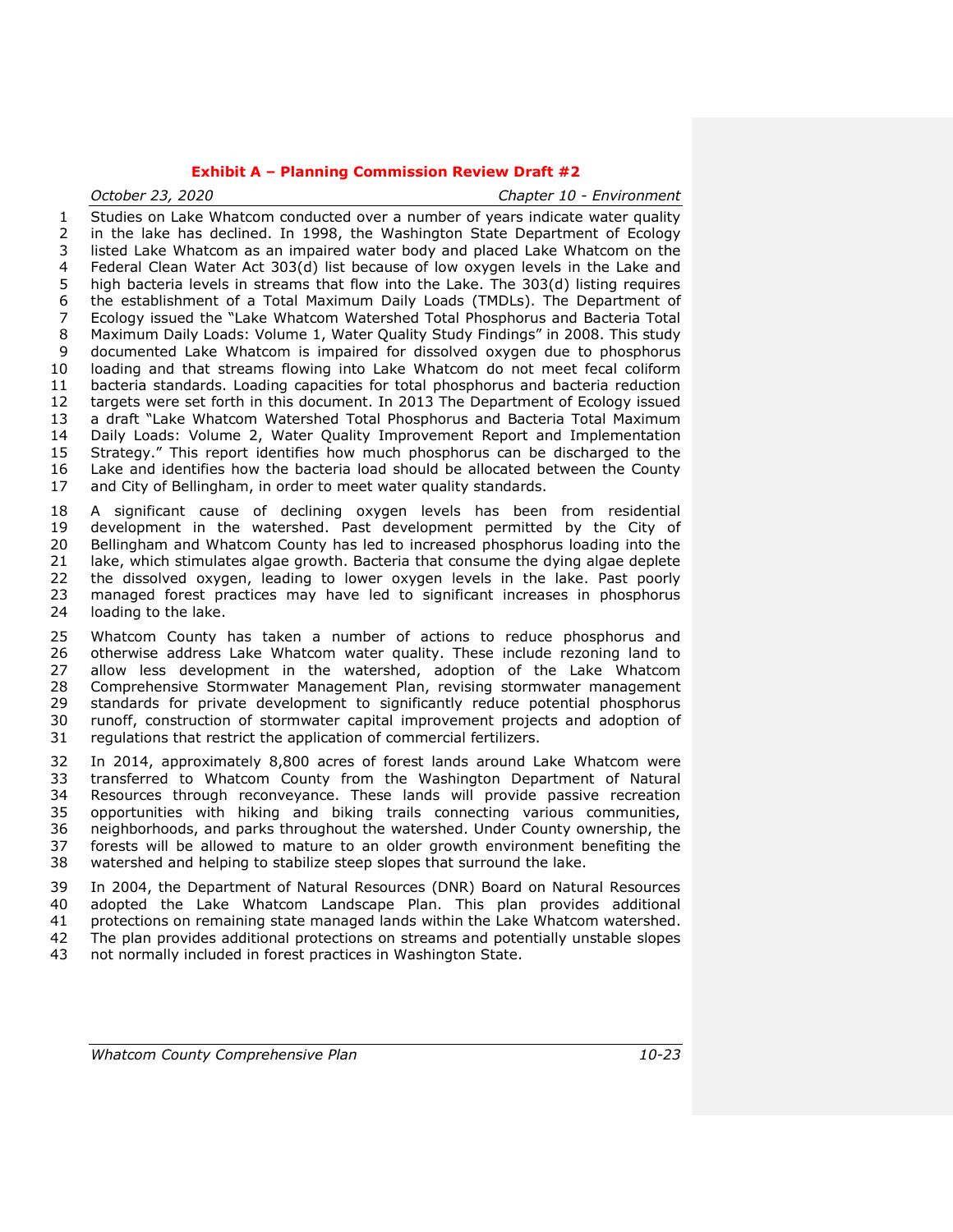*October 23, 2020 Chapter 10 - Environment*

# *Lake Whatcom Watershed Management Program*

 A variety of agencies, organizations, and individuals play a role in managing and protecting Lake Whatcom. In an effort to coordinate efforts of these various players, in 1990, the City of Bellingham, Whatcom County, and Water District 10 (now known as the Lake Whatcom Water and Sewer District) began meeting to develop a joint management strategy for the Lake Whatcom watershed.

 In November/December 1992, a joint resolution was passed by the Bellingham City Council, Whatcom County Council, and the Lake Whatcom Water and Sewer District (formerly Water District 10) Commissioners, which reaffirmed this position with six general goal statements and a set of specific goal statements in various categories. The specific goal statements for urbanization were the following:

- 12 Prevent water quality degradation associated with development within the watershed.
- 14 Review and recommend changes in zoning and development potential that are compatible with a drinking-water reservoir environment.
- In addition to zoning, identify and promote other actions to minimize potential for increased development in the watershed (i.e. land trust, development rights, cost incentives, etc.).
- 19 Develop specific standards which reduce the impacts of urbanization, such as minimal lot clearing; clustered development to reduce infrastructure; collection and treatment of stormwater before entering the lake.
- **•** Develop appropriate interlocal agreements with governing agencies to prohibit the potential for additional development once an agreed upon level is prohibit the potential for additional development once an agreed upon level is set.

 The joint resolution included goals for watershed management that extended beyond urbanization. Goals were included for stormwater management, on-site waste systems, conservation, forest management, spill response, hazardous materials transport and handling, data/information management, education/public involvement, and other topics. A joint strategy was approved for developing specific plans to meet the adopted goals. Eight high priority goals were selected first and plans have been completed and jointly adopted for each of the goals.

 In 1998, the City, County, and District 10 formalized their joint commitment to protect and manage the lake through the joint adoption of an interlocal agreement and allocation of funding toward protection and management efforts in the watershed. A five-year program plan was developed for ten program areas. Specific priority was placed on activities related to watershed ownership, stormwater management, and urbanization/land development.

 The resulting Lake Whatcom Management Program guides actions to protect Lake Whatcom as a long-term supply of drinking water for the City of Bellingham and portions of Whatcom County. The program emphasizes protection over treatment in managing Lake Whatcom and its watershed. The structure of the Lake Whatcom Management Program includes legislative bodies, a management team, an interjurisdictional coordinating team, agency staff, and advisory committees.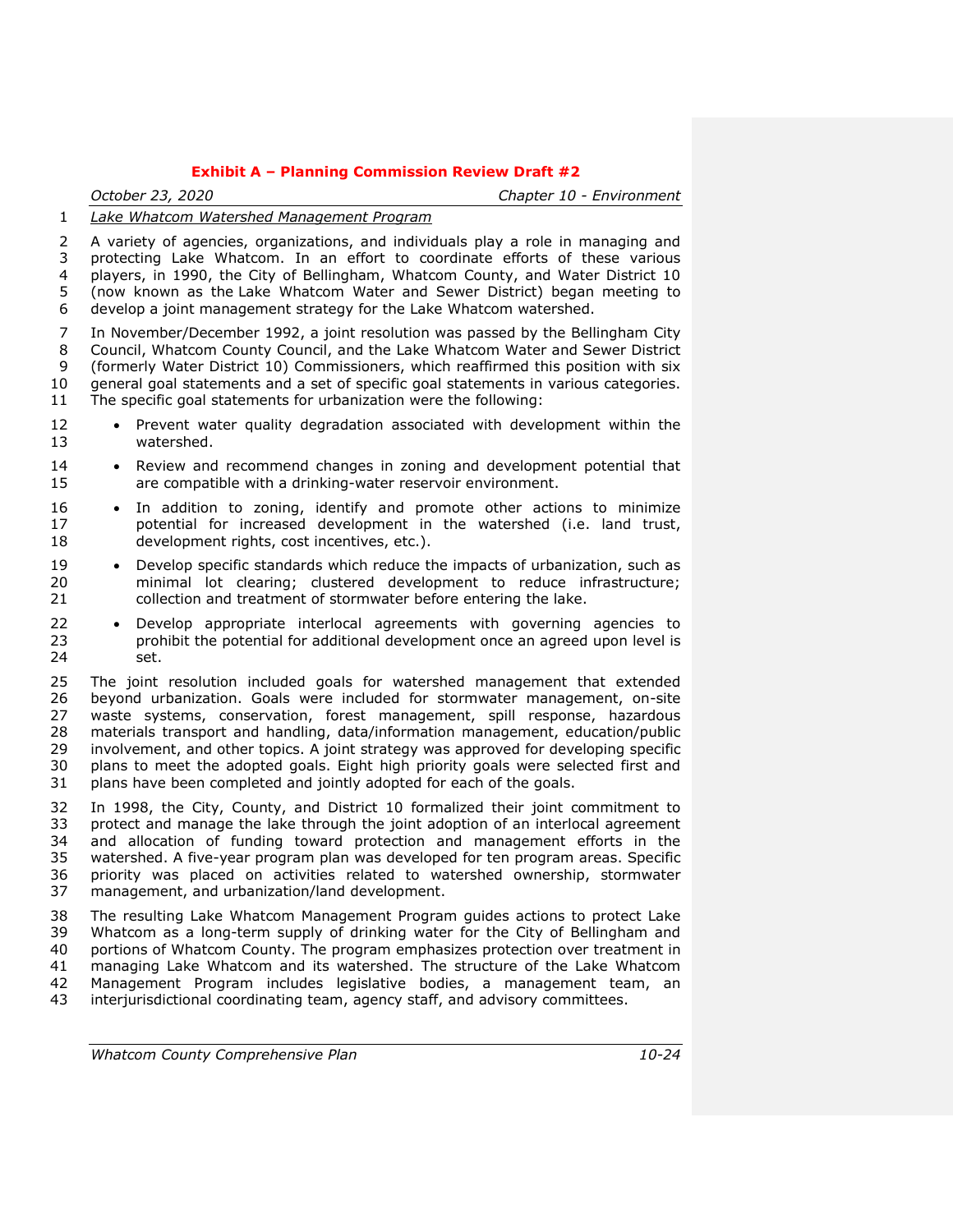|              | October 23, 2020 |                          |  | Chapter 10 - Environment                                                              |  |  |  |
|--------------|------------------|--------------------------|--|---------------------------------------------------------------------------------------|--|--|--|
| $\mathbf{1}$ |                  |                          |  | The Lake Whatcom Watershed Management Program website                                 |  |  |  |
|              |                  |                          |  | 2 (http://www.lakewhatcom.whatcomcounty.org/resources) contains the management        |  |  |  |
| 3            |                  |                          |  | plans, reports, and work programs, as well as the jurisdictions' pertinent            |  |  |  |
|              |                  |                          |  | 4 regulations and brochures on the different programs aimed at the various efforts to |  |  |  |
|              |                  | 5 improve water quality. |  |                                                                                       |  |  |  |
|              |                  |                          |  |                                                                                       |  |  |  |

# *Sudden Valley*

 Sudden Valley is a community within the Lake Whatcom Watershed. It was established in the early 1970s as a recreation/resort area but over the last thirty years has developed into a significant residential area.

 Since 1985, Sudden Valley has mandated the use of appropriate stormwater best management practices through standards for individual stormwater detention for all new construction. Any new building permits on existing lots must be able to demonstrate that stormwater detention is included in the plan as a precondition to issuance of a permit. Sudden Valley is also subject to additional regulatory protections that apply to the Lake Whatcom Watershed under the Water Resource Protection Overlay District, Stormwater Special District, and Water Resource Special Management Area requirements. Under the provisions of these special districts, potential impacts from impervious surfaces, stormwater runoff, and clearing activities are required to be addressed either on-site or through a community-wide process.

#### **Groundwater Protection & Management**

22 Groundwater is contained in aquifers, which are subterranean layers of porous rock<br>23 or soil. Most aquifers are replenished by rainwater, though some may contain water or soil. Most aquifers are replenished by rainwater, though some may contain water trapped during glacial periods. Aquifers are often integrally linked with surface water systems and are essential for meeting instream and out-of-stream water needs, such as for drinking water, agriculture, and industry. Whatcom County residents rely heavily on groundwater for drinking water, agriculture, and commercial and industrial needs. Groundwater also plays an important role in maintaining stream flows.

 Many studies have been conducted related to groundwater quality in Whatcom County documenting water quality issues, such as exceedances of standards for nitrate, ethylene dibromide (EDB) and 1,2-dichloropropane (1,2-D), pesticides, iron and other agricultural-related contaminates, particularly in the northern portion of the County. In general, groundwater in Whatcom County is very vulnerable to contamination because much of the County's groundwater lies within a shallow unconfined aquifer. Activities that occur on the surface of the ground directly affect groundwater quality. Shallow wells that draw water from unconfined water table aquifers are at highest risk.

 Whatcom County's Critical Areas Regulations protect Critical Aquifer Recharge Areas (CARAs) during the development process, by precluding certain uses in CARAs

and/or requiring certain precautions be taken in handling certain chemicals.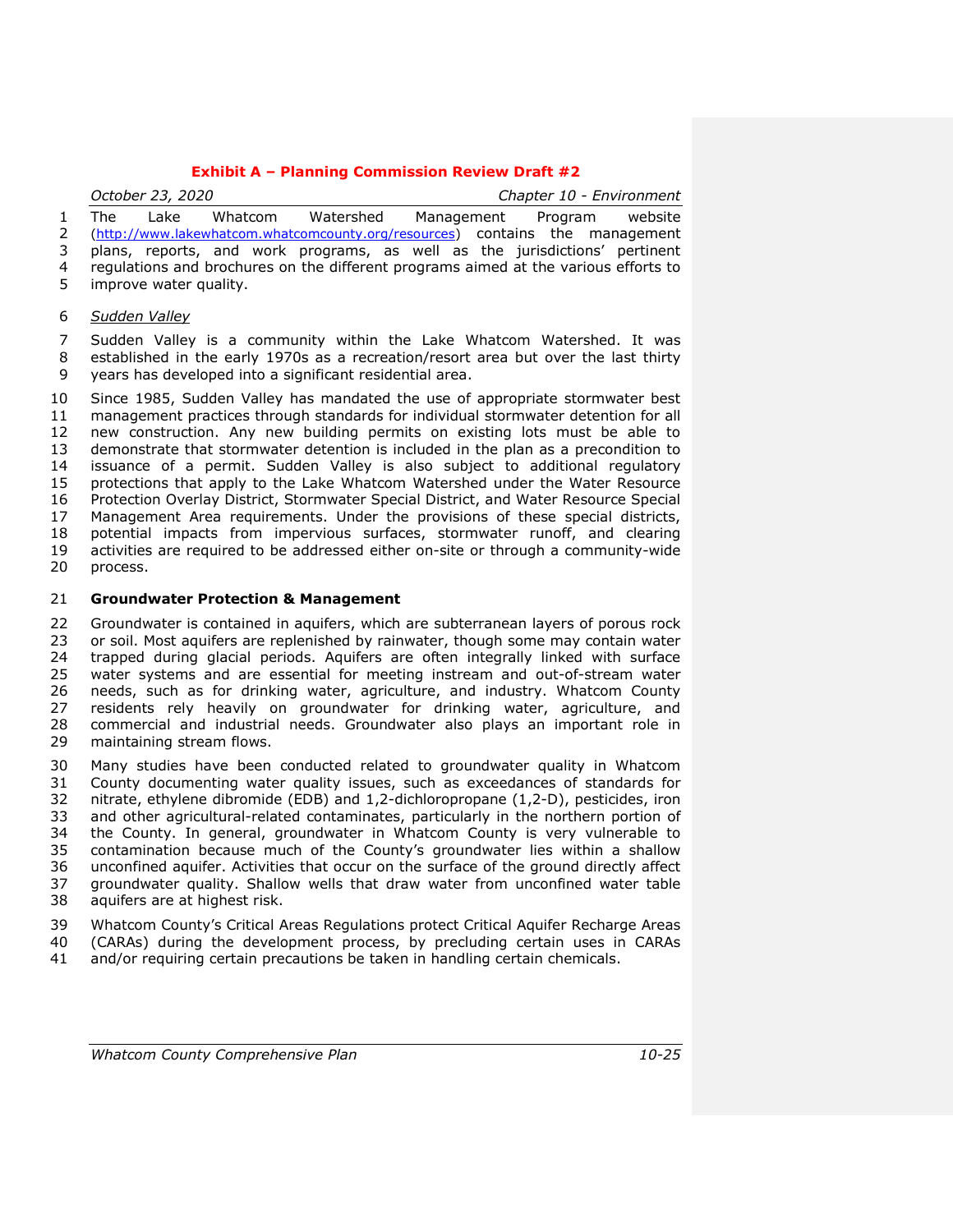*October 23, 2020 Chapter 10 - Environment*

# **Flood Hazard Management**

 A comprehensive approach to flood hazard management planning provides a better understanding of the river and floodplain system. It also ensures flooding and channel morphology problems are not simply transferred to another location within the basin, but are addressed in a comprehensive, basinwide manner. This approach directs future flood hazard management expenditures in the most efficient and cost effective manner.

 Whatcom County Public Works coordinates with the Flood Control Zone District Advisory Committee (FCZDAC) to identify and characterize flooding problems and provide recommendations for achieving consistent, long-term flood hazard reduction strategies. Some activities typically involved in developing a Comprehensive Flood Hazard Management Plan (CFHMP) include data collection, hydraulic modeling, alternatives analysis, floodplain mapping, and meander limit identification. In addition to the technical components in comprehensive flood planning, extensive coordination with the public and other agencies is required 16 throughout the planning process.

Other County flood management programs include:

 **Early Flood Warning** –Work with the United States Geological Survey (USGS) to maintain a network of early flood warning stations to help citizens prepare and take appropriate measures to protect lives and property from flood damages.

 **Flood Hazard Reduction Program** – Implement projects to reduce future 22 flood damages and public expenditures to repair damaged areas. Examples include<br>23 construction of setback levees and overflow spillways, and designation of overflow construction of setback levees and overflow spillways, and designation of overflow corridors in overbank areas. Two alluvial fan studies have been completed for Jones Creek and Canyon Creek. For Jones Creek, review of potential mitigation measures 26 and concept design of a preferred approach has also been completed.

 **Comprehensive Flood Hazard Management Planning** – Identify flooding problems and provide recommendations for achieving long-term flood hazard reduction strategies. The Lower Nooksack River Comprehensive Flood Hazard Management Plan was adopted in 1999. Implementation of the plan is ongoing.

 **Preparedness and Response** – Plan for and implement a coordinated response during flood events to ensure public safety and minimize flood damages.

 **National Flood Insurance Program** – Participate in the Congress-initiated National Flood Insurance Program (NFIP) of 1968, to make affordable flood insurance available to citizens of communities that adopt approved flood management regulations.

 **Repair and Maintenance Program** – Address problem areas with rivers, streams, and coastlines of Whatcom County, and mitigate future flood damages in a proactive and cost-effective manner.

 **Technical Assistance** – Provide technical assistance regarding drainage and flood issues to private citizens and businesses located along the many waterbodies within Whatcom County.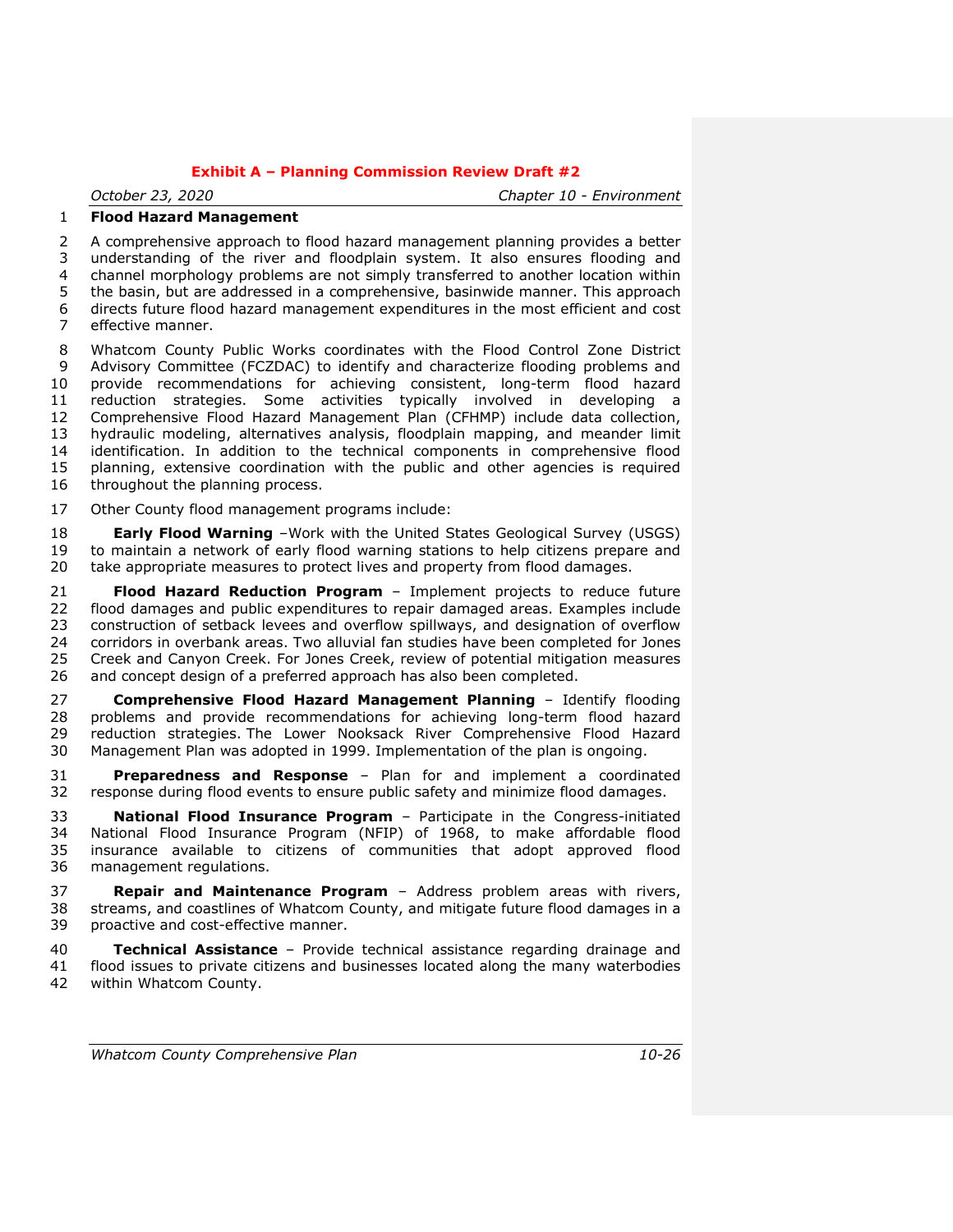*October 23, 2020 Chapter 10 - Environment*

# **Organization**

*Flood Control Zone District (FCZD)*

 Following the severe floods of 1989 and 1990, in 1992 Whatcom County created the countywide Flood Control Zone District (FCZD), including both incorporated and unincorporated areas of the County. The FCZD is a quasi-municipal corporation that is a separate legal entity from Whatcom County government. Even though this legal separation exists, the Whatcom County Council and the County Executive (Board of Supervisors) and the Public Works Department (staff) perform the governance and administrative support for the district.

 The primary purpose of the FCZD is flood hazard management. Revenue generated 11 to for this purpose is accomplished in two ways:  $(1)$  a county-wide uniformly applied tax; and, (2) supplemental revenue generated within localized Diking Districts and Sub-Flood Districts where specific local project activity is planned.

 While the primary purpose of the FCZD is flood hazard management, the district is allowed to address a wide variety of water resource issues. Due to this ability, revenue generated by the district is currently used to finance additional water supply and water quality related improvement projects.

#### **Pertinent Documents**

#### *Lower Nooksack River Comprehensive Flood Hazard Management Plan (CFHMP)*

In 1999, the county adopted the Lower Nooksack River Comprehensive Flood

 Hazard Management Plan (CFHMP). The CFHMP identifies projects, programs, and other recommendations aimed at reducing future flood damages along the Lower

Nooksack River.

# *Critical Areas Regulations (WCC 16.16)*

 Whatcom County's Critical Areas Regulations aim to protect people and property in Frequently Flooded Area (FFAs) by requiring development in these areas conforms to WCC Title 17, Flood Damage Prevention.

#### **Stormwater Management**

 Stormwater runoff occurs when precipitation from rain or snowmelt flows over the land surface. The addition of roads, driveways, parking lots, rooftops, and other surfaces that prevent water from soaking into the ground greatly increases the runoff volume created during storms. This runoff is swiftly carried to our local streams, lakes, wetlands and rivers and can cause flooding and erosion. Stormwater runoff also picks up and carries with it many different pollutants that are found on paved surfaces, such as sediment, nitrogen, phosphorus, bacteria, oil and grease, trash, pesticides, and metals.

#### **County Stormwater Management Programs**

- *National Pollutant Discharge and Elimination System (NPDES) Phase II Permit*
- Stormwater runoff picks up pollutants as it travels over our developed landscapes and is a major source of water quality problems. In 1987, the Federal Clean Water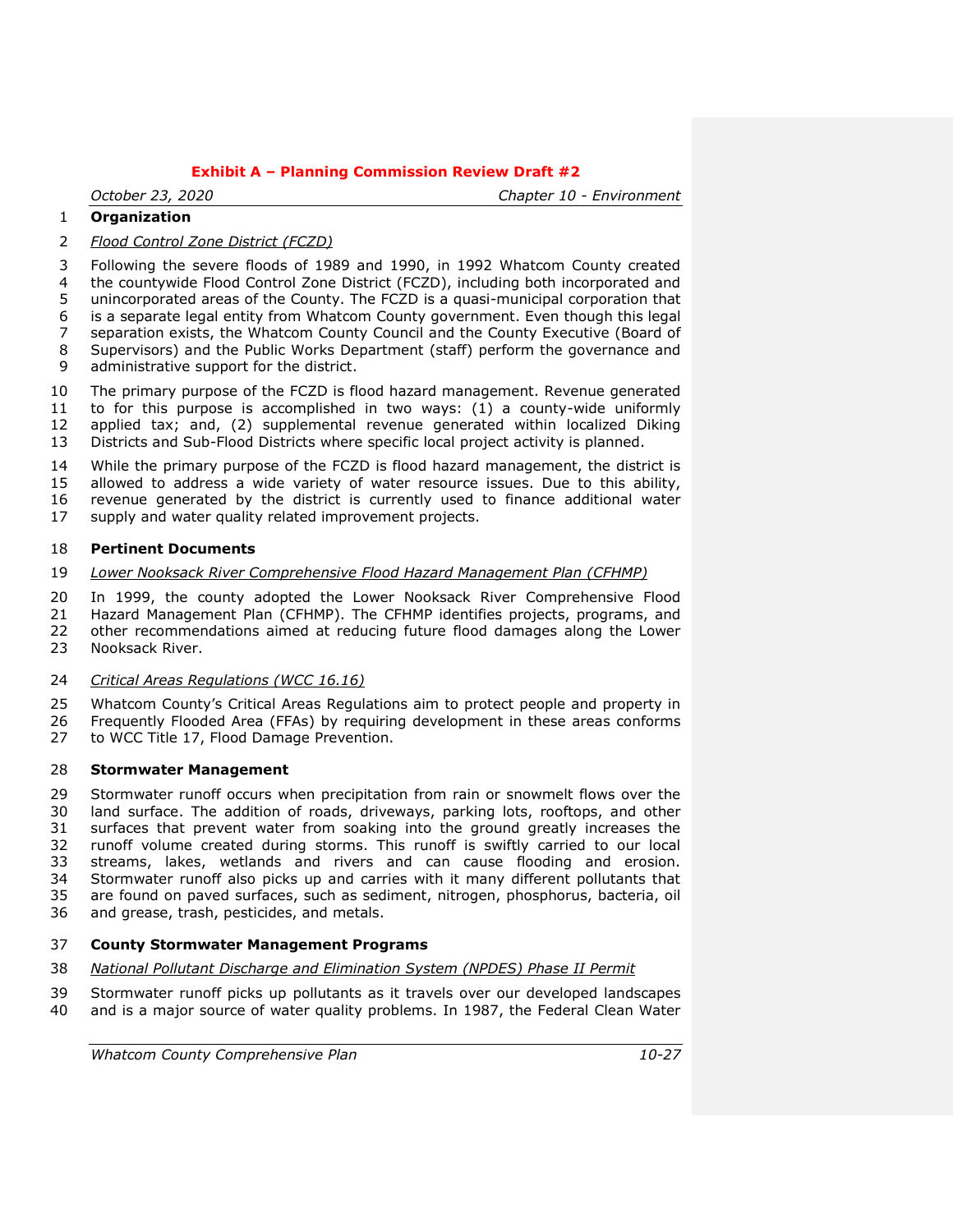| October 23, 2020                                                                    | Chapter 10 - Environment |
|-------------------------------------------------------------------------------------|--------------------------|
| Act was amended to address stormwater pollution. As a result, the United States     |                          |
| 2 Environmental Protection Agency (EPA) created the National Pollutant Discharge    |                          |
| 3 Elimination System (NPDES) to address stormwater runoff. States are required to   |                          |
| 4 administer permits to local jurisdictions to regulate runoff as part of the NPDES |                          |
| 5 Program. The Permit is referred to as the "NPDES Phase II Permit" or "Phase II    |                          |
| 6 Municipal Stormwater Permit".                                                     |                          |

 In February of 2007, the Washington State Department of Ecology issued Whatcom County's Phase II Municipal Stormwater Permit. This permit regulates discharges from Small Municipal Separate Storm Sewers, and is part of the National Pollutant Discharge and Elimination System (NPDES) and State Waste Discharge General Permit. It sets forth requirements of municipalities to address stormwater runoff in areas determined to have population densities reaching urban standards. Whatcom County is required to implement various stormwater management strategies to

comply with this State permit.

#### The current Permit boundary covers approximately 15,000 acres and generally includes the following areas [\(Figure 1\)](#page-28-0):

- 17 Bellingham Urban Growth Area
- 18 · Sudden Valley
- 19 Portions of the Hillsdale and Emerald Lake area
- Portions along North Shore Drive on Lake Whatcom and Lake Whatcom Boulevard
- 22 Ferndale Urban Growth Area
- 23 Portions along Chuckanut Drive and Chuckanut Bay
- 24 Birch Bay Urban Growth Area

 Additionally, though not within the NPEDES permit area, the County has made the entire Lake Whatcom watershed is subject to the illicit discharge detection and elimination requirements of the Permit through ordinance and agreement with the Department of Ecology.

 Jurisdictions are allowed to discharge runoff into waterbodies of the State (such as rivers, lakes, and streams) as long as they implement programs that protect water quality by reducing pollutants to the maximum extent possible through requirements of the NPDES Phase II Permit. Those requirements are reported and submitted to the Department of Ecology through the Stormwater Management Program (SWMP) and the Annual Compliance Report.

 The Western Washington Phase II Municipal Stormwater Permit is required by the State of Washington Water Pollution Control Law Chapter 90.48 RCW, and the Federal Water Pollution Control Act Title 33 United States Code (Clean Water Act).

The Permit is administered by the Washington State Department of Ecology.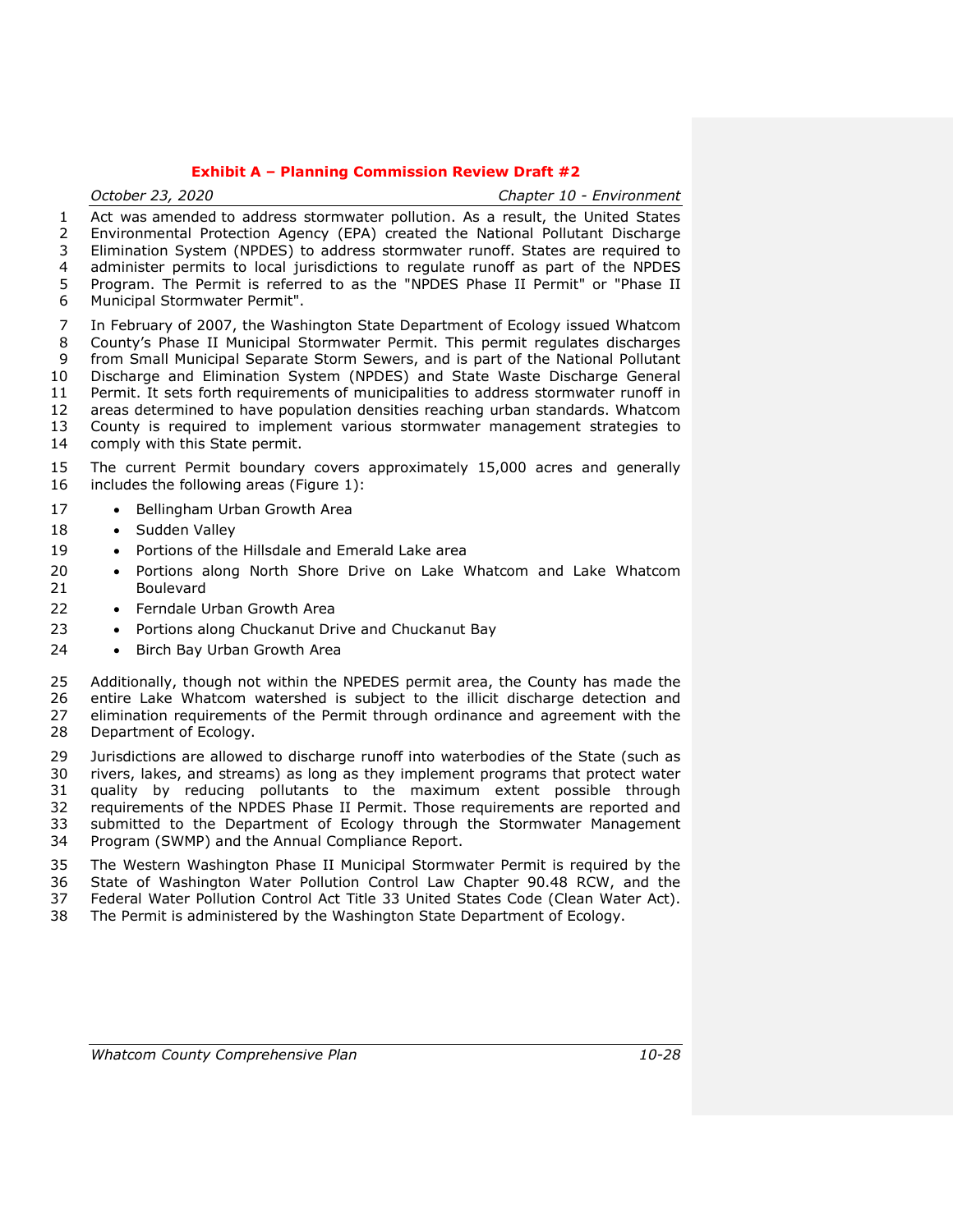

*October 23, 2020 Chapter 10 - Environment*

 $\frac{1}{2}$ 

# 3 *Pollution Identification and Correction (PIC) Program*

4 Clean water supports healthy drinking water, safe recreational uses, quality water 5 for irrigation and livestock, healthy fish, and shellfish that are safe to consume.<br>6 Currently, many streams in Whatcom County do not meet water quality standards 6 Currently, many streams in Whatcom County do not meet water quality standards<br>7 for fecal coliform bacteria. Fecal coliform bacteria are found in the intestinal tract of 7 for fecal coliform bacteria. Fecal coliform bacteria are found in the intestinal tract of warm-blooded animals and when found in streams are an indicator of human or 9 animal waste in the water. The higher the bacteria level, the greater the public 10 health risk to people drinking water, wading, fishing, or consuming shellfish. The

<span id="page-28-0"></span>2 **Figure 1. NPDES Phase II Boundaries**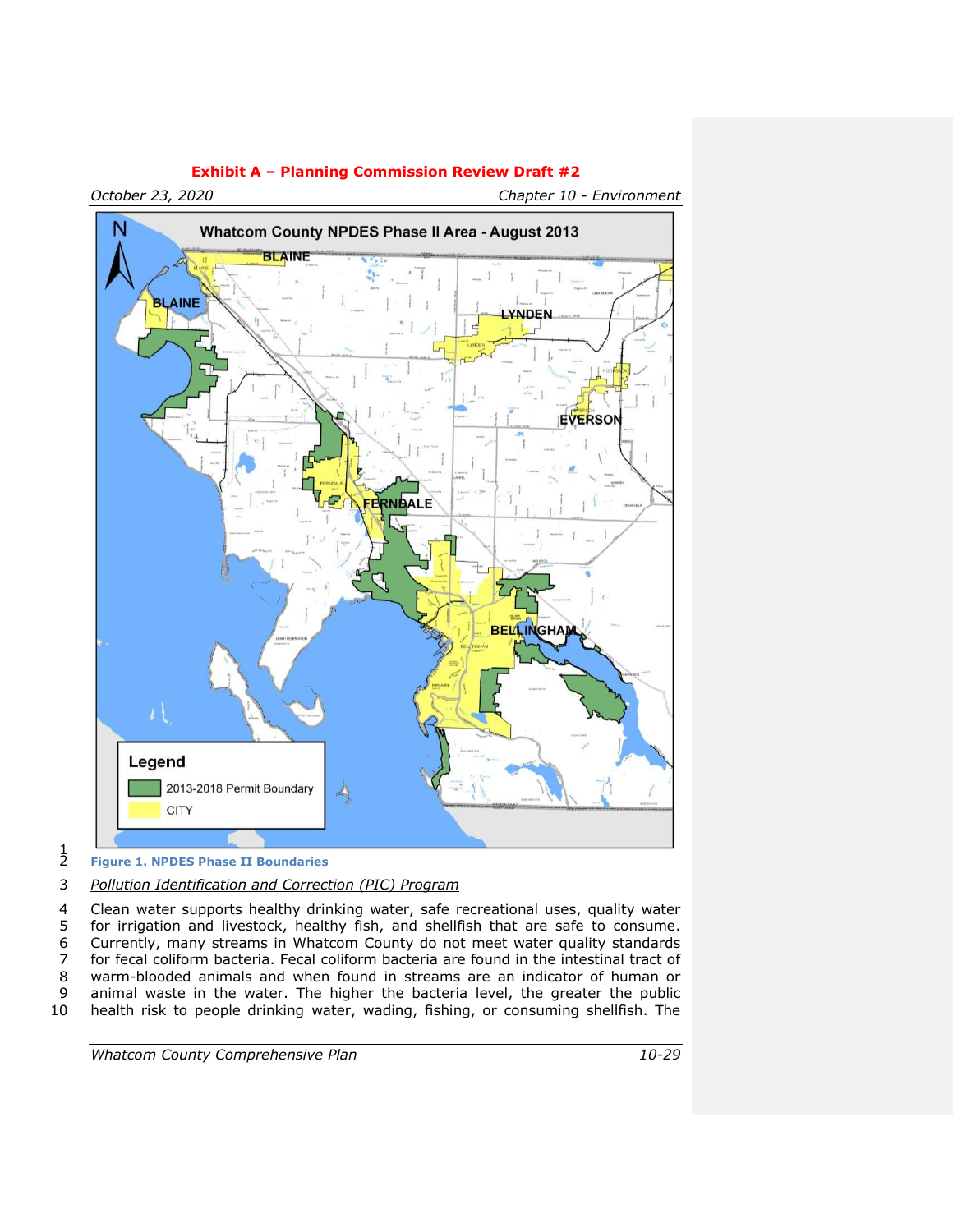*October 23, 2020 Chapter 10 - Environment*

 Pollution Identification and Correction (PIC) Program was created to help implement community solutions to clean water.

 **Pollution** – The key potential sources of bacteria that have been identified in Whatcom County coastal drainages are (1) **animal waste** from agricultural operations, domestic pets, waterfowl, and wildlife, and (2) **human sewage** from failing on-site sewage systems (OSS), leaking sewers, or cross-connections.

 **Identification** – Whatcom County coordinates a routine water quality monitoring program at approximately 90 stations in watersheds that discharge to marine waters. Samples are collected on at least a monthly basis and analyzed for fecal coliform bacteria. Results are evaluated annually to identify focus areas with the largest bacteria problems. Within the focus areas, stream segments are monitored and potential bacteria sources are identified.

**Correction** – Technical and financial resources are offered to landowners to 14 identify and implement solutions on their property. Residents can help improve the identify and implement solutions on their property. Residents can help improve the community's water quality by inspecting and maintaining septic systems and by fencing animals out of streams, ditches and swales. By actively managing pastures, creating protected heavy use areas, and covering manure storage areas, residents can prevent manure-contaminated mud from polluting surface water. Planting shrubs and trees along stream banks and picking up after dogs also contributes to 20 better water quality.

**Issues, Goals, and Policies**

#### **Watershed Planning and Management**

- **Goal 10F: Protect and enhance water quantity and quality and promote sustainable and efficient use of water resources.**
- Policy 10F-1: Maintain as a high priority the protection of water quality and **quantity.**
- Policy 10F-2: Actively participate in and support efforts to coordinate local, federal, tribal, and state agencies to achieve integration and/or consistency between the various levels of environmental regulations relating to the County.
- Policy 10F-3: Work cooperatively with Federal, State, and local jurisdictions, Tribal governments, municipal corporations, and the public to implement the goals and policies of the Comprehensive Plan as well as state water resources and water quality laws.
- Policy 10F-4: Participate in the coordination of all local water and land management efforts, plans, and data to ensure adequate oversight of water quantity and quality issues.
- Policy 10F-5: Manage water resources for multiple instream and out-of- stream beneficial uses, including instream flows set by the State Department of Ecology.
- Policy 10F-6: Actively promote and participate in education, research, and information opportunities that improve our understanding of the

*Whatcom County Comprehensive Plan 10-30*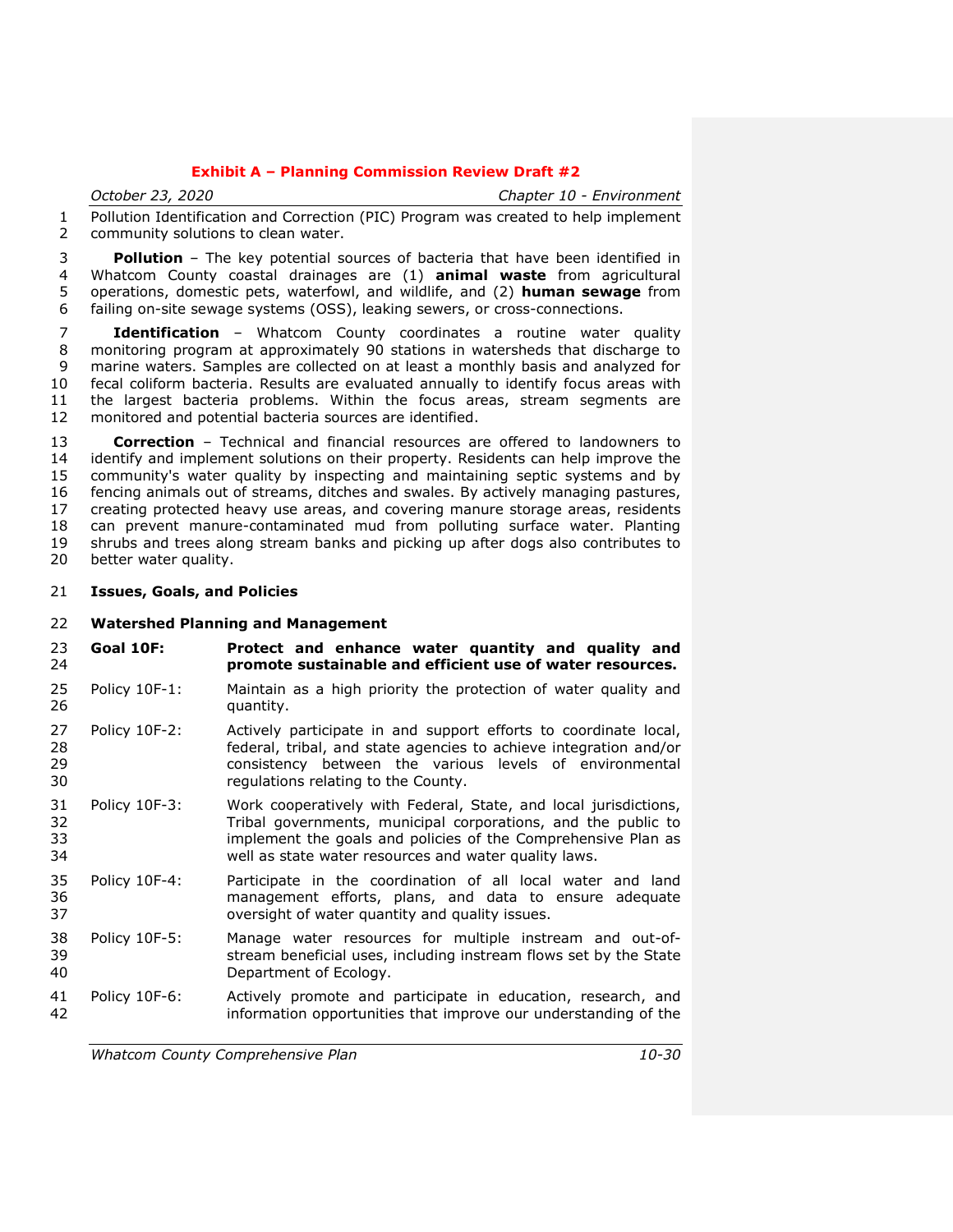|                                                                                  | October 23, 2020 | Chapter 10 - Environment                                                                                                                                                                                                                                                                                                                                                                                                                                                                                                                                                                                                                                                                                                                                                                                                                                                                                            |
|----------------------------------------------------------------------------------|------------------|---------------------------------------------------------------------------------------------------------------------------------------------------------------------------------------------------------------------------------------------------------------------------------------------------------------------------------------------------------------------------------------------------------------------------------------------------------------------------------------------------------------------------------------------------------------------------------------------------------------------------------------------------------------------------------------------------------------------------------------------------------------------------------------------------------------------------------------------------------------------------------------------------------------------|
| 1<br>$\overline{c}$<br>3                                                         |                  | county's complex water resource systems. New information<br>should be considered in the development and evaluation of<br>management actions.                                                                                                                                                                                                                                                                                                                                                                                                                                                                                                                                                                                                                                                                                                                                                                        |
| 4<br>5<br>6<br>$\overline{7}$<br>8                                               | Policy 10F-7:    | Pursue the most effective methods for protecting water quantity<br>and quality, through both regulatory (e.g. zoning, enforcement,<br>fines) and non-regulatory approaches (education, incentives,<br>and technical/financial assistance). Emphasis shall be placed on<br>non-regulatory approaches where possible and effective.                                                                                                                                                                                                                                                                                                                                                                                                                                                                                                                                                                                   |
| 9<br>10<br>11<br>12                                                              | Policy 10F-8:    | Track the development of policies and regulations at the local,<br>state, and federal level. Provide input to those regulations and<br>policies as necessary to ensure that the interests of Whatcom<br>County are considered.                                                                                                                                                                                                                                                                                                                                                                                                                                                                                                                                                                                                                                                                                      |
| 13<br>14<br>15<br>16                                                             | Policy 10F-9:    | In conjunction with all jurisdictions, develop and<br>adopt<br>programs to protect water quality and quantity<br>within<br>watersheds, aquifers, and marine waterbodies that cross<br>jurisdictional boundaries.                                                                                                                                                                                                                                                                                                                                                                                                                                                                                                                                                                                                                                                                                                    |
| 17<br>18<br>19                                                                   | Policy 10F-10:   | Promote awareness and participation in management and<br>protection efforts by individual citizens and the community as a<br>whole.                                                                                                                                                                                                                                                                                                                                                                                                                                                                                                                                                                                                                                                                                                                                                                                 |
| 20<br>21<br>22<br>23<br>24<br>25<br>26<br>27<br>28                               | Policy 10F-11    | Pursuant to ESSB 6091, Whatcom County will work through the<br>Planning Unit and WRIA 1 Watershed Management Board and its<br>established processes to update the WRIA 1 Watershed<br>Management Plan, consistent with ESSB 6091, for approval by<br>the Whatcom County Council by February 1, 2019. The updated<br>plan shall include recommendations for projects and actions that<br>will measure, protect, and enhance instream resources and<br>improve watershed functions that support the recovery of<br>threatened and endangered salmonids.                                                                                                                                                                                                                                                                                                                                                               |
| 29<br>30<br>31<br>32<br>33<br>34<br>35<br>36<br>37<br>38<br>39<br>40<br>41<br>42 |                  | At a minimum, the watershed plan must include those actions<br>determined to be necessary to offset potential impacts to<br>instream flows associated with permit-exempt domestic water<br>use. The highest priority recommendations must include<br>replacing the quantity of consumptive water use during the<br>same time as the impact and in the same basin or tributary.<br>Lower priority projects include projects not in the same basin or<br>tributary and projects that replace consumptive water supply<br>impacts only during critical flow periods. The watershed plan<br>may include projects that protect or improve instream resources<br>without replacing the consumptive quantity of water where such<br>projects are in addition to those actions determined to be<br>necessary to offset potential consumptive impacts to instream<br>flows associated with permit-exempt domestic water use. |
| 43<br>44<br>45                                                                   |                  | Watershed plan recommendations may include, but are not<br>limited to, acquiring senior water rights, water conservation,<br>water reuse, stream gaging, groundwater monitoring, and                                                                                                                                                                                                                                                                                                                                                                                                                                                                                                                                                                                                                                                                                                                                |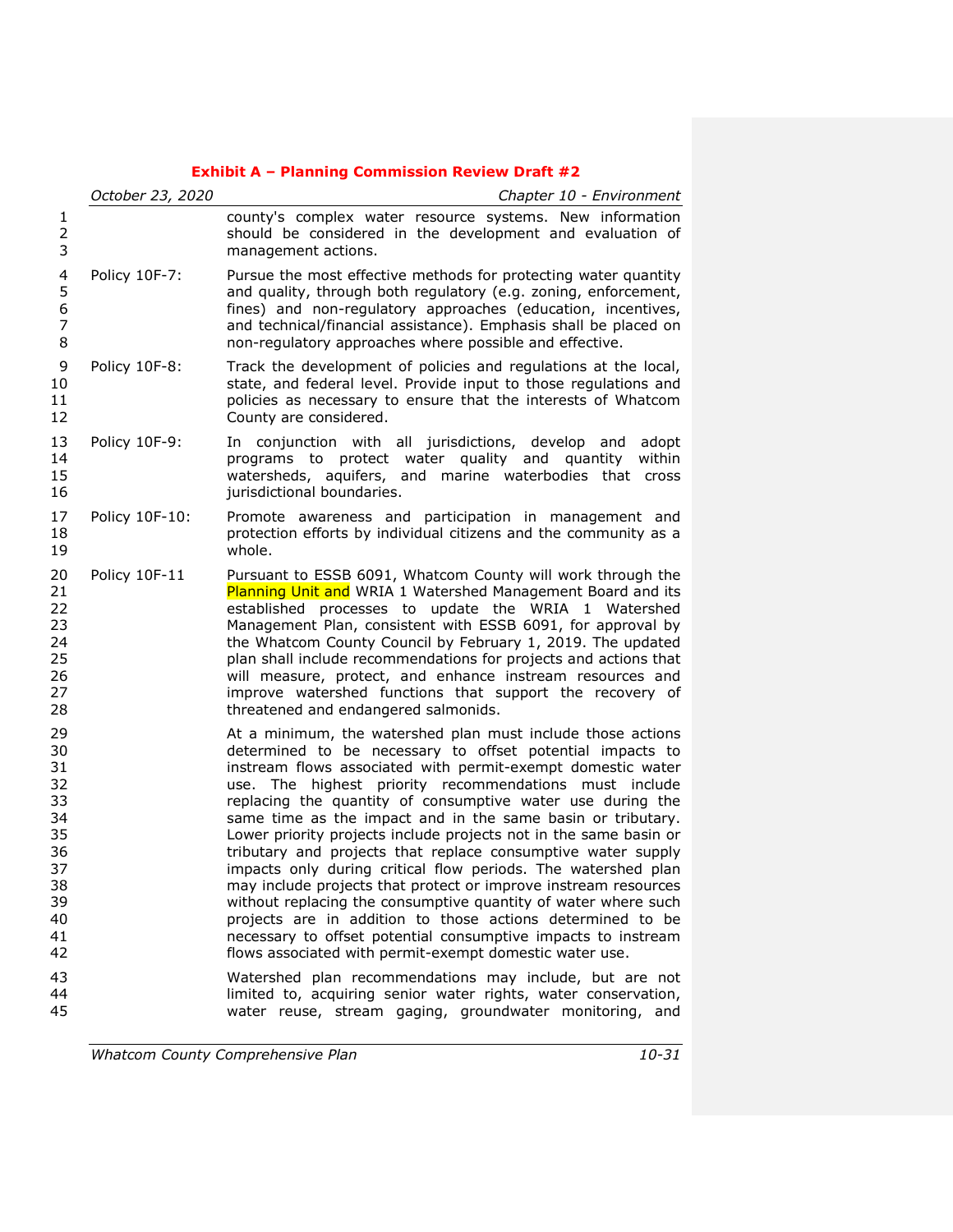|                                                                      | October 23, 2020                     | Chapter 10 - Environment                                                                                                                                                                                                                                                                                                                                                                                                                                                                                                                                                                                                                                                                                                    |
|----------------------------------------------------------------------|--------------------------------------|-----------------------------------------------------------------------------------------------------------------------------------------------------------------------------------------------------------------------------------------------------------------------------------------------------------------------------------------------------------------------------------------------------------------------------------------------------------------------------------------------------------------------------------------------------------------------------------------------------------------------------------------------------------------------------------------------------------------------------|
| 1<br>$\overline{2}$<br>3<br>$\overline{\mathcal{L}}$<br>5<br>6       |                                      | developing natural and constructed infrastructure, which<br>includes, but is not limited to, such projects as floodplain<br>restoration, off-channel storage, and aquifer recharge.<br>Qualifying projects must be specifically designed to enhance<br>streamflows and not result in negative impacts to ecological<br>functions or critical habitat.                                                                                                                                                                                                                                                                                                                                                                       |
| 7<br>8<br>9<br>10<br>11                                              |                                      | Until the updated watershed plan is approved and rules are<br>adopted, the County, in issuing building permits under RCW<br>19.27.097(1)(c) or approving subdivisions under chapter 58.17<br>RCW in WRIA 1 will comply with all of the specific requirements<br>of ESSB 6091.                                                                                                                                                                                                                                                                                                                                                                                                                                               |
| 12                                                                   | <b>Surface Water and Groundwater</b> |                                                                                                                                                                                                                                                                                                                                                                                                                                                                                                                                                                                                                                                                                                                             |
| 13<br>14<br>15                                                       | <b>Goal 10G:</b>                     | Protect and enhance Whatcom County's surface water<br>and groundwater quality and quantity for current and<br>future generations.                                                                                                                                                                                                                                                                                                                                                                                                                                                                                                                                                                                           |
| 16                                                                   | Policy 10G-1:                        | Manage surface water systems on a watershed basis.                                                                                                                                                                                                                                                                                                                                                                                                                                                                                                                                                                                                                                                                          |
| 17<br>18<br>19<br>20<br>21                                           | Policy 10-2G:                        | Coordinate efforts to bring all water users in Whatcom County<br>into compliance with state and federal water laws in a way that<br>enhances stream flows, water quality, and fish and wildlife<br>habitat while advocating for adequate water for existing<br>agriculture.                                                                                                                                                                                                                                                                                                                                                                                                                                                 |
| 22<br>23<br>24<br>25<br>26<br>27<br>28<br>29<br>30<br>31<br>32<br>33 | Policy 10G-3:                        | In conjunction with the public and appropriate local, state,<br>Tribal, and federal jurisdictions, define, identify, and develop<br>management strategies for watershed basins and subbasins that<br>may require special protection. These areas may include<br>aquifers, critical aquifer recharge areas as defined under the<br>Growth Management Act, Groundwater Management Areas,<br>wellhead protection areas, and high priority watersheds such as<br>specified under WAC 400 (Local Planning<br>those<br>and<br>Management of Non-point Source Pollution), WRIA Watershed<br>Management Planning, and under legislative policy direction<br>(e.g. Nooksack Basin, Lake Whatcom, Lake Samish and Drayton<br>Harbor). |
| 34<br>35<br>36<br>37<br>38<br>39                                     | Policy 10G-4:                        | Management efforts should consider both water quality and<br>quantity. Water quality efforts should help reduce the likelihood<br>that potential contaminant sources will pollute water supplies.<br>Water quantity efforts should include consideration and<br>protection of recharge areas and potential effects on stream<br>flow.                                                                                                                                                                                                                                                                                                                                                                                       |
| 40<br>41<br>42<br>43                                                 | Policy 10G-5:                        | Support the implementation of local and state Watershed<br>Management Plans, the Lower Nooksack Strategy, the Lake<br>Whatcom Management Program, NPDES Phase II Permitting,<br>and the WRIA Watershed Management Projects.                                                                                                                                                                                                                                                                                                                                                                                                                                                                                                 |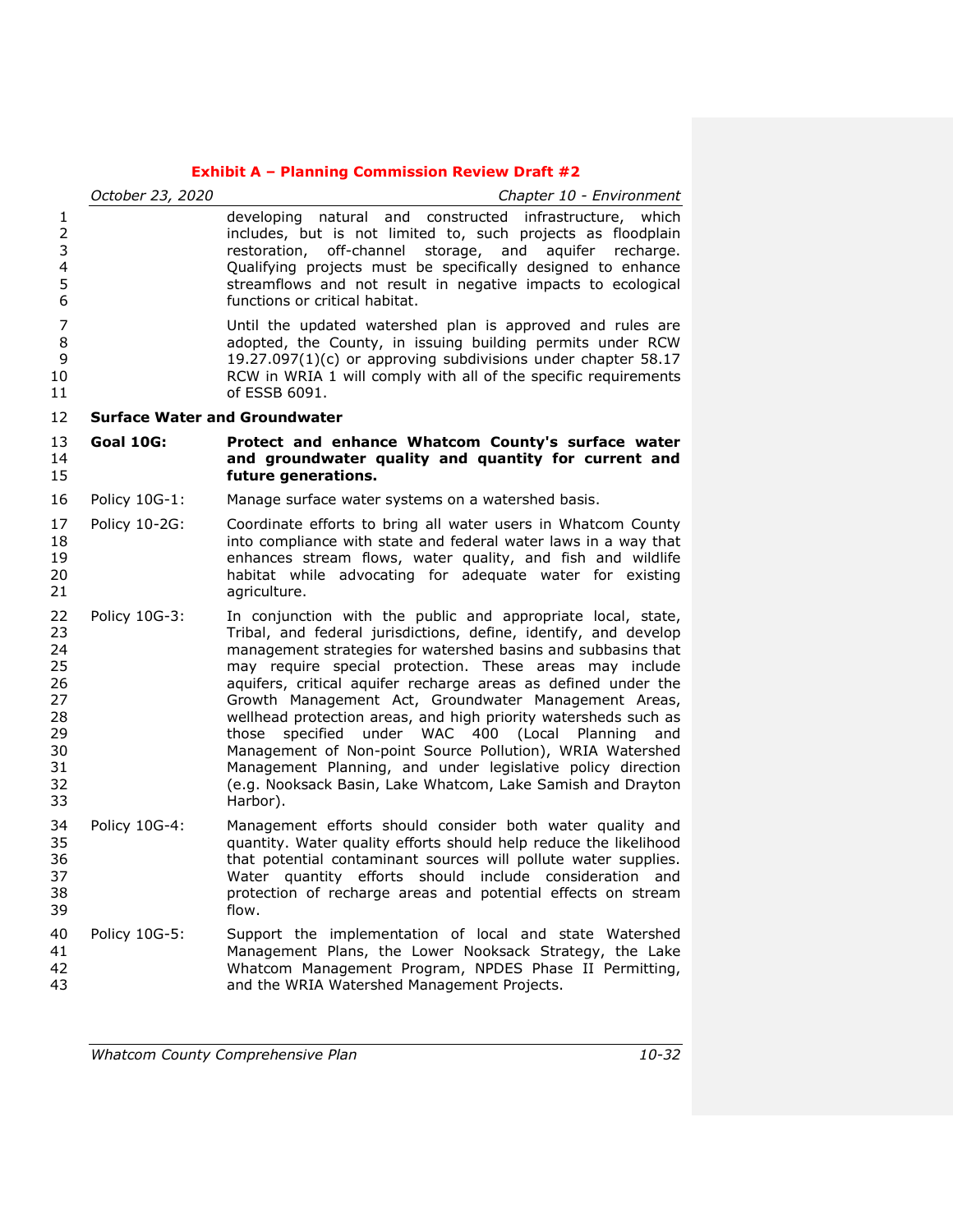|                                        | October 23, 2020               | Chapter 10 - Environment                                                                                                                                                                                                                                                                                                                                                                                                             |
|----------------------------------------|--------------------------------|--------------------------------------------------------------------------------------------------------------------------------------------------------------------------------------------------------------------------------------------------------------------------------------------------------------------------------------------------------------------------------------------------------------------------------------|
| 1<br>$\overline{2}$<br>3<br>4          | Policy 10G-6:                  | Pursue the adoption and implementation of ground and/or<br>surface water management plans and their integration into local<br>comprehensive plans. Designate the Lake Whatcom and Lake<br>Samish Watersheds as high priorities in this effort.                                                                                                                                                                                       |
| 5<br>6<br>7                            | Policy 10G-7:                  | Oppose the use of hydraulic fracturing in oil and gas wells (also<br>known as "fracking") to avoid the potential degradation of water<br>quality in aquifers and other groundwater.                                                                                                                                                                                                                                                  |
| 8<br>9                                 | Policy 10G-8:                  | Monitor, prevent, and reduce the establishment of invasive<br>species in Whatcom County waterbodies.                                                                                                                                                                                                                                                                                                                                 |
| 10<br>11<br>12                         | Policy 10G-9:                  | Identify and/or update wellhead protection areas and critical<br>aquifer recharge areas and incorporate into the Critical Areas<br>Ordinance. This information should be available to the public.                                                                                                                                                                                                                                    |
| 13                                     | <b>Stormwater and Drainage</b> |                                                                                                                                                                                                                                                                                                                                                                                                                                      |
| 14<br>15                               | Goal 10H:                      | Protect water resources and natural drainage systems by<br>controlling the quality and quantity of stormwater runoff.                                                                                                                                                                                                                                                                                                                |
| 16<br>17<br>18                         | Policy 10H-1:                  | Manage stormwater runoff to minimize surface water quality and<br>and<br>downstream<br>quantity<br>impacts<br>impacts<br>channel<br>on<br>morphology, property owners, and aquatic species and habitats.                                                                                                                                                                                                                             |
| 19<br>20<br>21<br>22                   | Policy 10H-2:                  | Maintain or enhance, when appropriate, natural drainage<br>systems and natural water storage sites in order to better<br>protect water quality, moderate water quantity,<br>minimize<br>environmental degradation, and reduce public costs.                                                                                                                                                                                          |
| 23<br>24<br>25<br>26                   | Policy 10H-3:                  | Limit the alteration of natural drainage systems and natural<br>storage<br>sites<br>without<br>mitigating<br>measures.<br>water<br>Such<br>measures should not degrade water quality or fish and wildlife<br>habitat and should not increase hazards to the community.                                                                                                                                                               |
| 27<br>28<br>29<br>30                   | Policy 10H-4:                  | Support the use by resource industries-such as agriculture,<br>forestry, and mineral resource extraction-of management<br>practices that minimize erosion and sedimentation,<br>and<br>significantly reduce pollutants.                                                                                                                                                                                                              |
| 31<br>32<br>33                         | Policy 10H-5:                  | Evaluate the role of watersheds in the maintenance of water<br>quality and quantity and determine what cumulative impacts<br>development activity may have on watershed hydrology.                                                                                                                                                                                                                                                   |
| 34<br>35<br>36<br>37<br>38<br>39<br>40 | Policy 10H-6:                  | Develop specific stormwater management programs for each<br>drainage basin within the county's jurisdiction that may be<br>impacted by urban levels of development. Recognize the Lake<br>Whatcom Watershed, Lake Samish, and Drayton Harbor as high<br>priorities in this effort. Coordinate efforts with the Lake<br>Whatcom Policy Group, the various shellfish protection districts,<br>and other watershed management entities. |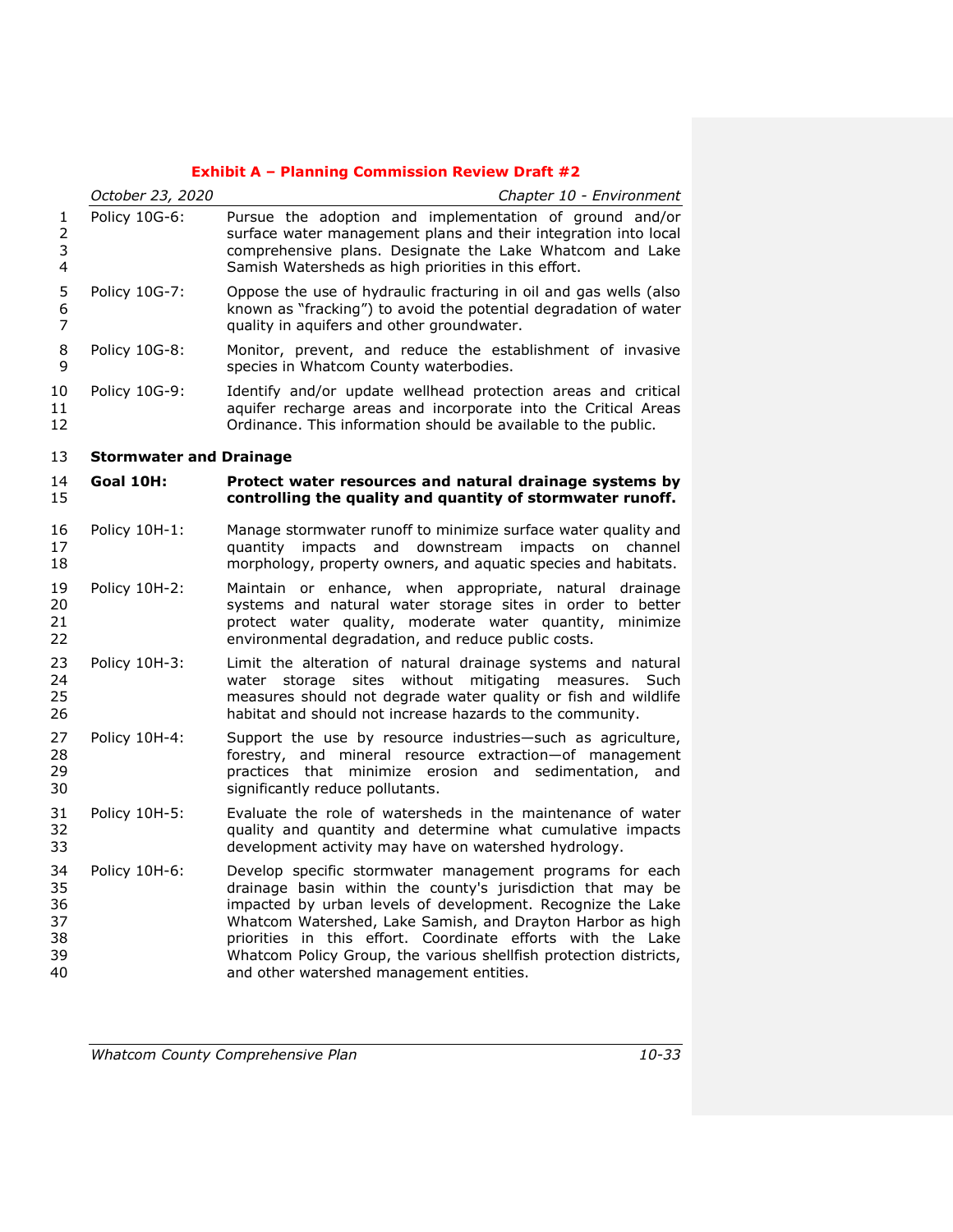|                                               | October 23, 2020 | Chapter 10 - Environment                                                                                                                                                                                                                                                                                                                                                                                                            |  |
|-----------------------------------------------|------------------|-------------------------------------------------------------------------------------------------------------------------------------------------------------------------------------------------------------------------------------------------------------------------------------------------------------------------------------------------------------------------------------------------------------------------------------|--|
| 1<br>2<br>3                                   | Policy 10H-7:    | Establish, as a high priority, a stormwater maintenance program<br>that ensures that stormwater systems are<br>adeguately<br>maintained and function at or near design capacity.                                                                                                                                                                                                                                                    |  |
| 4<br>5<br>6<br>$\overline{7}$<br>8<br>9<br>10 | Policy 10H-8:    | Strongly incentivize the use of low impact development<br>strategies. Minimize the amount of impervious surface whenever<br>practicable by using natural engineering design methods such as<br>the use of open, grassed, street swales and rain gardens instead<br>of curbs and gutters. Where feasible, encourage alternate<br>surfacing options and other techniques associated with low<br>impact development (see Glossary).    |  |
| 11<br>12                                      | Policy 10H-9:    | Develop and administer stormwater management standards as<br>required by the NPDES Phase II Permit.                                                                                                                                                                                                                                                                                                                                 |  |
| 13<br>14<br>15                                | Policy 10H-10:   | Develop and administer regulations and incentives such that<br>there is no net loss of ecological functions and values of<br>regulated wetlands and fish and wildlife habitats.                                                                                                                                                                                                                                                     |  |
| 16<br>17                                      | Policy 10H-11:   | Place a high priority on integrating impervious surface reduction<br>incentives into policies, regulations, and standards.                                                                                                                                                                                                                                                                                                          |  |
| 18<br>19<br>20<br>21                          | Policy 10H-12:   | Develop<br>and<br>implement<br>comprehensive<br>stormwater<br>management programs and strategies designed to address<br>runoff from all private and public developments and facilities<br>within regulated and sensitive watersheds.                                                                                                                                                                                                |  |
| 22<br>23<br>24<br>25<br>26<br>27              |                  | 1. Implement the Western Washington Phase II Municipal<br>Stormwater Permit as part of the National Pollutant<br>Discharge Elimination System (NPDES) Program. Incorporate<br>watershed considerations into the development of a<br>comprehensive stormwater management<br>strategy for<br>designated areas.                                                                                                                        |  |
| 28<br>29<br>30<br>31<br>32<br>33<br>34        |                  | 2. Review Stormwater Special Districts Standards, Watershed<br>Protection Districts, and other related codes that address<br>runoff treatment from potentially polluting surfaces for their<br>applicability to other sensitive watersheds with the Technical<br>Advisory Committee and other appropriate agencies.<br>Coordinate efforts for ongoing monitoring and evaluation<br>within the sensitive watersheds and NPDES areas. |  |
| 35<br>36<br>37                                |                  | 3. Amend subdivision, zoning, and other land use regulations<br>and design standards to encourage that land use activities<br>minimize the amount of impervious surface.                                                                                                                                                                                                                                                            |  |
| 38<br>39<br>40<br>41                          |                  | 4. Identify and implement a long-term funding source to<br>provide for water resource protection services, including non-<br>point source identification and enforcement of applicable<br>county regulations.                                                                                                                                                                                                                       |  |
| 42<br>43                                      |                  | 5. Focus on the Lake Whatcom watershed as a high priority in<br>developing a stormwater management program. Develop a                                                                                                                                                                                                                                                                                                               |  |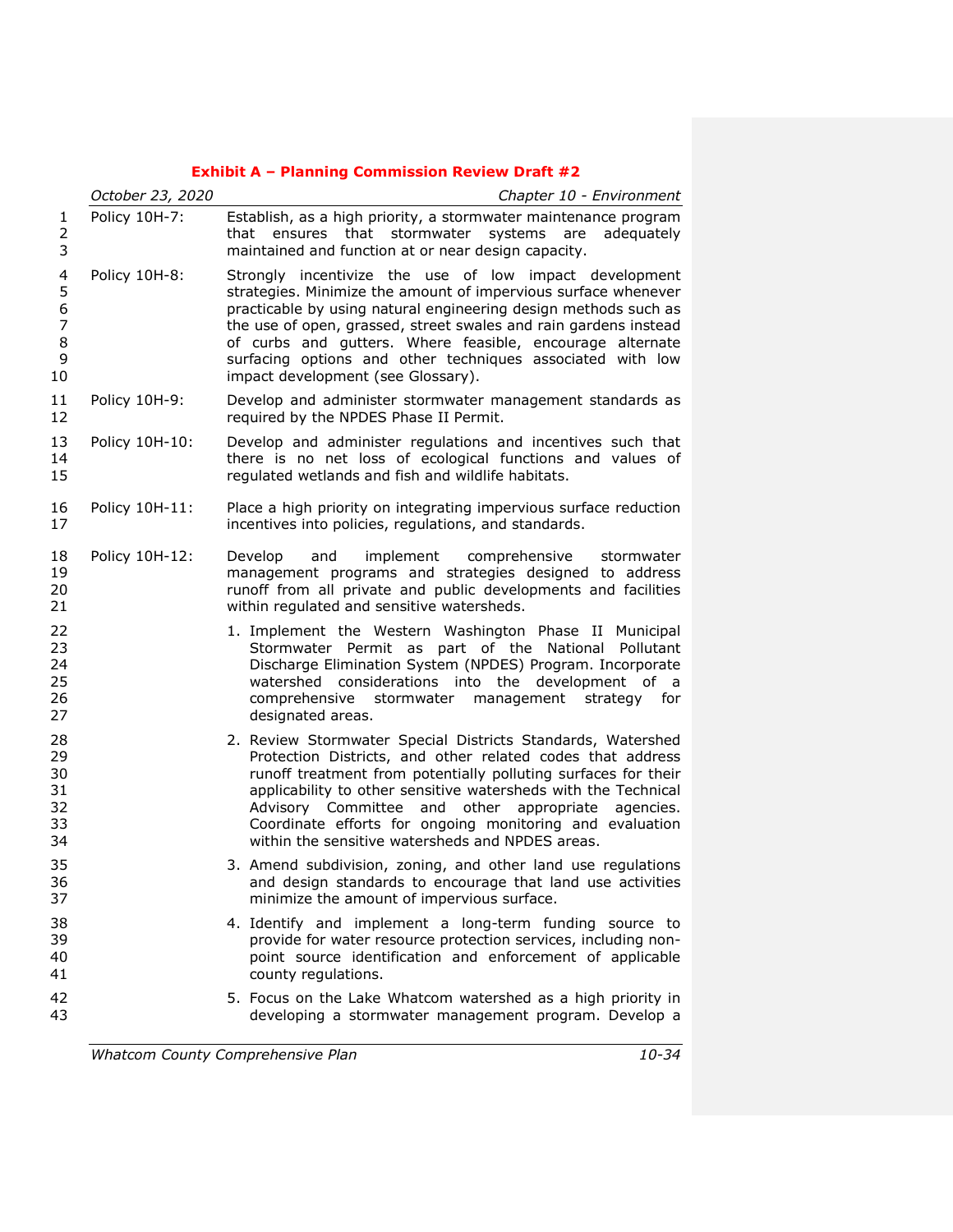|                                                      | October 23, 2020              | Chapter 10 - Environment                                                                                                                                                                                                                                                                                                               |
|------------------------------------------------------|-------------------------------|----------------------------------------------------------------------------------------------------------------------------------------------------------------------------------------------------------------------------------------------------------------------------------------------------------------------------------------|
| 1<br>$\overline{2}$<br>3<br>$\overline{4}$<br>5<br>6 |                               | stormwater management plan that achieves a uniform level<br>of protection throughout the Lake Whatcom watershed.<br>Ensure coordination and communication with the public and<br>affected jurisdictions, such as the Lake Whatcom Water and<br>Sewer District, the Sudden Valley Community Association,<br>and the City of Bellingham. |
| 7<br>8<br>9                                          |                               | 6. Ensure existing stormwater standards are<br>adeguately<br>enforced within Stormwater Special Districts,<br>Watershed<br>Protection Districts, and the NPDES areas.                                                                                                                                                                  |
| 10<br>11                                             |                               | 7. Prioritize stormwater polluting areas and develop retrofits for<br>areas most likely to impact sensitive waters.                                                                                                                                                                                                                    |
| 12                                                   | <b>Water Conservation</b>     |                                                                                                                                                                                                                                                                                                                                        |
| 13<br>14<br>15                                       | <b>Goal 10-I:</b>             | Support<br>water<br>conservation,<br>reclamation,<br>reuse<br>measures, and education as a means to ensure sufficient<br>water supplies in the future.                                                                                                                                                                                 |
| 16<br>17                                             | Policy 10I-1:                 | Support and assist water users in the development of cost-<br>effective means of improving efficiency of water use.                                                                                                                                                                                                                    |
| 18<br>19<br>20                                       | Policy 10I-2:                 | Support efforts to establish and protect sustainable water<br>supplies to meet existing and future demands for water in the<br>county.                                                                                                                                                                                                 |
| 21<br>22<br>23                                       | Policy 10I-3:                 | Develop and implement plans to comply with the Department of<br>Ecology's instream flow and water management rules and water<br>resources management programs.                                                                                                                                                                         |
| 24<br>25<br>26                                       | Policy 10I-4:                 | Coordinate local water and land management efforts, plans,<br>and data to ensure adequate oversight of water quality and<br>quantity issues.                                                                                                                                                                                           |
| 27                                                   | Policy 10I-5:                 | Quantify water use to promote conservation.                                                                                                                                                                                                                                                                                            |
| 28<br>29                                             | Policy 10I-6:                 | Use water use data to encourage conservation and maintain<br>availability of water for agriculture and instream flow.                                                                                                                                                                                                                  |
| 30<br>31<br>32<br>33                                 | Policy 10I-7:                 | Encourage the Department of Ecology to provide flexibility in the<br>application of the water relinquishment rule simultaneous with<br>establishing a water bank/water exchange program in Whatcom<br>County in cooperation with stakeholders.                                                                                         |
| 34                                                   | <b>Lake Whatcom Watershed</b> |                                                                                                                                                                                                                                                                                                                                        |
| 35<br>36<br>37<br>38<br>39                           | Goal 10-J:                    | Prioritize the Lake Whatcom watershed as an area in<br>development,<br>repair<br>which<br>to<br>minimize<br>existina<br>stormwater problems (specifically for phosphorus), and<br>ensure forestry practices do not negatively impact water<br>quality. Provide sufficient funding and support to be                                    |

**successful.**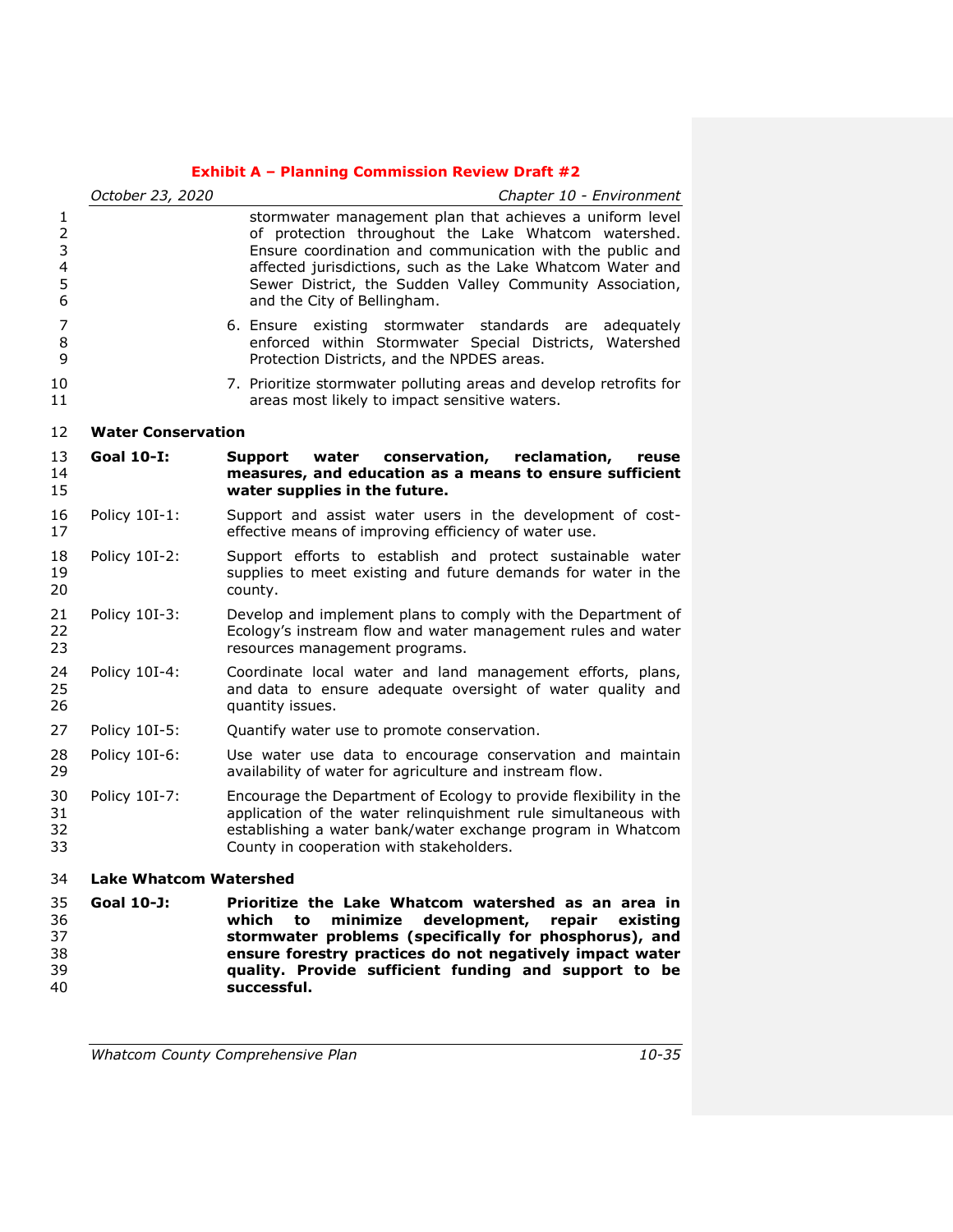|                                                      | October 23, 2020 | Chapter 10 - Environment                                                                                                                                                                                                                                                                                                                     |  |
|------------------------------------------------------|------------------|----------------------------------------------------------------------------------------------------------------------------------------------------------------------------------------------------------------------------------------------------------------------------------------------------------------------------------------------|--|
| 1<br>$\overline{2}$<br>3                             | Policy 10J-1:    | Work with property owners to find acceptable development<br>solutions at lower overall densities than the present zoning<br>allows.                                                                                                                                                                                                          |  |
| $\overline{\mathcal{A}}$<br>5<br>6<br>$\overline{7}$ | Policy 10J-2:    | Develop and implement the fair and equitable funding<br>mechanisms<br>called<br>for<br>in<br>the<br>2008 Lake Whatcom<br>Comprehensive Stormwater Plan to support lake water quality<br>protections by 2018.                                                                                                                                 |  |
| 8<br>9<br>10                                         | Policy 10J-3:    | Recognize that all users of Lake Whatcom water have an<br>interest in the resource and should share in the cost of its<br>protection.                                                                                                                                                                                                        |  |
| 11<br>12<br>13<br>14<br>15                           | Policy 10J-4:    | Work cooperatively with the City of Bellingham, the Lake<br>Whatcom Water and Sewer District, and applicable associations<br>and organizations to identify, review, and, as appropriate,<br>recommend changes to existing monitoring programs to better<br>improve lake water quality.                                                       |  |
| 16<br>17<br>18<br>19                                 | Policy 10J-5:    | Evaluate and pursue, as appropriate, the use of incentives to<br>encourage voluntary lot consolidation, transfer or purchase of<br>development rights, current use taxation, and participation in<br>open space conservation programs.                                                                                                       |  |
| 20<br>21                                             | Policy 10J-6:    | Do not allow density bonuses within the Lake Whatcom<br>Watershed.                                                                                                                                                                                                                                                                           |  |
| 22<br>23<br>24<br>25<br>26                           | Policy 10J-7:    | Work cooperatively with the City of Bellingham and the Lake<br>Whatcom Water and Sewer District to develop and track<br>benchmarks to determine: the effectiveness of management<br>options; when goals have been achieved; and/or when<br>additional actions are necessary.                                                                 |  |
| 27<br>28<br>29<br>30                                 | Policy 10J-8:    | Continue to develop and refine structural and non-structural<br>best management practices (BMPs), both voluntary and<br>required, to minimize development impacts within the Lake<br>Whatcom watershed.                                                                                                                                      |  |
| 31<br>32<br>33<br>34<br>35<br>36                     | Policy 10J-9:    | Work to keep publicly-owned forest lands within the Lake<br>Whatcom watershed in public ownership, and support managing<br>forestry on these lands in a manner that minimizes sediment<br>and phosphorus yields from streams, and is consistent with Best<br>Available Science (BAS) data, in order to protect and enhance<br>water quality. |  |
| 37<br>38<br>39<br>40                                 | Policy 10J-10:   | Encourage the location of public services, such as schools,<br>libraries, parks/open space, and post offices within Sudden<br>Valley in an attempt to reduce the vehicle miles traveled within<br>the watershed.                                                                                                                             |  |
| 41<br>42<br>43                                       | Policy 10J-11:   | Continue to work with Bellingham and Lake Whatcom Water and<br>Sewer District to protect and manage the Lake Whatcom<br>watershed in accordance with the 1998 jointly adopted interlocal                                                                                                                                                     |  |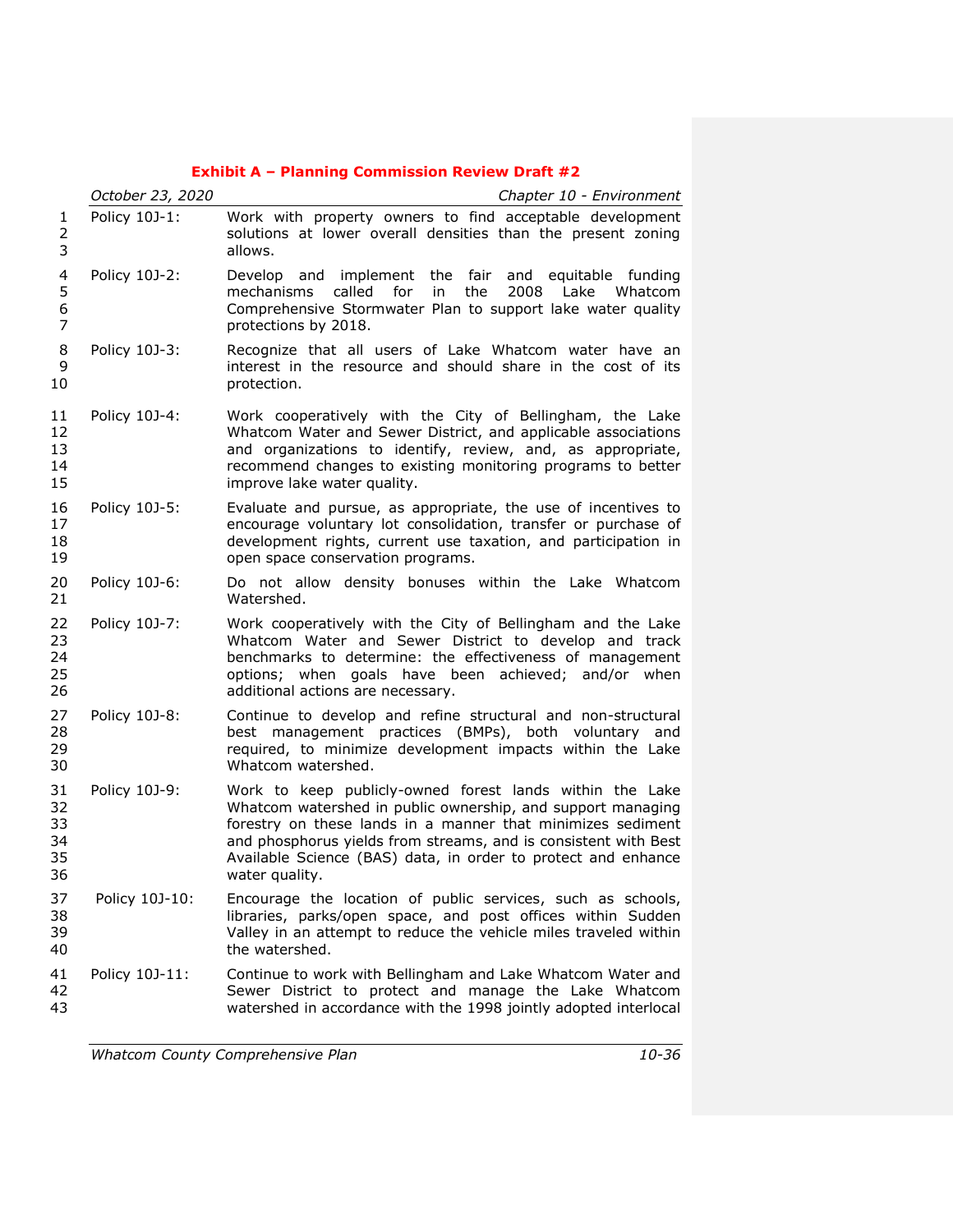|                      | October 23, 2020 | Chapter 10 - Environment                                                                                                                                                                                                                         |  |
|----------------------|------------------|--------------------------------------------------------------------------------------------------------------------------------------------------------------------------------------------------------------------------------------------------|--|
| 3<br>4               |                  | agreement. Focus on continued implementation of the 5-Year<br>Work Plans of the Lake Whatcom Management Program. In<br>addition, work with the affected jurisdictions and secure funding<br>for programs that protect and enhance water quality. |  |
| 5<br>6<br>8          | Policy 10J-12:   | Review and modify (as needed) the current development review<br>process for projects in the Lake Whatcom Watershed to ensure<br>coordination with other jurisdictions to streamline regulations<br>that improve and protect water quality.       |  |
| 9<br>10<br>11<br>12  | Policy 10J-13:   | The existence of sewer lines in the Rural and Rural Forestry<br>comprehensive plan designations will not be used to justify<br>rezoning property in the Lake Whatcom watershed to allow<br>higher density land uses.                             |  |
| 13<br>14<br>15<br>16 | Policy 10J-14:   | Existing Urban Growth Areas shall not be designated or<br>expanded nor new Urban Growth Areas designated within the<br>Lake Whatcom Watershed, and rezones that allow greater<br>residential densities will not be allowed.                      |  |

# **Ecosystems**

# **Introduction**

 Ecological systems, or ecosystems, refer to the natural systems that have developed within the geologic and geographic setting of Whatcom County. Whatcom County contains a significant number of distinct ecosystem types, with associated fish, wildlife, and plant species, as well as many other living organisms. This biodiversity has evolved and adapted according to the specific physical and climatic conditions of the county (Map 10-2, Map 10-3). Ecosystem goals and policies are intended to provide guidance to county government as it assists people to manage and protect these ecosystems. Additionally they ensure other benefits are maintained far into the future.

# **Background Summary**

 Whatcom County provides a wide variety of natural habitats that support and shelter a diverse array of fish and wildlife species. The county's wildlife is particularly varied and abundant when compared to many other areas of Washington State. There are a number of factors that have contributed to this: abundant water resources, rich soils, mild climate conditions, and a moderate degree of urbanization are among the most important. Among the habitats of importance to fish and wildlife are the following:

- wetlands, lakes, and streams;
- nearshore, intertidal, estuarine habitats, and marine habitats including, but not limited to, kelp and eelgrass beds;
- 39 riparian areas and other travel corridors;
- 40 · snags and downed logs;
- forested habitats in a variety of successional stages;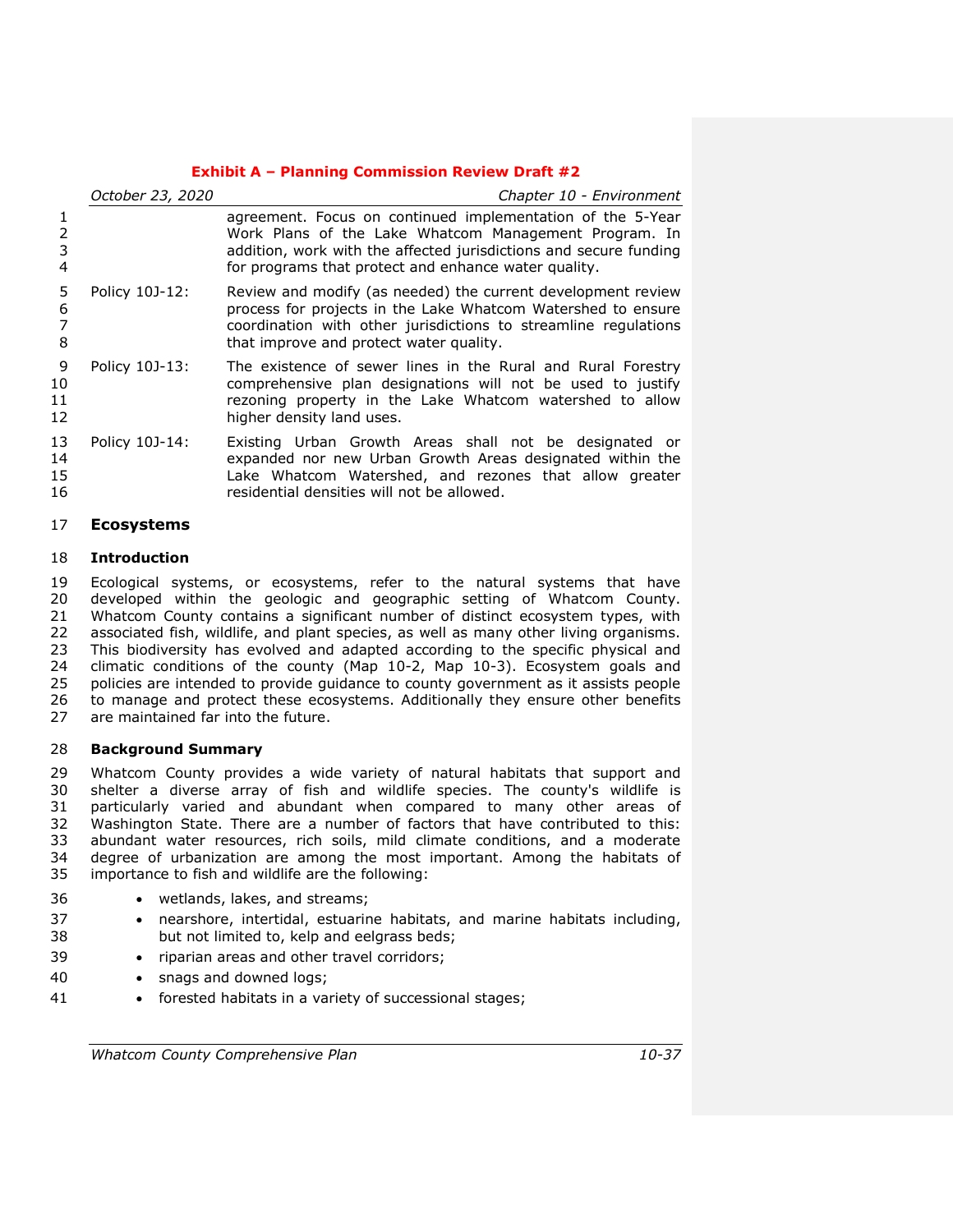*October 23, 2020 Chapter 10 - Environment*

- **e** caves, cliffs, rocky balds, and talus slopes;
- 2 grasslands and cultivated fields; and,
- 3 thickets and fence rows.

 Aquatic habitats include rivers, streams, ponds, lakes, and their riparian borders. Together, these habitats are essential to Whatcom County's fish and wildlife. Twenty-six species of fish—including twelve economically important stocks of salmon and trout—inhabit fresh water in Whatcom County for all or part of their life cycles. Healthy flowing streams and rivers, as well as off-channel wetland habitats, are essential to the survival of the majority of these fish. Wetland ponds, especially beaver ponds, provide optimal habitats for rearing and over-wintering of young fish, particularly Coho salmon and cutthroat trout juveniles.

 Most wildlife species regularly use aquatic and riparian habitats for breeding, feeding, shelter, and migratory activities. Of this large grouping, over half are dependent upon wetland habitats at some point in their life cycles, and would decline or disappear in the absence of wetlands. Wetlands also contain unique vegetative communities that harbor many species of rare and unusual plants.

# **Fish and Wildlife Populations and Habitat**

 Optimum habitat for Pacific Northwest salmon and other fish is one that resembles the riparian landscape of pre-settlement times: braided streams wandering freely through nearly continuous forest; trees overhanging and partly fallen into streams; stream beds with abundant logs, step waterfalls, pools, and cutbanks; and vegetated marine and estuarine communities. In most cases, it is not realistic to return to that state. However, measures can be taken to retain or regain those features that provide the minimum requirements of a viable fishery.

 The best habitat for native wildlife includes native plants, which are more closely matched to local soils, climate, and wildlife. They provide the right kinds of food, shelter, and diversity needed by wildlife. Native plants frequently need less watering, spraying, pruning, fertilizing, or other maintenance than do exotic or imported plants. Loss of native vegetation through conversion to ornamental vegetation and non-native species can result in loss of wildlife habitat, increased competition to native wildlife from introduced species, such as starlings, and increased maintenance needs. Loss of native vegetation also can occur through invasions of non-native species, such as the spread of *Spartina*, which can drastically displace important native eelgrass and mudflat communities.

# **Salmon Recovery Program**

 The decline of salmonids throughout Washington and the Pacific Northwest over the past century is well established. Since 1991, numerous evolutionarily significant units (ESUs) of Pacific salmonids have been listed as endangered or threatened under the Endangered Species Act (ESA), including those of chinook, coho, chum, sockeye, and steelhead. Decline in wild salmonid abundances have been attributed to widespread loss and degradation of habitat, due to hydropower, residential and urban development, agriculture, forestry, and fishing and hatchery production.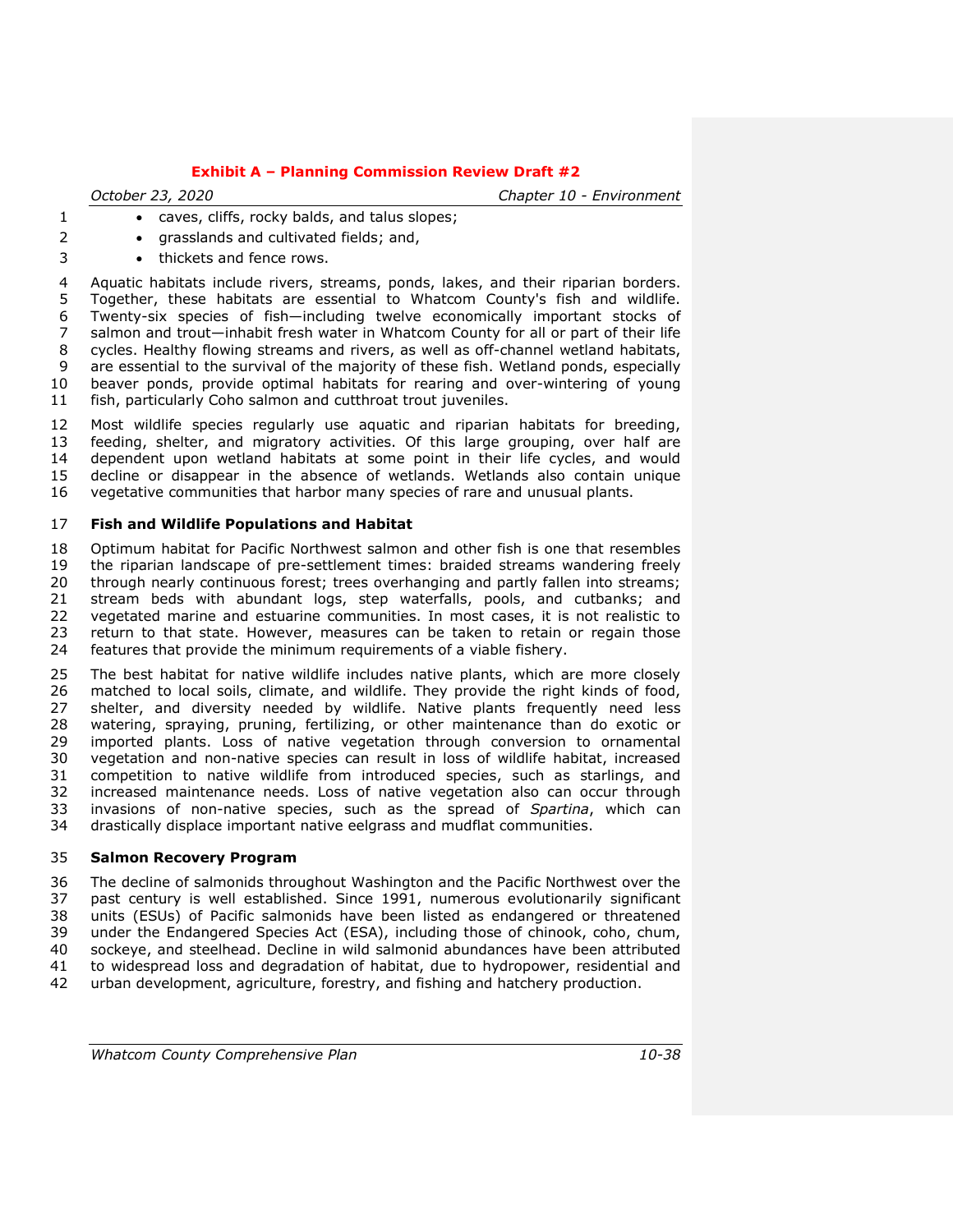*October 23, 2020 Chapter 10 - Environment* In the Nooksack basin, abundances of several salmonid stocks have diminished substantially from historical levels. The declines in local salmonid stocks, especially Chinook salmon, have had profound economic, cultural, and social impacts on the greater WRIA 1 community. Direct impacts include reduced jobs and income for commercial fisherman, severe curtailment of tribal and subsistence catch, and loss of tourism associated with recreational fishing. In addition, ESA listings impose constraints on the activities of local and tribal governments, businesses, the agricultural community, and citizens, who must seek to avoid or minimize take of listed species. Nonetheless, salmon remain an integral part of the natural and social landscape of Whatcom County and the Nooksack River Watershed. Recent watershed recovery planning and restoration efforts by federal, state, local, and tribal governments, non-profit organizations, businesses, and private citizens demonstrate a commitment to salmon recovery in WRIA 1.

 The WRIA 1 Salmon Recovery Program is a multi-government planning effort with a WRIA-wide scope to address salmon recovery and protection of ESA and non-ESA listed salmonids.

# *WRIA 1 Salmon Recovery Strategy*

 The ultimate goal for salmon recovery in WRIA 1 is to recover self-sustaining salmonid runs to harvestable levels through the restoration of healthy rivers and natural stream, river, estuarine, and nearshore marine processes; careful use of hatcheries; and responsible harvest, with the active participation and support of local landowners, businesses, and the larger community. The purpose of the *WRIA 1 Salmonid Recovery Plan* is to identify the actions necessary to recover WRIA 1 24 salmonid populations, especially listed species, and to outline the framework for<br>25 implementation of recommended actions that have been agreed to by local, state, implementation of recommended actions that have been agreed to by local, state, tribal, and federal governments and stakeholders in WRIA 1. In the near term, the objectives are to:

- 1. Focus and prioritize salmon recovery efforts to maximize benefit to the two Nooksack early chinook populations;
- 2. Address late-timed Chinook through adaptive management, focusing in the near-term on identifying hatchery versus naturally-produced population components;
- 3. Facilitate recovery of WRIA 1 bull trout and steelhead by implementing actions with mutual benefit to early chinook, bull trout, and steelhead, by removing fish passage barriers in presumed bull trout and steelhead spawning and rearing habitats in the upper Nooksack River watershed; and
- 4. Address other salmonid populations by (a) protecting and restoring WRIA 1 salmonid habitats and habitat-forming processes through regulatory and incentive based programs; and (b) encouraging and supporting voluntary actions that benefit other WRIA 1 salmonid populations without diverting attention from early chinook recovery.
- Focusing efforts on early chinook is consistent with regional salmon recovery, current abundance and productivity for the two populations is very low and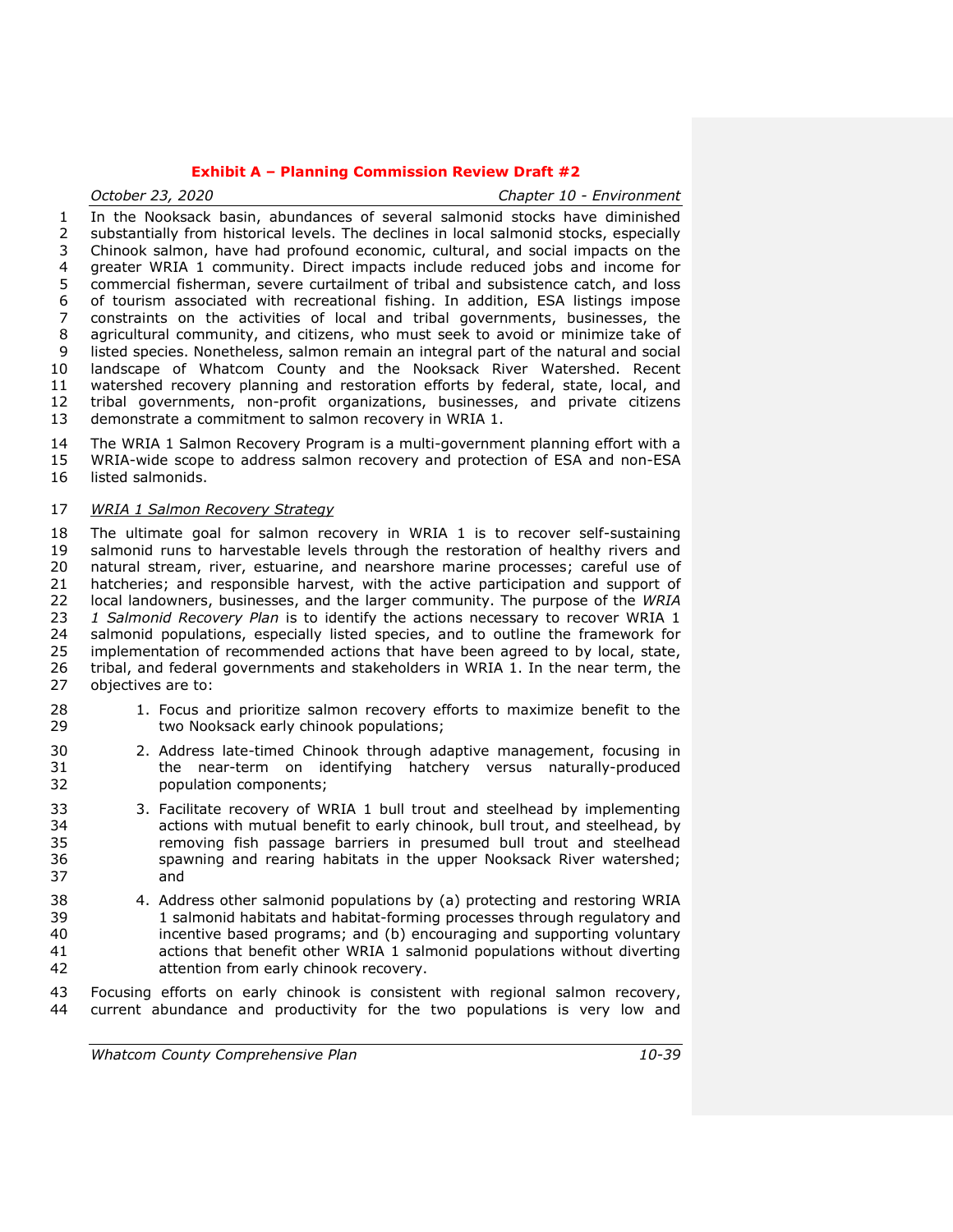*October 23, 2020 Chapter 10 - Environment*

 recovery of both populations is critical to delisting and recovery of the Puget Sound Evolutionarily Significant Unit (ESU) for Chinook salmon.

#### *Salmon Recovery Board (SRB)*

 WRIA 1 Salmon Recovery Board membership includes the County Executive, Bellingham Mayor, Mayors of the Small Cities of Whatcom County, the regional director of the Washington Department of Fish and Wildlife, and policy representatives from Lummi Nation and Nooksack Indian Tribe.

 The WRIA 1 Salmonid Recovery Plan (2005), a chapter of the Puget Sound Salmon Recovery Plan, guides restoration in the Nooksack River and adjacent watersheds. This plan was developed in partnership with Nooksack Tribe, Lummi Nation, Washington Department of Fish and Wildlife, Bellingham, Whatcom County Government, and the small cities of Whatcom County. Chinook salmon populations (listed as threatened with extinction under the Federal Endangered Species Act) are prioritized, yet the plan also provides the template for recovery of threatened steelhead and bull trout and the other salmon and trout populations native to Whatcom County.

 The salmon plan was developed in parallel with the WRIA 1 Watershed Management Plan. Salmon habitat is intricately linked to watershed management; salmon recovery will be most successful when fish habitat objectives are carefully coordinated with watershed management objectives. Integrating salmon recovery with flood hazard management and restoring fish passage under County roads are two primary areas of focus.

#### **Marine Resources Management**

 Marine habitats include all saltwater bodies and their shorelines, kelp and macro algae beds, eelgrass meadows, salt marshes, beaches, and mudflats. These habitats play a vital role in the health of the local environment, as well as of the broader Puget Sound region. They provide spawning, rearing, and feeding grounds for a wide variety of marine life, as well as refuge for juvenile and adult fish, birds, and shellfish. The vegetation on back-shore marshes and within estuaries buffers adjacent upland areas by absorbing wave energy and slowing erosion.

 Symptoms of ecosystem stress include: declining stocks of salmon, bottomfish, and forage fish; closures of recreational and commercial shellfish beds; degradation and losses of eelgrass beds, kelp forests, and other marine habitats; and dwindling populations of seabirds and marine mammals.

 The Northwest Straits Marine Conservation Initiative was authorized by Congress in 1998. The Initiative established the Northwest Straits Commission and Marine Resources Committees (MRCs) in seven western Washington counties, including Whatcom County. The MRCs' main purpose is to guide local communities, using up- to-date information and scientific expertise, to achieve the important goals of resource conservation and habitat protection within the Northwest Straits. The Whatcom County MRC acts as an advisory committee to the Whatcom County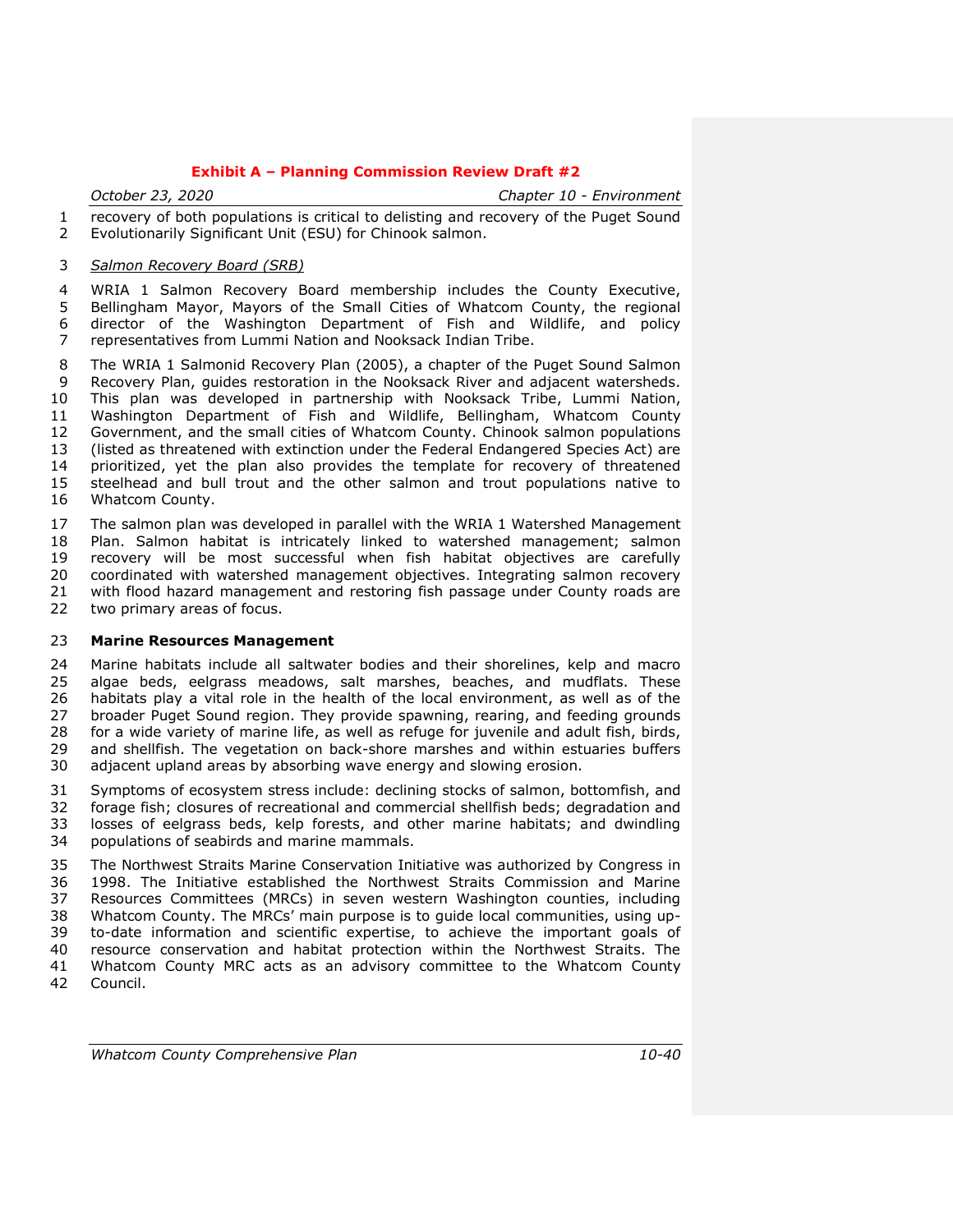*October 23, 2020 Chapter 10 - Environment*

# *Shellfish Recovery*

 Many of the marine waterbodies in Whatcom County support natural and cultured bivalve shellfish, including oysters and many species of clams. The warm, nutrient- rich tide flats in and around Lummi, Portage, and Birch Bays; Drayton Harbor; and Eliza and Lummi Islands represent unique water resources in this regard. Commercial shellfish growers, recreational clam and oyster harvesters, and Native Americans have used this resource for many years. It is an important part of our community's heritage.

 Our ability to grow and harvest shellfish that is safe for human consumption is directly linked to surface water quality and the influence it has on marine waters. The primary measure of water quality for shellfish harvesting is bacterial contamination. There are many potential sources of fecal bacteria, such as municipal sewage treatment plants, on-site sewage systems, boat waste, farm animals, pets, and wildlife. Since 1995, valuable shellfish beds in Portage Bay and Drayton Harbor have been downgraded (harvest prohibited) due to non-point pollution impacting recreational, tribal, and commercial harvesting. In 2014, Portage Bay was identified as a threatened Shellfish Growing Area by the Washington Department of Health. (Washington Department of Health, 2014)

#### *Shellfish Protection Advisory Boards*

 Whatcom County has three Shellfish Protection District Advisory Committees, one for each of the Shellfish Protection Districts: Birch Bay, Drayton Harbor, and 22 Portage Bay. Each advises the County Council on proposed actions and operations 23 relating to the restoration of water quality in their respective watersheds. relating to the restoration of water quality in their respective watersheds.

*Shellfish Recovery Plans*

 Shellfish Recovery Plans have been created for each of three districts. The plans 26 outline the primary sources of bacteria and actions to improve water quality:

- 27 [Drayton Harbor Shellfish Recovery Plan \(2007\)](http://www.co.whatcom.wa.us/publicworks/water/naturalresources/pdf/DHStatus-2007final.pdf)
- 28 [Portage Bay Shellfish Recovery Plan \(2014\),](http://www.co.whatcom.wa.us/publicworks/water/naturalresources/pdf/CRSupdate05-14.final.pdf) Portage Bay Initial Closure [Response Strategy \(1998\)](http://www.co.whatcom.wa.us/publicworks/water/naturalresources/pdf/pbspdresponsestrat_1998.pdf)
- 30 [Birch Bay Initial Closure Response Strategy \(2009\)](http://www.co.whatcom.wa.us/publicworks/water/naturalresources/pdf/BBresponsestrategy2009.pdf)
- *Pertinent Documents*
- Whatcom Marine Resources Committee 2011 2015 Strategic Plan (2010)

 This document outlines the MRC's mission, vision, values, goals, objectives, and strategies for achieving them.

# **Shoreline Management Program**

36 <del>The State Legislature passed the Washington State Shoreline Management Act</del> 37 (SMA) in June 1971. The SMA was overwhelmingly passed by public initiative in 38 1972. Under the SMA, each county and city was required to prepare a shoreline **T** "master program" in accordance with the shoreline guidelines issued by the State

- **Department of Ecology in 1972.**
- 41 <del>The Whatcom County Shoreline Management Program (SMP), WCC Title 23, is the</del>
- 42 decument that implements the goals and policies of the SMA at the local level. It
- 43 was adopted in 1976 in accordance with RCW 90.58. The goals and policies of the

*Whatcom County Comprehensive Plan 10-41*

#### **Comment [CES2]:** Moved to Ch. 11.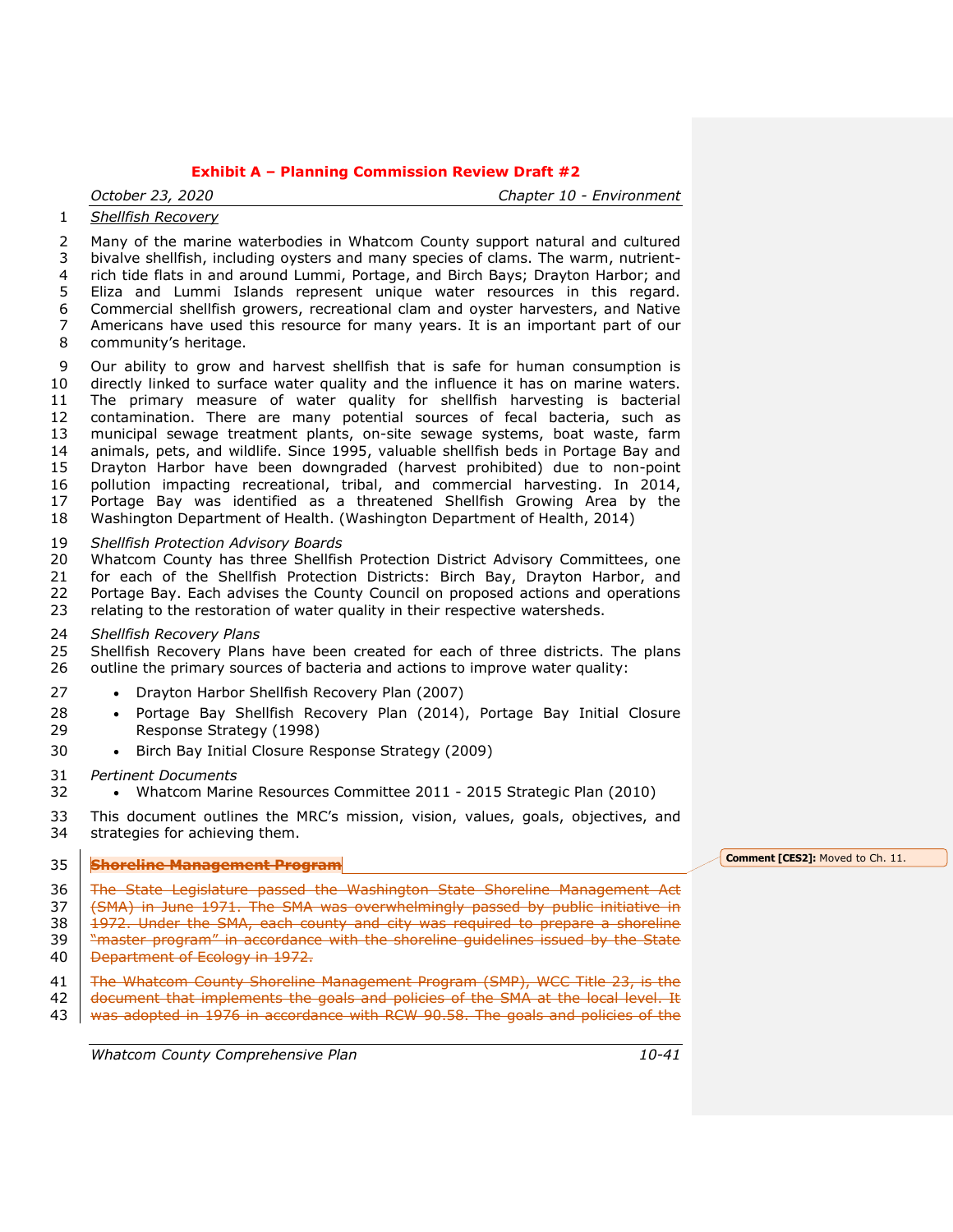*October 23, 2020 Chapter 10 - Environment* Whatcom County Shoreline Management Program also constitute the shoreline 2 <del>component of the Whatcom County Comprehensive Plan.</del> 3 Under the provisions of the SMA, all development along shorelines of the state is 4 required to comply with the provisions of local shoreline master programs. The Whatcom County Shoreline Management Program works with other chapters of the 6 Whatcom County Code to protect and preserve saltwater and freshwater shorelines<br>7 throughout the county by managing natural resources and directing development throughout the county by managing natural resources and directing development 8 and land use suitable for the shoreline environment. **The Whatcom County Shoreline Management Program jurisdiction includes: More than 130 miles of marine shoreline**; 11  $\blacksquare$  More than 60 miles of lake shoreline: **More than 220 miles of stream channels; and, All wetlands and floodways associated with the above shorelines, together With all upland areas within 200-feet of the Ordinary High Water Mark** 15 (OHWM). 16 Whatcom County and the Washington State Department of Ecology (DOE) share

17 ioint authority and responsibility for the Whatcom County SMP. Whatcom County Planning and Development Services is the primary agency responsible for 19 implementation of the Whatcom County Shoreline Management Program.

# **Issues, Goals, and Policies**

#### **General – Ecosystems**

 Development and urbanization of the land base have and may continue to result in 23 the degradation and reduction of ecosystem functions. Wetlands and estuaries<br>24 continue to be lost incrementally. Streams and their adiacent riparian habitat are continue to be lost incrementally. Streams and their adjacent riparian habitat are affected by land clearing, ditching, erosion, and road building. Lakeshore development degrades the foreshore environment for waterfowl and other species, as well as negatively affecting water quality. It is estimated that Washington has also lost approximately one-third of its historic eelgrass beds from a variety of causes, including dredging, shading, and filling. Large-diameter snags and downed logs, an essential feature for dozens of wildlife species, are lost during clearing or intensive forest management. Forested habitats are lost to a number of development processes including urbanization, agriculture, increased rural/ suburban housing density, and timber harvesting. The delicate environment of cliffs and caves may be affected by housing development, mining, and other activities. Conversely, grasslands, thickets, fields, and fence rows are habitats largely provided and enhanced by human activities, and are thus fairly abundant and stable within the developing county. The existence of farms, in particular, has contributed to an abundance of these more open, pastoral habitats.

 Many stream systems in Whatcom County have been altered by agriculture, forestry, development, and flood control practices, contributing to low stream flows, fisheries loss, water pollution, sedimentation and other problems. These impacts can directly affect the fisheries resources by depositing silt and debris into spawning beds, by removing trees that shade and cool the water, bank armoring,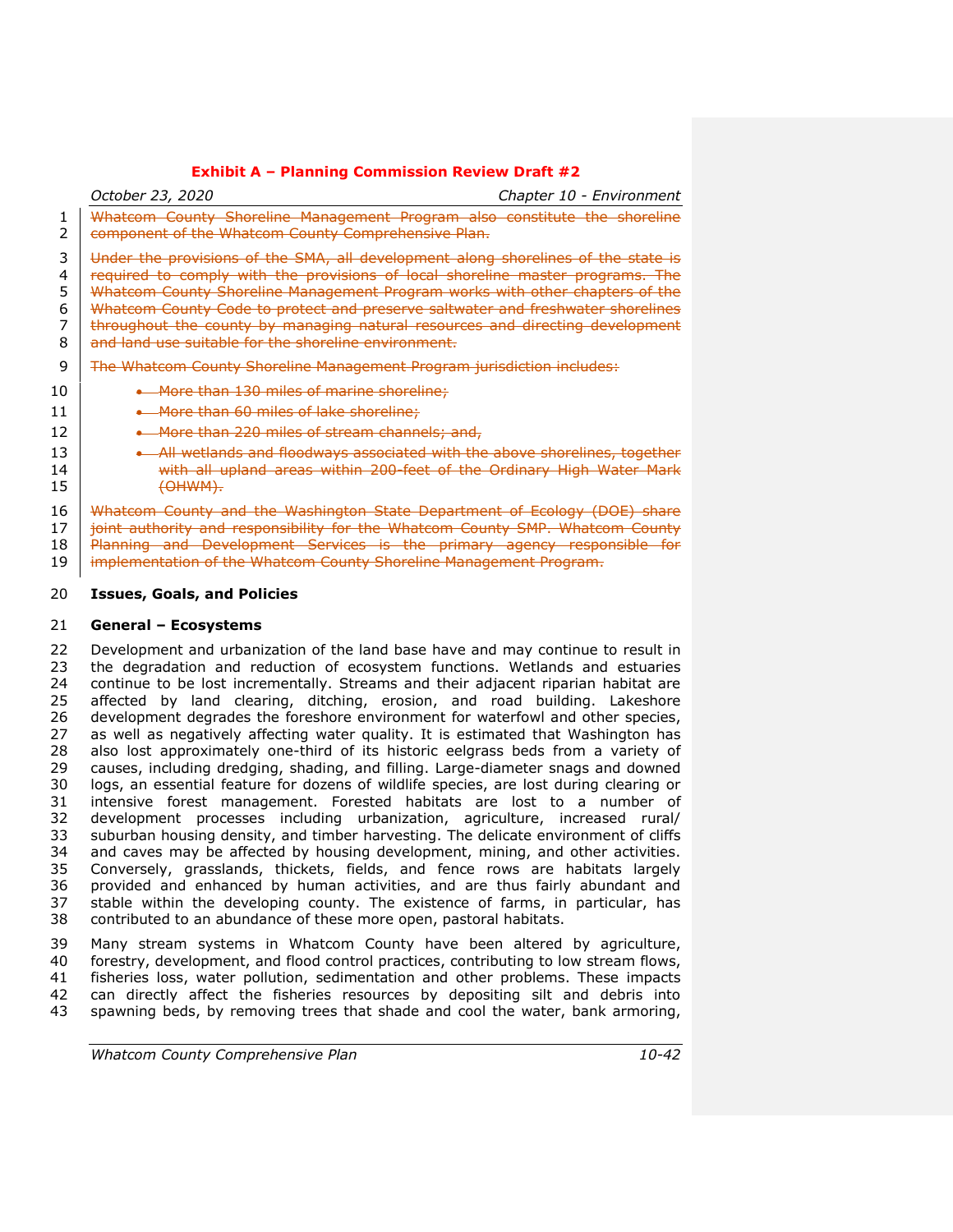|                                                    | October 23, 2020                                                                                                                                                                                                                                                                                                                                                                                                                                                                                                                          | Chapter 10 - Environment                                                                                                                                                                                                                                                                                                                                                                                                                                                                                                               |  |
|----------------------------------------------------|-------------------------------------------------------------------------------------------------------------------------------------------------------------------------------------------------------------------------------------------------------------------------------------------------------------------------------------------------------------------------------------------------------------------------------------------------------------------------------------------------------------------------------------------|----------------------------------------------------------------------------------------------------------------------------------------------------------------------------------------------------------------------------------------------------------------------------------------------------------------------------------------------------------------------------------------------------------------------------------------------------------------------------------------------------------------------------------------|--|
| $\mathbf{1}$<br>$\overline{2}$<br>3<br>4<br>5<br>6 | interfering with the recruitment and establishment of large woody debris (LWD), by<br>obstructing fish passage with culverts and roads, by altering natural channels<br>through filling, bank hardening, and channelizing. In addition, the physical<br>processes that create functional habitats for fish life stages are altered by<br>increasing flows through stormwater runoff or consuming water volume for other<br>out-of-stream uses.                                                                                            |                                                                                                                                                                                                                                                                                                                                                                                                                                                                                                                                        |  |
| 7<br>8<br>9<br>10<br>11<br>12<br>13                | Finally, a healthy and functioning ecosystem, including forests, wetlands, fish,<br>wildlife, and native plants they harbor, is an identified resource. A healthy<br>ecosystem supports diverse and abundant wildlife, fish, and plant populations, and<br>is necessary. The gathering of fish, game, and other natural resources forms a<br>central aspect of many cultures in Whatcom County. The mere presence of these<br>natural resources constitutes a community amenity that is a substantial part of our<br>local economic base. |                                                                                                                                                                                                                                                                                                                                                                                                                                                                                                                                        |  |
| 14<br>15                                           | Goal 10K:                                                                                                                                                                                                                                                                                                                                                                                                                                                                                                                                 | enhance ecosystems, which<br>Protect and<br>provide<br>economic, ecological, aesthetic, and cultural benefit.                                                                                                                                                                                                                                                                                                                                                                                                                          |  |
| 16<br>17<br>18<br>19                               | Policy 10K-1:                                                                                                                                                                                                                                                                                                                                                                                                                                                                                                                             | Define and identify species, habitats, and habitat features<br>important to a balanced and sustainable web of life, biodiversity,<br>and especially important to fish, native plants, and wildlife.<br>Create, and regularly update an Ecosystem Report.                                                                                                                                                                                                                                                                               |  |
| 20<br>21<br>22<br>23<br>24<br>25<br>26<br>27<br>28 | Policy 10K-2:                                                                                                                                                                                                                                                                                                                                                                                                                                                                                                                             | Develop and adopt programs that protect habitats essential to<br>the conservation of species that have been identified as<br>endangered, threatened, or sensitive by the state or federal<br>government as well as habitats identified as necessary in the<br>Ecosystem Report. These programs should maintain and<br>encourage restoration of habitat conditions for listed species of<br>concern, as well as habitats identified as having significant<br>biodiversity, connectivity, and other important features and<br>functions. |  |
| 29<br>30<br>31                                     | Policy 10K-3:                                                                                                                                                                                                                                                                                                                                                                                                                                                                                                                             | Develop incentives for protection of environmentally fragile<br>areas or critical plant and wildlife habitats as well as habitats<br>that provide connectivity (corridors).                                                                                                                                                                                                                                                                                                                                                            |  |
| 32<br>33                                           | Policy 10K-4:                                                                                                                                                                                                                                                                                                                                                                                                                                                                                                                             | Where feasible, incorporate fish and wildlife habitats into public<br>capital improvement projects.                                                                                                                                                                                                                                                                                                                                                                                                                                    |  |
| 34<br>35<br>36                                     | Policy 10K-5:                                                                                                                                                                                                                                                                                                                                                                                                                                                                                                                             | Provide measures to mitigate negative water quality and<br>quantity impacts from both public and private alterations of<br>natural drainage systems.                                                                                                                                                                                                                                                                                                                                                                                   |  |
| 37<br>38                                           | Policy 10K-6:                                                                                                                                                                                                                                                                                                                                                                                                                                                                                                                             | Consider sensitive fish, shellfish, and wildlife species and their<br>habitats when establishing zoning densities and patterns.                                                                                                                                                                                                                                                                                                                                                                                                        |  |
| 39<br>40<br>41<br>42<br>43<br>44                   | Policy 10K-7:                                                                                                                                                                                                                                                                                                                                                                                                                                                                                                                             | Promote voluntary fish and wildlife habitat enhancement<br>projects through educational and incentive programs, such as<br>purchase of development rights or habitat conservation<br>easements. These projects, which can be done by individuals,<br>organizations, and businesses, will buffer and expand fish,<br>plant, and wildlife habitat.                                                                                                                                                                                       |  |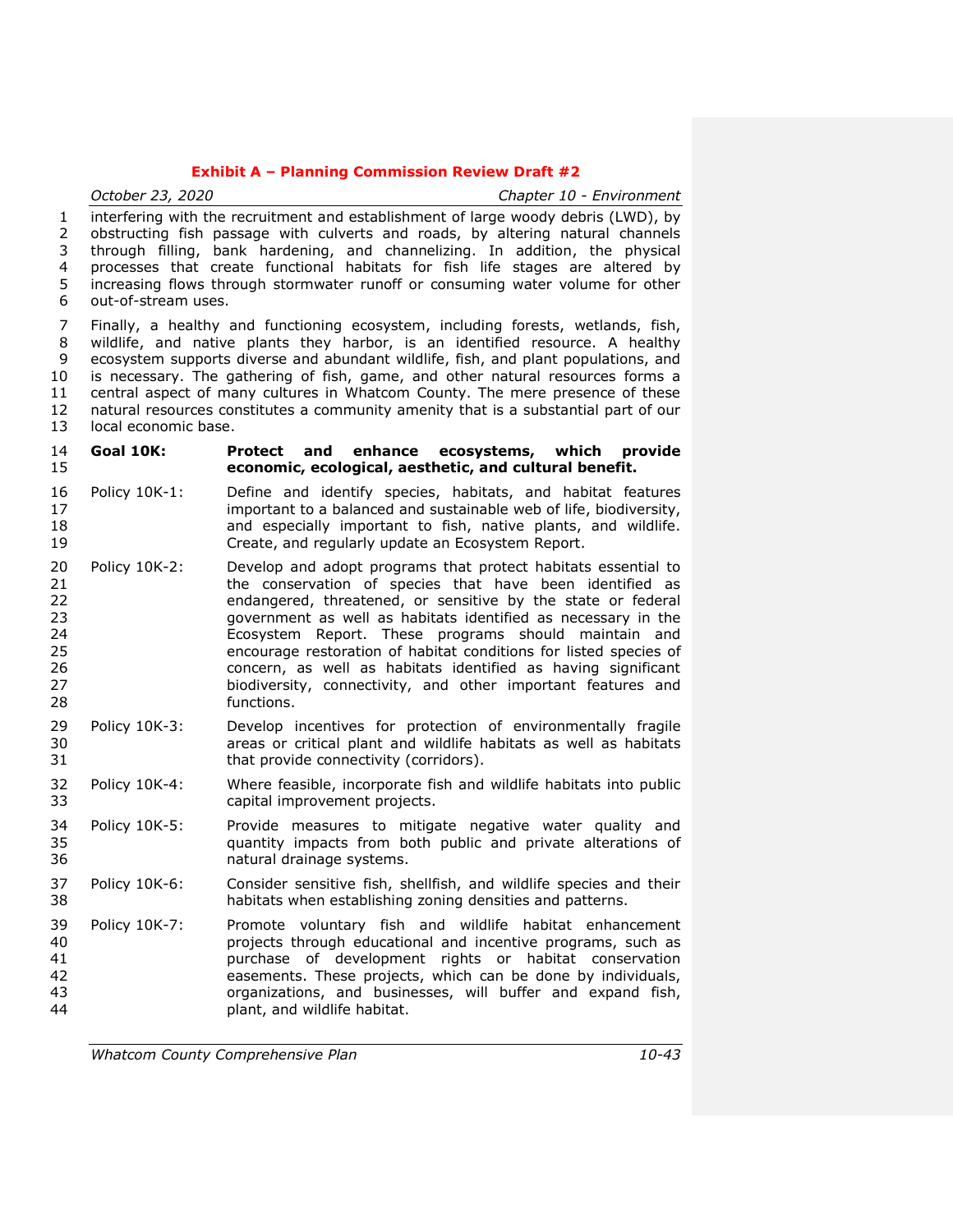|                               | October 23, 2020 | Chapter 10 - Environment                                                                                                                                                                                                                                                                                                             |
|-------------------------------|------------------|--------------------------------------------------------------------------------------------------------------------------------------------------------------------------------------------------------------------------------------------------------------------------------------------------------------------------------------|
| 1<br>2<br>3                   | Policy 10K-8:    | Give careful consideration to the siting of industrial, commercial,<br>residential, and other land use designations when located near<br>important marine, terrestrial, or other critical habitats.                                                                                                                                  |
| 4<br>5<br>6<br>$\overline{7}$ | Policy 10K-9:    | Protect, retain, and enhance the beneficial uses and functions of<br>streams and rivers. Define and identify the beneficial uses and<br>functions of streams and rivers, including wildlife and fisheries<br>habitat, water quality, open space, aesthetics, and recreation.                                                         |
| 8<br>9                        | Policy 10K-10:   | Protect and enhance ecosystem functions when flood hazard<br>management measures are used.                                                                                                                                                                                                                                           |
| 10<br>11<br>12                | Policy 10K-11:   | Regulate the operation of river gravel extraction activities in<br>such a manner so as to provide long-term protection of fish and<br>wildlife habitat and water quality.                                                                                                                                                            |
| 13<br>14<br>15                | Policy 10K-12:   | Ensure design and development of residential and industrial<br>development minimizes disturbance to rivers, streams, and<br>functioning riparian areas.                                                                                                                                                                              |
| 16<br>17<br>18<br>19          | Policy 10K-13:   | Evaluate the full value of the fishery; including its cultural and<br>economic value; in land use decisions that may impact that<br>fishery. Unavoidable impacts to an individual habitat or fishery<br>shall be mitigated.                                                                                                          |
| 20<br>21<br>22<br>23<br>24    | Policy 10K-14:   | Continue to consider the value of wildlife populations for which<br>habitat conservation areas have been identified in PDS's wildlife<br>habitat mapping, their associated habitats, and connectivity in<br>land use planning that may impact them. This is not intended to<br>require landowners to pay for any additional studies. |
| 25<br>26                      | Policy 10K-15:   | Mitigation to Habitat Conservation Areas should be tracked and<br>monitored to ensure no net loss to natural area.                                                                                                                                                                                                                   |
| 27<br>28<br>29                | Policy 10K-16:   | Monitor Habitat Conservation Areas to obtain a baseline of<br>current conditions and to ensure no net loss and avoidance of<br>cumulative impacts.                                                                                                                                                                                   |
| 30                            |                  | <b>Fish and Wildlife Populations and Habitat</b>                                                                                                                                                                                                                                                                                     |
| 31<br>32                      | Goal 10L:        | Protect and enhance ecosystems that support native fish<br>and wildlife populations and habitat.                                                                                                                                                                                                                                     |
| 33<br>34                      | Policy 10L-1:    | Strongly discourage any activity that might cause significant<br>degradation of the fishery resource or habitat.                                                                                                                                                                                                                     |
| 35<br>36<br>37                | Policy 10L-2:    | Support the protection and enhancement of significant fish<br>spawning and rearing habitat, food resources, refugia (shelter),<br>and travel passages.                                                                                                                                                                               |
| 38<br>39<br>40                | Policy 10L-3:    | <b>Establish</b><br>non-regulatory mechanisms<br>and<br>incentives<br>for<br>development that accommodates the habitat needs of fish and<br>wildlife and encourages good stewardship practices.                                                                                                                                      |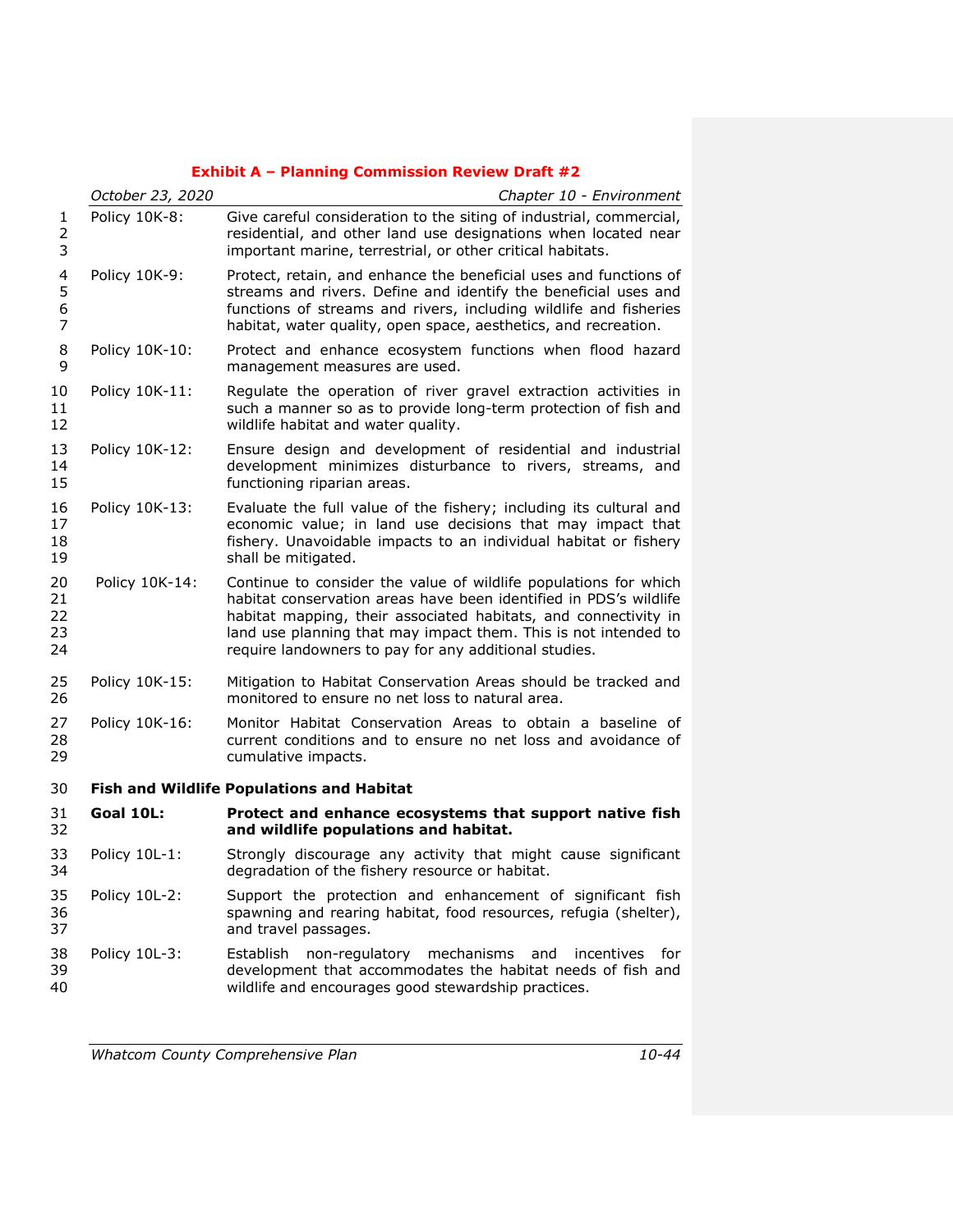|                                         | October 23, 2020 | Chapter 10 - Environment                                                                                                                                                                                                                                                                                                                                                               |  |
|-----------------------------------------|------------------|----------------------------------------------------------------------------------------------------------------------------------------------------------------------------------------------------------------------------------------------------------------------------------------------------------------------------------------------------------------------------------------|--|
| 1<br>$\overline{2}$                     | Policy 10L-4:    | Support protection and enhancement of fish and wildlife habitat<br>through site design in new development.                                                                                                                                                                                                                                                                             |  |
| 3<br>4<br>5<br>6<br>$\overline{7}$<br>8 | Policy 10L-5:    | Native vegetation and soils on streambanks and shorelines<br>should be disturbed as little as possible. In situations where re-<br>vegetation is necessary to restore streambank or shoreline<br>stability and provide shading, site-specific native plants should<br>be used. Retention of vegetated riparian areas on all lake and<br>marine shorelines shall also be encouraged.    |  |
| 9<br>10<br>11<br>12<br>13<br>14         | Policy 10L-6:    | Discourage shoreline armoring. Instead, encourage natural or<br>bio-engineering solutions such as planting native vegetation,<br>engineered log jams/LWD, and beach nourishment along<br>eroding banks to address stream and shoreline bank erosion<br>problems. Riparian buffers should be replanted with suitable<br>native vegetation as a part of all bank stabilization projects. |  |
| 15<br>16<br>17                          | Policy 10L-7:    | Encourage native vegetation and soil retention and plantings<br>that provide or maintain the beneficial uses and functions of<br>streams, rivers, lakes, and marine shorelines.                                                                                                                                                                                                        |  |
| 18<br>19                                | Policy 10L-8:    | Maintain and encourage restoration of habitat functions for<br>threatened and endangered fish species.                                                                                                                                                                                                                                                                                 |  |
| 20<br>21<br>22                          | Policy 10L-9:    | Use Best Available Science to inform the creation of regulations<br>to mitigate adverse impacts of development adjacent to rivers,<br>streams, and marine shorelines.                                                                                                                                                                                                                  |  |
| 23<br>24<br>25<br>26                    | Policy 10L-10:   | Encourage landowners to voluntarily protect surface water<br>quality with filter strips or other appropriate water cleansing<br>mechanisms installed between lawns, landscaping, livestock<br>pens, or agricultural fields and waterbodies.                                                                                                                                            |  |
| 27<br>28<br>29                          | Policy 10L-11:   | Formulate and implement a comprehensive, landscape-based,<br>environmental management program to protect fish and wildlife.<br>The program should include the following:                                                                                                                                                                                                               |  |
| 30<br>31<br>32                          |                  | 1. Formulate an administrative approach to the review of<br>development and planning proposals that consider natural<br>system policies;                                                                                                                                                                                                                                               |  |
| 33<br>34                                |                  | 2. Investigate and develop programs for acquisition and<br>restoration of important fish and wildlife habitat areas;                                                                                                                                                                                                                                                                   |  |
| 35<br>36<br>37                          |                  | 3. Develop and enter into cooperative agreements with State<br>and Federal agencies and neighboring jurisdictions to identify<br>and protect ecosystems;                                                                                                                                                                                                                               |  |
| 38<br>39                                |                  | 4. Identify<br>and<br>important<br>habitat<br>corridors<br>map<br>and<br>connectivity throughout the county; and,                                                                                                                                                                                                                                                                      |  |
| 40<br>41<br>42<br>43                    |                  | 5. Support the development of educational materials which list,<br>describe, and characterize the appropriate use of native<br>vegetation to enhance ecosystem functions in Whatcom<br>County.                                                                                                                                                                                         |  |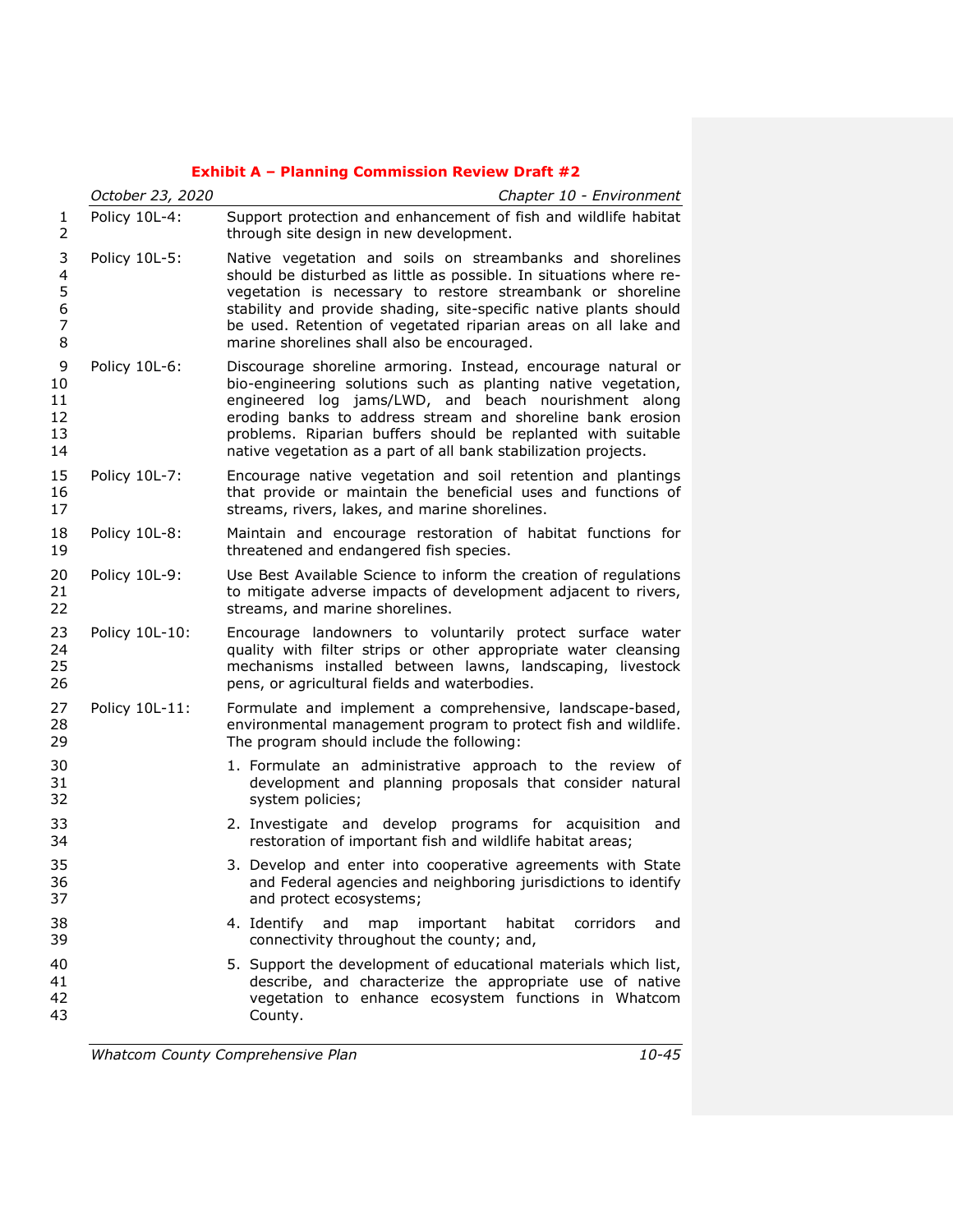|                         | October 23, 2020 | Chapter 10 - Environment                                                                                                                                                                                                                                                                   |  |
|-------------------------|------------------|--------------------------------------------------------------------------------------------------------------------------------------------------------------------------------------------------------------------------------------------------------------------------------------------|--|
| 1<br>2<br>3<br>4        | Policy 10L-12:   | Consider establishing formal meander limits for the Nooksack<br>River, precluding additional development within this zone, and<br>promote the River and Flood property acquisition program<br>within these areas.                                                                          |  |
| 5<br>6                  | Policy 10L-13:   | Diligently work to prevent and/or reduce the establishment<br>and/or spread of invasive species.                                                                                                                                                                                           |  |
| 7<br>8<br>9<br>10<br>11 | Policy 10L-14:   | Actively participate in and support WRIA 1 Salmon Recovery<br>efforts to return self-sustaining salmonid runs to harvestable<br>levels through: the restoration of healthy rivers, marine<br>shorelines, and natural processes; the careful use of hatcheries;<br>and responsible harvest. |  |
| 12                      | Policy 10L-15:   | Participate in protection and improvement of biodiversity.                                                                                                                                                                                                                                 |  |
| 13<br>14<br>15          | Policy 10L-16:   | Consider establishing important habitat areas as sending<br>areas after creating a voluntary,<br>workable<br>transfer<br>οf<br>development rights (TDR) program.                                                                                                                           |  |
| 16<br>17                | Policy 10L-17:   | Mitigation of wetlands should be reviewed and tracked over time<br>to ensure no net loss of wetland function.                                                                                                                                                                              |  |
| 18<br>19                | Policy 10L-18:   | A baseline of wetland identification and function should be made<br>to track and prevent net loss and avoid cumulative impacts.                                                                                                                                                            |  |
| 20<br>21<br>22<br>23    | Policy 10L-19:   | The County will support the work of the Fisheries Co-managers<br>(Lummi Nation, Nooksack Tribe, and the State Department of<br>Fish and Wildlife) and stakeholders to establish a sustainable<br>salmon harvest goal for the Nooksack Basin.                                               |  |

# **Wetlands**

 Wetlands are crucial environmental features in Whatcom County. Wetlands provide invaluable functions in aquifer recharge, groundwater storage, floodwater detention, pollutant removal and purification of water supplies, as well as provision 28 of fish and wildlife habitat. Loss of wetlands has been due to many factors, including urbanization, agricultural development, and drainage projects.

 A plethora of complex and often confusing laws govern the definition, delineation, and protection of wetlands. These laws originate at national, state, and county levels. Land managers and private citizens often experience difficulty in interpreting, synthesizing, and applying wetland regulations. In general, however, state regulations must comply with federal standards and local regulations must comply with both federal and state standards.

# **Goal 10M: Conserve and enhance regulated wetlands.**

 Policy 10M-1: Recognize natural wetlands such as swamps, bogs, saltwater marshes, and ponds for their value in cleaning water, reducing flood damage, providing valuable habitat for plants, fish and wildlife, and as sites for groundwater recharge.

**Comment [P/C3]:** This proposed amendment is not part of the SMP Update. Rather, it is a policy the Council expressed in interest in adding in support of the fisheries co-manager's Sustainable Salmon Harvest Goal. Adding such a policy was placed on the docket by Council in 2018 (#PLN2018-00010).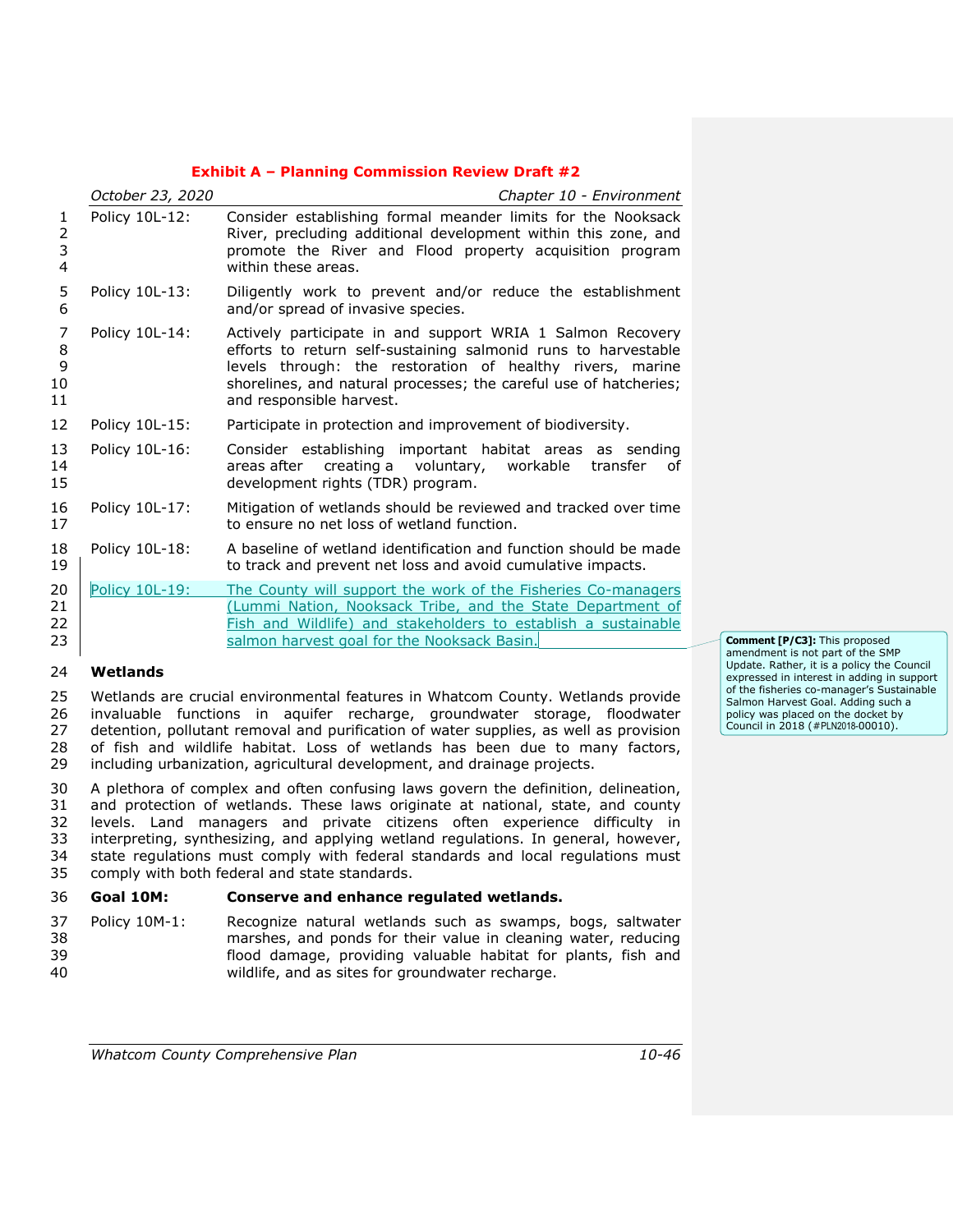|                                              | October 23, 2020      | Chapter 10 - Environment                                                                                                                                                                                                                                                                                                                                                                                                                                                                          |  |
|----------------------------------------------|-----------------------|---------------------------------------------------------------------------------------------------------------------------------------------------------------------------------------------------------------------------------------------------------------------------------------------------------------------------------------------------------------------------------------------------------------------------------------------------------------------------------------------------|--|
| 1<br>$\overline{2}$<br>3                     | Policy 10M-2:         | Develop and adopt criteria to identify and evaluate wetland<br>functions that meet the Best Available Science standard and<br>that are consistent with state and federal guidelines.                                                                                                                                                                                                                                                                                                              |  |
| 4<br>5<br>6<br>$\overline{7}$<br>8<br>9      | Policy 10M-3:         | Biological functions of wetlands are complex and interwoven.<br>Evaluate the full range of potential and immediate economic<br>impacts in land use decisions relating to wetlands, including<br>fisheries, wildlife, recreation, farmlands, sustainable resources,<br>air and water quality, flood hazard management, real estate,<br>cultural attributes, and other uses.                                                                                                                        |  |
| 10<br>11<br>12<br>13<br>14<br>15<br>16<br>17 | Policy 10M-4:         | Encourage land development to avoid wetland impacts. Impacts<br>to regulated wetlands should be contingent upon full mitigation<br>measures that equitably compensate for wetlands impacts, on a<br>case-by-case basis. Approved mitigation measures shall include<br>resources for long-term monitoring and adaptive management<br>of mitigation outcomes to assure effectiveness. Strongly<br>discourage alteration of land that results in the degradation of<br>type 1 and 2 wetlands.        |  |
| 18<br>19<br>20<br>21<br>22<br>23<br>24<br>25 | Policy 10M-5:         | Property rights and public services are essential components of<br>our political and economic system. Where such rights and public<br>services are significantly compromised by the goal of wetland<br>preservation, adverse wetland impacts may be permitted<br>through standardized mitigation. This may include avoidance,<br>impact minimization, restoration, enhancement, creation, or off-<br>site compensation for loss of wetland functions in accordance<br>with mitigation sequencing. |  |
| 26<br>27<br>28<br>29<br>30                   | Policy 10M-6:         | Recognize beneficial wetland uses, functions, and values.<br>Support protection of fish and wildlife habitat, water quality,<br>plant diversity, flood attenuation and low-flow contribution, and<br>water storage through planning, acquisition, incentive programs,<br>and mitigation.                                                                                                                                                                                                          |  |
| 31<br>32<br>33                               | Policy 10M-7:         | Development applications should be assessed on a case-by-case<br>basis so that marginal wetlands are not preserved at the<br>expense of upland areas with higher habitat value.                                                                                                                                                                                                                                                                                                                   |  |
| 34                                           | <b>Marine Habitat</b> |                                                                                                                                                                                                                                                                                                                                                                                                                                                                                                   |  |
| 35<br>36                                     | Goal 10N:             | Protect and enhance marine ecosystems and resources in<br><b>Whatcom County.</b>                                                                                                                                                                                                                                                                                                                                                                                                                  |  |
| 37<br>38<br>39                               | Policy 10N-1:         | Support the Whatcom County Marine Resources Committee in<br>its pursuit of the Northwest Straits Commission benchmarks as<br>follows:                                                                                                                                                                                                                                                                                                                                                             |  |
| 40<br>41<br>42                               |                       | Broad county participation in MRCs;<br>A net gain in high-value habitat and ecosystem functions;<br>A net reduction in shellfish bed closures;<br>٠                                                                                                                                                                                                                                                                                                                                               |  |

*Whatcom County Comprehensive Plan 10-47*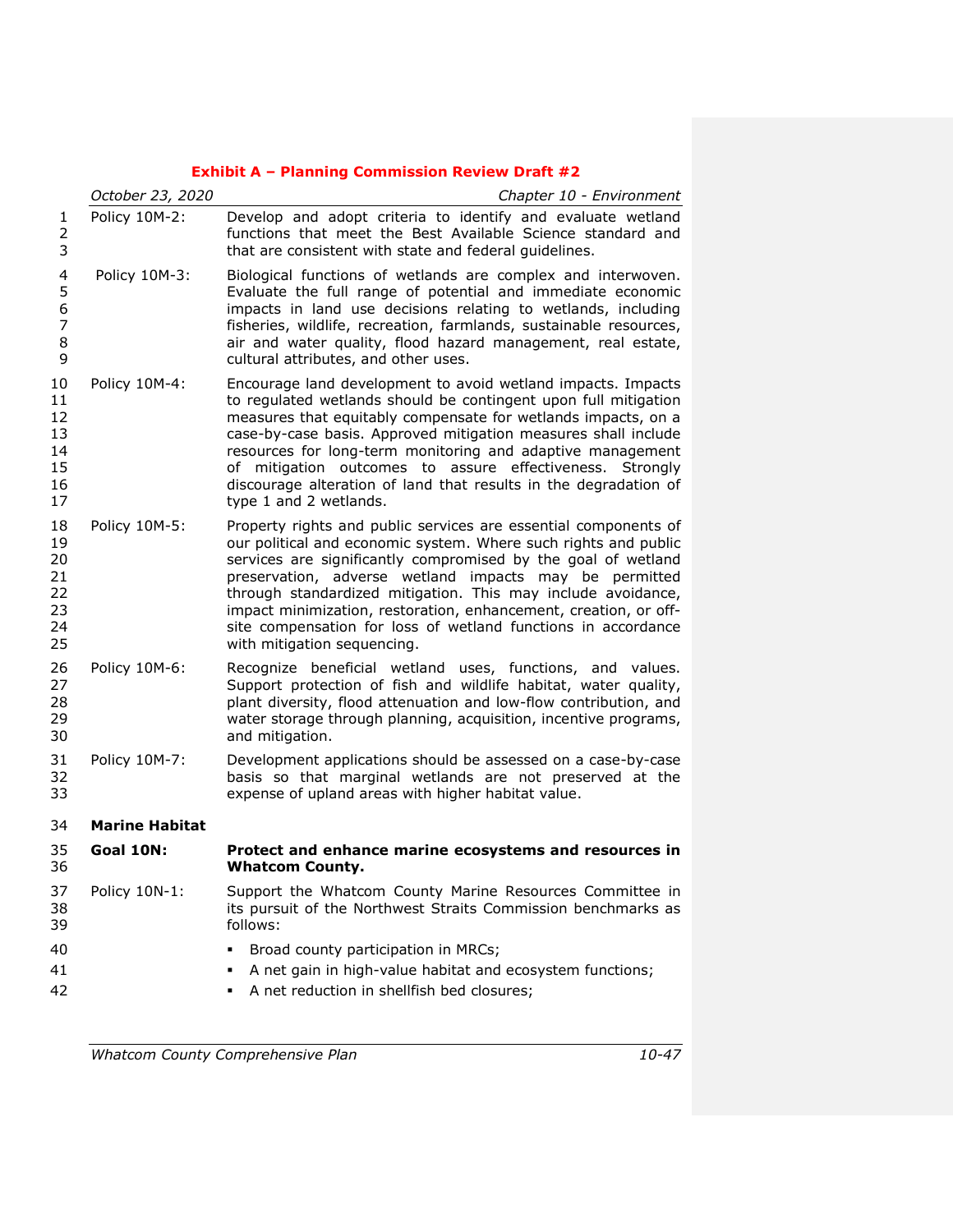|                            | October 23, 2020 | Chapter 10 - Environment                                                                                                                                                                                                                                                                                        |  |
|----------------------------|------------------|-----------------------------------------------------------------------------------------------------------------------------------------------------------------------------------------------------------------------------------------------------------------------------------------------------------------|--|
| 1<br>2                     |                  | Measurable increases<br>factors supporting bottomfish<br>in<br>recovery;                                                                                                                                                                                                                                        |  |
| 3                          |                  | Population increases in other key indicator species;<br>٠                                                                                                                                                                                                                                                       |  |
| 4                          |                  | Coordination of scientific data;                                                                                                                                                                                                                                                                                |  |
| 5                          |                  | Successful public education and outreach efforts; and,                                                                                                                                                                                                                                                          |  |
| 6<br>7                     |                  | The establishment of a regional system of Marine Protected<br>Areas (MPA's).                                                                                                                                                                                                                                    |  |
| 8<br>9                     | Policy 10N-2:    | Promote naturalized shoreline buffers and restoration of riparian<br>vegetation.                                                                                                                                                                                                                                |  |
| 10<br>11<br>12             | Goal 10P:        | Protect and enhance shellfish habitat in commercial and<br>recreational areas to ensure a productive resource base<br>for long-term use.                                                                                                                                                                        |  |
| 13<br>14                   | Policy 10P-1:    | Identify and designate marine shellfish habitat for commercial<br>and recreational uses.                                                                                                                                                                                                                        |  |
| 15<br>16<br>17<br>18<br>19 | Policy 10P-2:    | Restore degraded waters within the drainage basins of shellfish<br>areas to a level that allows/supports shellfish<br>arowina<br>harvesting by work with the Department of Ecology, Tribes,<br>Department of Health, Department of Fish and Wildlife, and<br>affected property owners to improve water quality. |  |
| 20<br>21<br>22<br>23       | Policy 10P-3:    | Protect shellfish resources by means of pollution prevention and<br>enforcement when necessary. This should include surface and<br>groundwater monitoring for early detection of pollution to<br>minimize the damage and cost of resource restoration.                                                          |  |
| 24<br>25<br>26<br>27       | Policy 10P-4:    | Improve knowledge of the importance of protecting, preserving,<br>and improving the quality of shellfish habitat within the County.<br>Seek out valuable partnerships that will raise awareness,<br>provide education, and enhance shellfish habitat.                                                           |  |
| 28<br>29                   | Policy 10P-5:    | Develop Low Impact Development standards in shellfish habitat<br>areas.                                                                                                                                                                                                                                         |  |
| 30<br>31<br>32<br>33       | Policy 10P-6:    | Identify and encourage the use of stormwater treatment<br>systems and Best Management Practices to reduce fecal coliform<br>bacteria levels in stormwater discharging directly into shellfish<br>habitat areas.                                                                                                 |  |
| 34<br>35<br>36<br>37       | Policy 10P-7:    | Solicit input from the Shellfish Protection District advisory<br>committees and appropriate state, federal, and tribal agencies<br>when considering updates to the Comprehensive Plan that relate<br>to shellfish protection.                                                                                   |  |
| 38<br>39                   | Policy 10P-8:    | Identify and restore functions, selected through best available<br>landscape-based science, of key wetland areas.                                                                                                                                                                                               |  |
| 40<br>41                   | Policy 10P-9:    | Modify county roadside ditch maintenance procedures to protect<br>water quality.                                                                                                                                                                                                                                |  |
|                            |                  |                                                                                                                                                                                                                                                                                                                 |  |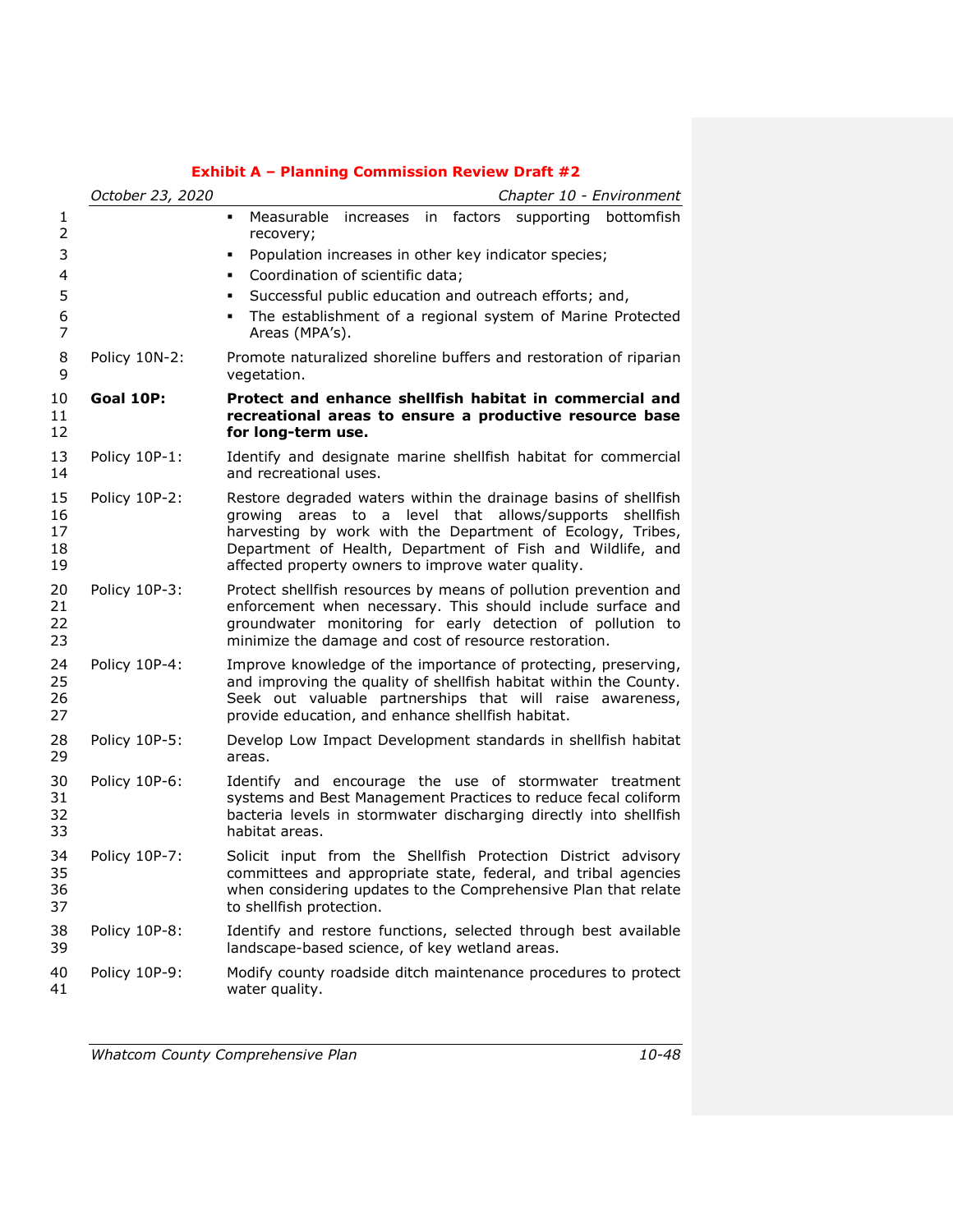|                               | October 23, 2020 | Chapter 10 - Environment                                                                                                                                                                                                                                                                                                           |  |
|-------------------------------|------------------|------------------------------------------------------------------------------------------------------------------------------------------------------------------------------------------------------------------------------------------------------------------------------------------------------------------------------------|--|
| 1<br>$\overline{2}$<br>3      | Policy 10P-10:   | Continue to partner with jurisdictions in British Columbia to<br>minimize impacts on water quality, including what affects<br>shellfish habitat.                                                                                                                                                                                   |  |
| 4<br>5<br>6<br>$\overline{7}$ | Policy 10P-11:   | Work within the structure of County programs such as the WRIA<br>Management Planning<br>process<br>Watershed<br>to<br>achieve<br>improvements in land use Best Management Practices that will<br>positively affect change in marine water quality.                                                                                 |  |
| 8<br>9<br>10                  | Policy 10P-12:   | Continue to develop programs that identify potential pollution<br>sources and ensure timely and science-based approaches are<br>used in response to problems as they arise.                                                                                                                                                        |  |
| 11<br>12<br>13<br>14          | Policy 10P-13:   | Develop educational tools and opportunities to raise public<br>awareness of marine issues and to inform them of how they can<br>have a positive impact by helping preserve these marine<br>resources.                                                                                                                              |  |
| 15<br>16<br>17<br>18<br>19    | Policy 10P-14:   | (such<br>wetlands<br>Identify areas<br>as<br>and<br>the<br>nearshore<br>environment) that<br>are important<br>to<br>shellfish<br>habitat<br>preservation. Also identify river and stream processes that<br>adversely impact shellfish habitat. Use this information when<br>making land use management and preservation decisions. |  |
| 20<br>21<br>22<br>23<br>24    | Policy 10P-15:   | Create a tracking mechanism to document progress made<br>toward improving downgraded shellfish areas. This information<br>will be useful not only in supporting an upgrade when water<br>quality shows improvement, but also in preventing degradation<br>in currently approved shellfish areas.                                   |  |
| 25<br>26<br>27<br>28<br>29    | Policy 10P-16:   | Work with the County Shellfish Advisory Committees, Marine<br>Resources Committee, Salmon Recovery Fund Board, WRIA<br>Watershed Management Board, and other local, state, federal,<br>and tribal agencies to address issues associated with shellfish,<br>shellfish area closures, and shellfish habitat.                         |  |
| 30<br>31<br>32                | Policy 10P-17:   | Consider establishing the Drayton Harbor Watershed as a<br>sending area when considering a transfer of development rights<br>(TDR) program in.                                                                                                                                                                                     |  |
| 33<br>34<br>35                | Policy 10P-18    | Support the Department of Health's On-Site Sewage System<br>(OSS) Program as a means to lower degradation of our<br>waterways.                                                                                                                                                                                                     |  |
| 36                            |                  | <b>Other Marine and Marine Dependent Organisms and Systems</b>                                                                                                                                                                                                                                                                     |  |
| 37<br>3R                      |                  | Our Marine system supports not only local, critical, and global fisheries resources,<br>but also a myriad of interdependent organisms, the importance of which we lack                                                                                                                                                             |  |

 but also a myriad of interdependent organisms, the importance of which we lack the capacity to fully grasp. The Marine ecosystem is a complex web of life that is increasingly affected by anthropogenic impacts. Toxics, hormones, heavy metals, and other harmful substances flushed into nearshore and marine environments with stormwater have been shown to have deleterious cumulative impacts on a range of aquatic and marine dependent organisms. Whatcom County will take steps to halt